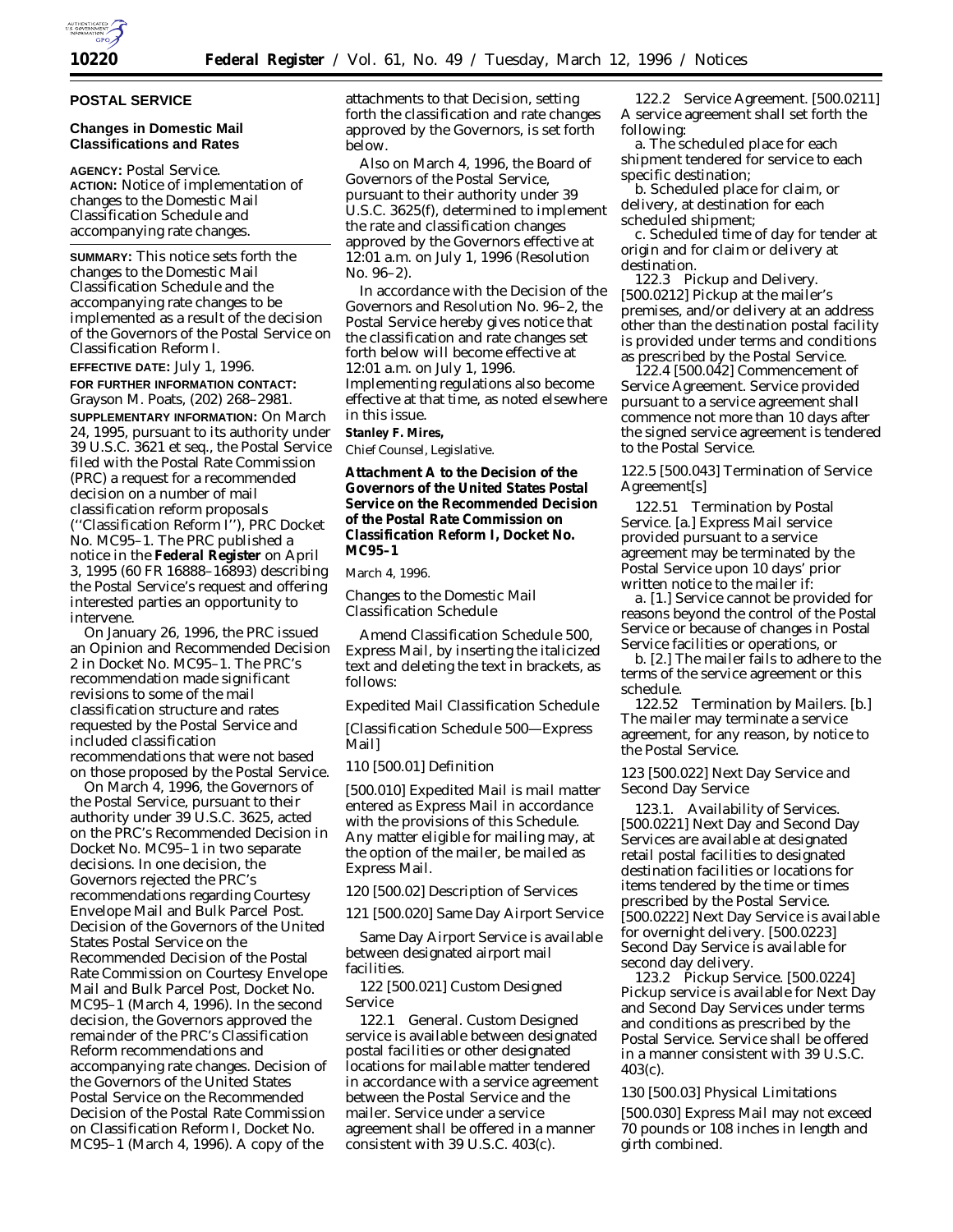#### *140 Postage and Preparation*

[500.081] Except as provided in Rate Schedules *121, 122* and *123,* [501, 502 and 503] postage on Express Mail is charged on each piece. For shipments tendered in Express Mail pouches under a service agreement, each pouch is a piece.

*150 Deposit and Delivery*

*151* [500.05] Deposit [of Mail]

[500.050] Express Mail must be deposited at places designated by the Postal Service.

*152* [500.040 Evidence of Mailing] *Receipt*

A receipt showing the time and date of mailing will be provided to the mailer upon acceptance of Express Mail by the Postal Service. This receipt serves as evidence of mailing.

#### *153* [500.06] Service

[500.060] Express Mail service provides a high speed, high reliability service. [500.0601] Same Day Airport Express Mail will be dispatched on the next available transportation to the destination airport mail facility. [500.0602] Custom Designed Express Mail will be available for claim or delivery as specified in the service agreement.

*154* [500.07] Forwarding and Return

[500.070] When Express Mail is returned, or forwarded, as prescribed by the Postal Service, there will be no additional charge.

#### *160 Ancillary Services*

[500.090] The following services may be obtained in conjunction with mail sent under this classification schedule upon payment of applicable fees:

| Service | Schedule |
|---------|----------|
|         |          |

#### *170* [500.08] Rates and Fees

[500.080] The rates for Express Mail are set forth in the following rate schedules:

|                                | [Rate] [s]<br>Schedule |
|--------------------------------|------------------------|
| a. Same Day Airport            | [500] 121              |
| b. Custom Designed             | [501] 122              |
| c. Next Day Post Office-to-    |                        |
| Post Office                    | [502] 123              |
| d. Second Day Post Office-to-  |                        |
| Post Office                    | [502] 123              |
| e. Next Day Post Office-to-Ad- |                        |
| dressee                        | [503] 123              |

|                                            | [Rate] [s]<br>Schedule |
|--------------------------------------------|------------------------|
| f. Second Day Post Office-to-<br>Addressee | [503] 123              |

*180[500.041] Insurance and Indemnity*

*181 Insurance Coverage*

Express Mail is insured against loss, damage or rifling at no additional charge.

*182 Indemnity Coverage*

*182.1 Payment of Indemnity.* Indemnity will be paid by the Postal Service as follows:

a. For document reconstruction the maximum liability is \$50,000 per piece, up to \$500,000 per occurrence regardless of the number of claimants, to be paid under terms and conditions prescribed by the Postal Service.

b. For merchandise the maximum liability is \$500 to be paid under terms and conditions prescribed by the Postal Service.

c. For mailings valued at \$15 or less, for negotiable items, or currency or bullion, the indemnity is \$15 to be paid under terms and conditions prescribed by the Postal Service.

*182.2* [500.0411] *Indemnity Not Available.* Indemnity will not be paid by the Postal Service for loss, damage or rifling:

a. Of nonmailable matter;

b. Due to improper packaging;

c. Seizure by any agency of

government; or,

d. Due to war, insurrection or civil disturbances.

*183* [500.044] Insurance Claims And Procedures

Claims for refunds of postage or insurance must be filed within the period of time and under terms and conditions prescribed by the Postal Service.

#### *184 Refunds*

*184.1 Same Day Airport.* [500.045] The Postal Service will refund the postage for Same Day Airport Express Mail not available for claim by the time specified, unless the delay is caused by: a. Strikes or work stoppage;

b. Delay or cancellation of flights; or c. Governmental action beyond the

control of Postal Service or air carriers. *184.2 Custom Designed.* [500.046]

Except where a service agreement provides for claim, or delivery, of Custom Designed Express Mail more than 24 hours after scheduled tender at point of origin, the Postal Service will refund postage for such mail not available for claim, or not delivered, within 24 hours of mailing, unless the

item was delayed by strike or work stoppage.

*184.3 Next Day.* [500.047] Unless the item was delayed by strike or work stoppage, the Postal Service will refund postage for Next Day Express Mail not available for claim or not delivered:

a. By 10:00 a.m., or earlier time(s) prescribed by the Postal Service, of the next delivery day in the case of Post Office-to-Post Office service;

b. By 3:00 p.m., or earlier time(s) prescribed by the Postal Service, of the next delivery day in the case of Post Office-to-Addressee service.

1*84.4 Second Day.* [500.048] Unless the item was delayed by strike or work stoppage, the Postal Service will refund postage for Second Day Express Mail not available for claim or not delivered:

a. By 10:00 a.m., or earlier time(s) prescribed by the Postal Service, of the second delivery day in the case of Post Office-to-Post Office service;

b. By 3:00 p.m., or earlier time(s) prescribed by the Postal Service, of the second delivery day in the case of Post Office-to-Addressee service.

Delete Classification Schedule 100, First-Class Mail, in its entirety and replace it with the following: **First-Class Mail Classification Schedule** 210 Definition

Any matter eligible for mailing may, at the option of the mailer, be mailed as First-Class Mail. The following must be mailed as First-Class Mail, unless mailed as Express Mail or exempt under title 39, United States Code, or except as authorized under sections 344.12, 344.23 and 443:

a. Mail sealed against postal inspection as set forth in section 5000;

b. Matter wholly or partially in handwriting or typewriting except as specifically permitted by sections 312, 313, 323, 344.22, and 446;

c. Matter having the character of actual and personal correspondence except as specifically permitted by sections 312, 313, 323, 344.22, and 446; and

d. Bills and statements of account.

220 Description of Subclasses

221 Letters and Sealed Parcels Subclass

221.1 General. The Letters and Sealed Parcels subclass consists of First-Class Mail weighing 11 ounces or less that is not mailed under section 222 or 223.

221.2 Regular Rate Categories. The regular rate categories consist of Letters and Sealed Parcels subclass mail not mailed under section 221.3.

221.21 Single Piece Rate Category. The single piece rate category applies to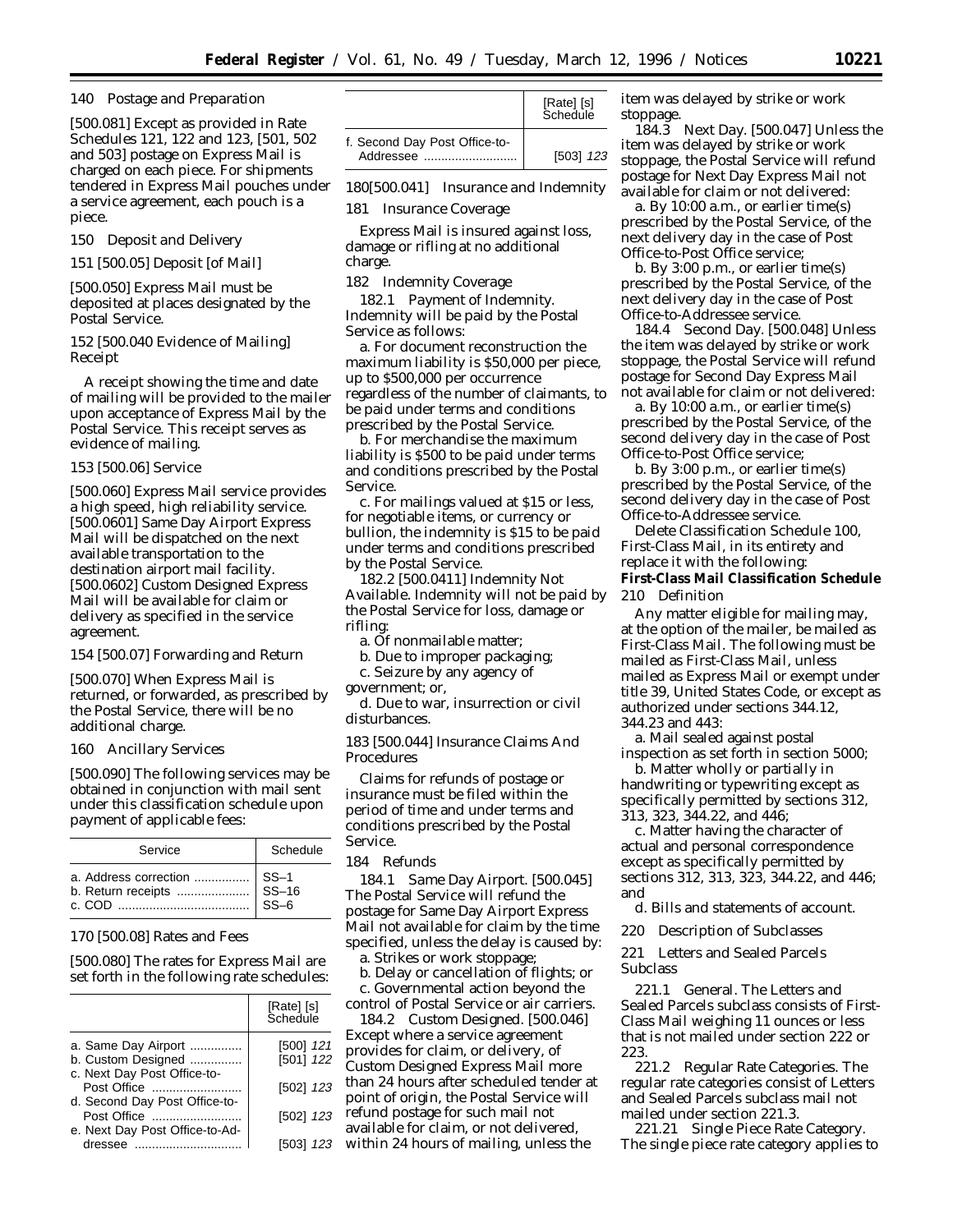regular rate Letters and Sealed Parcels subclass mail not mailed under section 221.22.<br>221.22

Presort Rate Category. The Presort rate category applies to Letters and Sealed Parcels subclass mail that:

a. Is prepared in a mailing of at least 500 pieces;

b. Is presorted, marked, and presented as prescribed by the Postal Service; and

c. Meets the addressing and other preparation requirements prescribed by the Postal Service.

221.24 Nonstandard Size Surcharge. Regular rate category Letters and Sealed Parcels subclass mail is subject to a surcharge if it is nonstandard size mail, as defined in section 232.

221.25 Presort Discount for Pieces Weighing More Than Two Ounces. Presort rate category Letters and Sealed Parcels subclass mail is eligible for an additional presort discount on each piece weighing more than two ounces.

221.3 Automation Rate Categories

221.31 General. The automation rate categories consist of Letters and Sealed Parcels subclass mail weighing 11 ounces or less that:

a. Is prepared in a mailing of at least 500 pieces;

b. Is presorted, marked, and presented as specified by the Postal Service;

c. Bears a barcode representing not more than 11 digits (not including ''correction'' digits) as prescribed by the Postal Service; and

d. Meets the machinability, addressing, barcoding, and other preparation requirements prescribed by the Postal Service.

221.32 Basic Rate Category. The basic rate category applies to letter-size automation rate category mail not mailed under section 221.33, 221.34, or 221.35.

221.33 Three-Digit Rate Category. The three-digit rate category applies to letter-size automation rate category mail presorted to single or multiple threedigit ZIP Code destinations as prescribed by the Postal Service.

221.34 Five-Digit Rate Category. The five-digit rate category applies to lettersize automation rate category mail presorted to single or multiple five-digit ZIP Code destinations as prescribed by the Postal Service.

221.35 Carrier Route Rate Category. The carrier route rate category applies to letter-size automation rate category mail presorted to carrier routes. It is available only for those carrier routes prescribed by the Postal Service.

221.36 Basic Flats Rate Category. The basic flats rate category applies to flat-size automation rate category mail not mailed under section 221.37.

221.37 Three- and Five-Digit Flats Rate Category. The three- and five-digit flats rate category applies to flat-size automation rate category mail presorted to single or multiple three- and fivedigit ZIP Code destinations as specified by the Postal Service.

221.38 Nonstandard Size Surcharge. Flat-size automation rate category pieces are subject to a surcharge if they are nonstandard size mail, as defined in section 232.

221.39 Presort Discount for Pieces Weighing More Than Two Ounces. Presorted automation rate category mail is eligible for an additional presort discount on each piece weighing more than two ounces.

222 Postal and Post Cards Subclass

222.1 Definition

222.11 Postal Card. A postal card is a card with postage imprinted or impressed on it and supplied by the Postal Service for the transmission of messages.

222.12 Post Card. A post card is a privately printed mailing card for the transmission of messages. To be eligible to be mailed as a First-Class post card, a card must be of uniform thickness and must not exceed any of the following dimensions:

a. 6 inches in length;

b. 41⁄4 inches in width;

c. 0.016 inch in thickness.

222.13 Double Cards. Double postal or post cards may be mailed as postal or post cards. A double postal or post card consists of two attached cards, one of which may be detached by the receiver and returned by mail as a single postal or post card.

222.2 Restriction. A mailpiece with any of the following characteristics is not mailable as a postal or post card unless it is prepared as prescribed by the Postal Service:

a. Numbers or letters unrelated to postal purposes appearing in the address portion of the card;

b. Punched holes;

c. Vertical tearing guide;

d. An address portion which is smaller than the remainder of the card.

222.3 Regular Rate Categories

222.31 Single Piece Rate Category. The single piece rate category applies to regular rate Postal and Post Cards subclass mail not mailed under section 222.32.

222.32 Presort Rate Category. The presort rate category applies to Postal and Post Cards subclass mail that:

a. Is prepared in a mailing of at least 500 pieces;

b. Is presorted, marked, and presented as prescribed by the Postal Service; and

c. Meets the addressing and other preparation requirements prescribed by the Postal Service.

222.4 Automation Rate Categories

222.41 General. The automation rate categories consist of Postal and Post Cards subclass mail that:

a. Is prepared in a mailing of at least 500 pieces;

b. Is presorted, marked, and presented as specified by the Postal Service;

c. Bears a barcode representing not more than 11 digits (not including ''correction'' digits) as prescribed by the Postal Service; and

d. Meets the machinability, addressing, barcoding, and other preparation requirements prescribed by the Postal Service.

222.42 Basic Rate Category. The basic rate category applies to automation rate category cards not mailed under section 222.43, 222.44, or 222.45.

222.43 Three-Digit Rate Category. The three-digit rate category applies to automation rate category cards presorted to single or multiple three-digit ZIP Code destinations as prescribed by the Postal Service.

222.44 Five-Digit Rate Category. The five-digit rate category applies to automation rate category cards presorted to single or multiple five-digit ZIP Code destinations as prescribed by the Postal Service.

222.45 Carrier Route Rate Category. The carrier route rate category applies to automation rate category cards presorted to carrier routes. It is available only for those carrier routes prescribed by the Postal Service.

223 Priority Mail

223.1 General. The Priority Mail subclass consists of:

a. First-Class Mail weighing more than 11 ounces; and

b. Any mailable matter which, at the option of the mailer, is mailed for expeditious mailing and transportation.

223.2 Single Piece Priority Mail Rate Category. The single piece Priority Mail rate category applies to Priority Mail subclass mail not mailed under section 223.3.

223.3 Presorted Priority Mail Rate Category. The presorted Priority Mail rate category applies to Priority Mail subclass mail that:

a. Is prepared in a mailing of at least 300 pieces;

b. Is presorted, marked, and presented as prescribed by the Postal Service; and

c. Meets the machinability, addressing, and other preparation requirements prescribed by the Postal Service.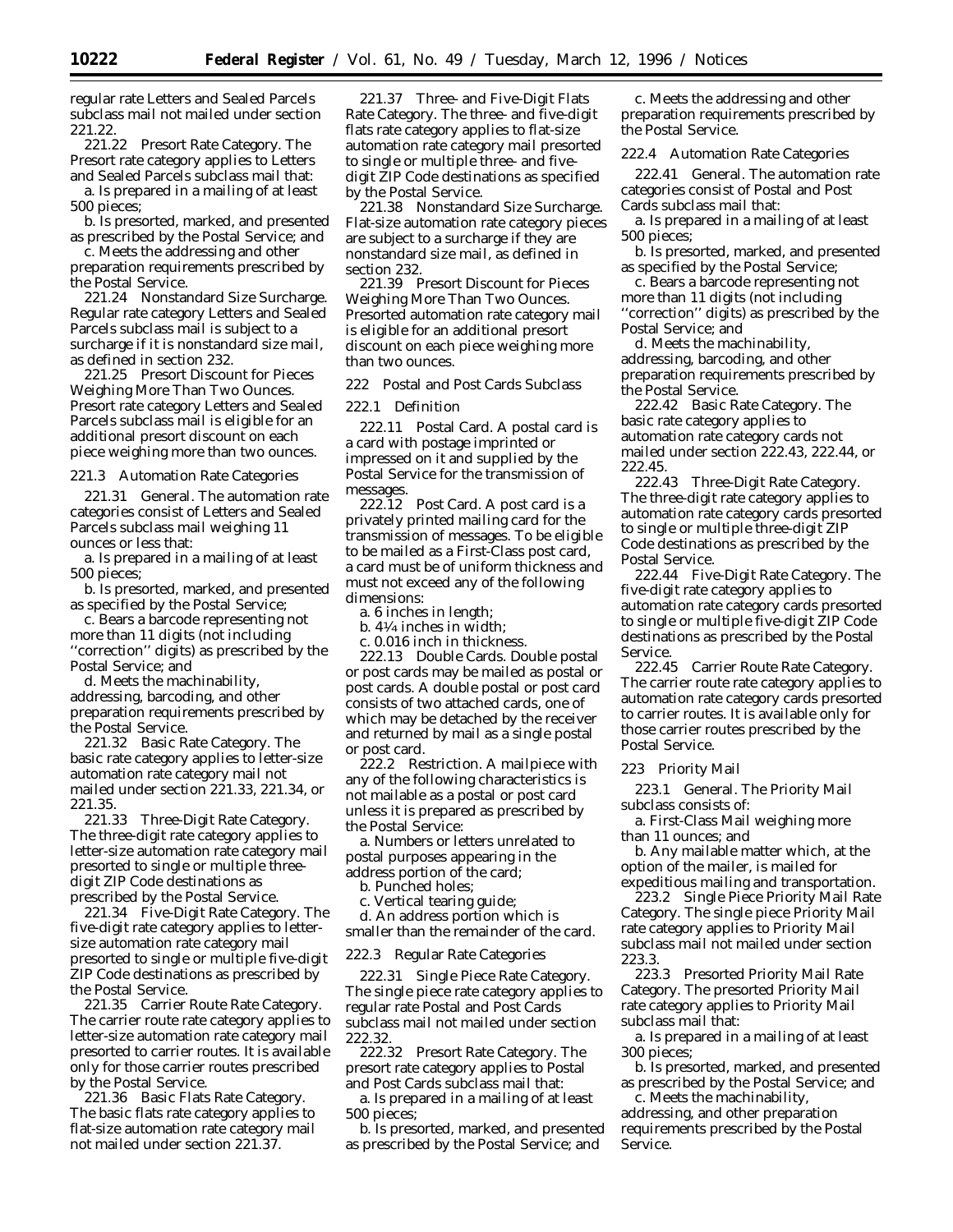223.4 Flat Rate Envelope. Priority Mail subclass mail sent in a ''flat rate'' envelope provided by the Postal Service is charged the two-pound rate.

223.5 Pickup Service. Pickup service is available for Priority Mail subclass mail under terms and conditions prescribed by the Postal Service.

223.6 Bulky Parcels. Priority Mail subclass mail weighing less than 15 pounds, and measuring over 84 inches in length and girth combined, is charged a minimum rate equal to that for a 15 pound parcel for the zone to which the piece is addressed.

230 Physical Limitations

231 Size and Weight

First-Class Mail may not exceed 70 pounds or 108 inches in length and girth combined. Additional size and weight limitations apply to individual First-Class Mail subclasses.

232 Nonstandard Size Mail

Letters and Sealed Parcels subclass mail weighing one ounce or less is nonstandard size if:

a. Its aspect ratio does not fall between 1 to 1.3 and 1 to 2.5 inclusive; or

b. It exceeds any of the following dimensions:

i. 11.5 inches in length;

ii. 6.125 inches in width; or

iii. 0.25 inch in thickness.

# 240 Postage and Preparation

Postage on First-Class Mail must be paid as set forth in section 3000. Postage is computed separately on each piece of mail. Pieces not within the same postage rate increment may be mailed at other than a single piece rate as part of the same mailing only when specific methods approved by the Postal Service for ascertaining and verifying postage are followed. All mail mailed at other than a single piece rate must have postage paid in a manner not requiring cancellation.

- 250 Deposit and Delivery
- 251 Deposit

First-Class Mail must be deposited at places and times designated by the Postal Service.

252 Service

First-Class Mail receives expeditious handling and transportation, except that when First-Class Mail is attached to or enclosed with mail of another class, the service of that class applies.

253 Forwarding and Return

First-Class Mail that is undeliverableas-addressed is forwarded or returned to the sender without additional charge.

260 Ancillary Services

First-Class Mail, except as otherwise noted, will receive the following additional services upon payment of the fees prescribed in the corresponding schedule:

| Service                                                                                                                                                                                                        | Schedule                                                                                  |
|----------------------------------------------------------------------------------------------------------------------------------------------------------------------------------------------------------------|-------------------------------------------------------------------------------------------|
| a. Address correction<br>b. Business reply mail<br>c. Certificates of mailing<br>d. Certified mail<br>f. Insured mail<br>g. Registered mail<br>h. Special delivery<br>i. Return receipt (merchandise<br>only). | $SS-1$<br>$SS-2$<br>$SS-4$<br>$SS-5$<br>$SS-6$<br>$SS-9$<br>$SS-14$<br>$SS-17$<br>$SS-16$ |
| i. Merchandise return                                                                                                                                                                                          |                                                                                           |

#### 270 Rates and Fees

The rates and fees for First-Class Mail are set forth in the following rate schedules:

|                               | Schedule |
|-------------------------------|----------|
| a. Letters and Sealed Parcels | 221      |
| b. Postal and Post Cards      | 222      |
| c. Priority Mail              | 223      |
|                               | 1000     |

280 Authorizations and Licenses

The fee set forth in Rate Schedule 1000 must be paid once each year at each office of mailing by any person who mails other than single piece First-Class Mail. Payment of the fee allows the mailer to mail at any First-Class rate. Delete in their entirety Classification Schedules 300 and 400, Third-Class Mail and Fourth-Class Mail, with the exception of section 400.0202, and replace them with the following:

**Standard Mail Classification Schedule**

310 Definition

311 General

Any mailable matter may be mailed as Standard Mail except:

a. Matter required to be mailed as First-Class Mail;

b. Copies of a publication that is entered as Periodicals class mail, except copies sent by a printer to a publisher, and except copies that would have traveled at the former second-class transient rate. (The transient rate applied to individual copies of secondclass mail forwarded and mailed by the public, as well as to certain sample copies mailed by publishers.)

312 Printed Matter

Printed matter, including printed letters which according to internal evidence are being sent in identical terms to several persons, but which do not have the character of actual or

personal correspondence, may be mailed as Standard Mail. Printed matter does not lose its character as Standard Mail when the date and name of the addressee and of the sender are written thereon. For the purposes of the Standard Mail Classification Schedule, ''printed'' does not include reproduction by handwriting or typewriting.

#### 313 Written Additions

Standard Mail may have the following written additions placed on the wrapper, on a tag or label attached to the outside of the parcel, or inside the parcel, either loose or attached to the article:

a. Marks, numbers, name, or letters descriptive of contents;

b. ''Please Do Not Open Until Christmas,'' or words of similar import; c. Instructions and directions for the

use of an article in the package;

d. Manuscript dedication or inscription not in the nature of personal correspondence;

e. Marks to call attention to any word or passage in text;

f. Corrections of typographical errors in printed matter;

g. Manuscripts accompanying related proof sheets, and corrections in proof sheets to include: corrections of typographical and other errors, alterations of text, insertion of new text, marginal instructions to the printer, and rewrites of parts if necessary for correction;

h. Handstamped imprints, except when the added matter is itself personal or converts the original matter to a personal communication;

i. An invoice.

320 Description of Subclasses

321 Subclasses Limited to Mail Weighing Less than 16 Ounces

321.1 Single Piece Subclass. 321.11 Definition. The Single Piece subclass consists of Standard Mail weighing less than 16 ounces that is not mailed under sections 321.2, 321.3, 321.4 or 323.

321.12 Basic Rate Category. The basic rate category applies to Single Piece subclass mail not mailed under section 321.13.

321.13 Keys and Identification Devices Rate Category. The keys and identification devices rate category applies to keys, identification cards, identification tags, or similar identification devices mailed without cover, and which bear, contain, or have securely attached the name and complete address of a person, organization, or concern, with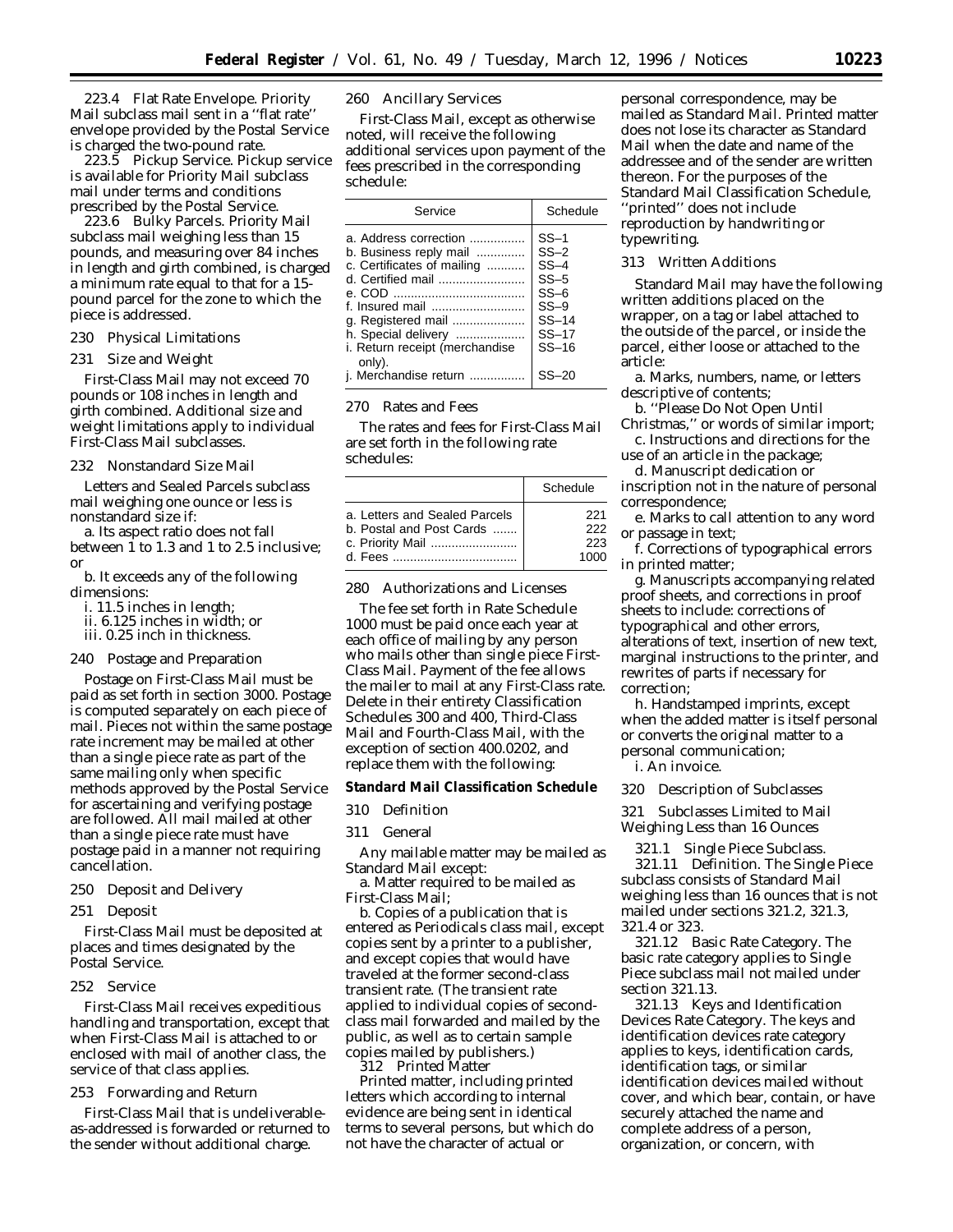instructions to return to such address and a statement guaranteeing the payment of postage due on delivery.

321.14 Nonstandard Size Surcharge. Single Piece subclass mail, other than that mailed under section 321.13, is subject to a surcharge if it is nonstandard size mail, as defined in section 333.3

321.2 Regular Subclass.

321.21 Definition. The Regular subclass consists of Standard Mail weighing less than 16 ounces that is not mailed under sections 321.1, 321.3, 321.4 or 323, and that:

a. Is prepared in a mailing of at least 200 addressed pieces or 50 pounds of addressed pieces;

b. Is presorted, marked, and presented as prescribed by the Postal Service; and

c. Meets the machinability, addressing, and other preparation requirements prescribed by the Postal Service.

321.22 Regular Rate Categories. 321.221 *Basic Sortation Rate Category*. Mailers must sort Regular subclass mail as prescribed by the Postal Service. Mail which is not presorted to three-digit or five-digit ZIP Code areas or to carrier routes qualifies for the basic rates in Rate Schedule 321.2A.

321.222 *Basic Sortation, Pre-Barcoded Rate Category*. The basic sortation, pre-barcoded rate category applies to mail mailed under section 321.21 which bears a barcode representing not more than 11 digits (not including ''correction'' digits) as prescribed by the Postal Service, and which meets the machinability, addressing, and barcoding specifications, and other preparation requirements prescribed by the Postal Service.

321.223 *Three- and Five-Digit Presort Level Rate Category*. The threeand five-digit presort level rate category applies to Regular subclass mail presorted to single or multiple threeand five-digit ZIP Code destinations, as prescribed by the Postal Service.

321.224 *Three-Digit Presort Level, Pre-Barcoded Rate Category*. The threedigit presort level, pre-barcoded rate category applies to letter-size mail mailed under section 321.21 which is presorted to three digits, which bears a barcode representing not more than 11 digits (not including ''correction'' digits) as prescribed by the Postal Service, and which meets the machinability, addressing, and barcoding specifications and other preparation requirements prescribed by the Postal Service.

321.225 *Five-Digit Presort Level, Pre-Barcoded Rate Category*. The five-digit presort level, pre-barcoded rate category applies to letter-size mail mailed under

section 321.21 which is presorted to five digits, which bears a barcode representing not more than 11 digits (not including ''correction'' digits) as prescribed by the Postal Service, and which meets the machinability, addressing, and barcoding specifications and other preparation requirements prescribed by the Postal Service.

321.226 *Three- and Five-Digit Presort Level, Pre-Barcoded Rate Category*. The three- and five-digit presort level, pre-barcoded rate category applies to flat-size mail mailed under section 321.21 which is presorted to single or multiple three- and five-digit ZIP Code destinations as prescibed by the Postal Service, which bears a barcode representing not more than 11 digits (not including ''correction'' digits) as prescribed by the Postal Service, and which meets the machinability, addressing, and barcoding specifications and other preparation requirements prescribed by the Postal Service.

321.23 Destination Entry Discounts. Destination entry discounts apply to Regular subclass mail prepared as prescribed by the Postal Service and addressed for delivery within the service area of the BMC (or auxiliary service facility), or sectional center facility (SCF), at which it is entered, as defined by the Postal Service.

321.3 Enhanced Carrier Route Subclass.

321.31 Definition. The Enhanced Carrier Route subclass consists of Standard Mail weighing less than 16 ounces that is not mailed under section 321.1, 321.2, 321.4 or 323, and that:

a. Is prepared in a mailing of at least 200 addressed pieces or 50 pounds of addressed pieces;

b. Is prepared, marked, and presented as prescribed by the Postal Service;

c. Is presorted to carrier routes as prescribed by the Postal Service;

d. Is sequenced as prescribed by the Postal Service; and

e. Meets the machinability, addressing, and other preparation requirements prescribed by the Postal Service.

321.32 Basic Rate Category. The basic rate category applies to Enhanced Carrier Route subclass mail not mailed under section 321.33, 321.34 or 321.35.

321.33 Basic Pre-Barcoded Rate Category. The basic pre-barcoded rate category applies to letter-size Enhanced Carrier Route subclass mail which bears a barcode representing not more than 11 digits (not including ''correction'' digits), as prescribed by the Postal Service, and which meets the machinability, addressing, and barcoding specifications and other

preparation requirements prescribed by the Postal Service.

321.34 High Density Rate Category. The high density rate category applies to Enhanced Carrier Route subclass mail presented in walk-sequence order and meeting the high density requirements prescribed by the Postal Service.

321.35 Saturation Rate Category. The saturation rate category applies to Enhanced Carrier Route subclass mail presented in walk-sequence order and meeting the saturation requirements prescribed by the Postal Service.

321.36 Destination Entry Discounts. Destination entry discounts apply to Enhanced Carrier Route subclass mail prepared as prescribed by the Postal Service and addressed for delivery within the service area of the BMC (or auxiliary service facility), sectional center facility (SCF), or destination delivery unit (DDU) at which it is entered, as defined by the Postal Service.

321.4 Nonprofit Subclass.

321.41 Definition.

321.411 *General*. The Nonprofit subclass consists of Standard Mail weighing less than 16 ounces that is not mailed under section 321.1, 321.2, 321.3 or 323, and that is prepared in quantities of at least 50 pounds or 200 pieces, presorted and marked as prescribed by the Postal Service, and mailed by authorized nonprofit organizations or associations of the following types:

a. Religious,

- b. Educational,
- c. Scientific,
- d. Philanthropic,
- e. Agricultural,
- f. Labor,
- g. Veterans',
- h. Fraternal,
- 

i. Qualified political committees.

321.412 *Nonprofit Organizations and Associations.* Nonprofit organizations or associations are organizations or associations not organized for profit, none of the net income of which benefits any private stockholder or individual, and which meet the qualifications set forth below for each type of organization or association. The standard of primary purpose applies to each type of organization or association, except veterans' and fraternal. The standard of primary purpose requires that each type of organization or association be both organized and operated for the primary purpose. The following are the types of organizations or associations which may qualify as authorized nonprofit organizations or associations.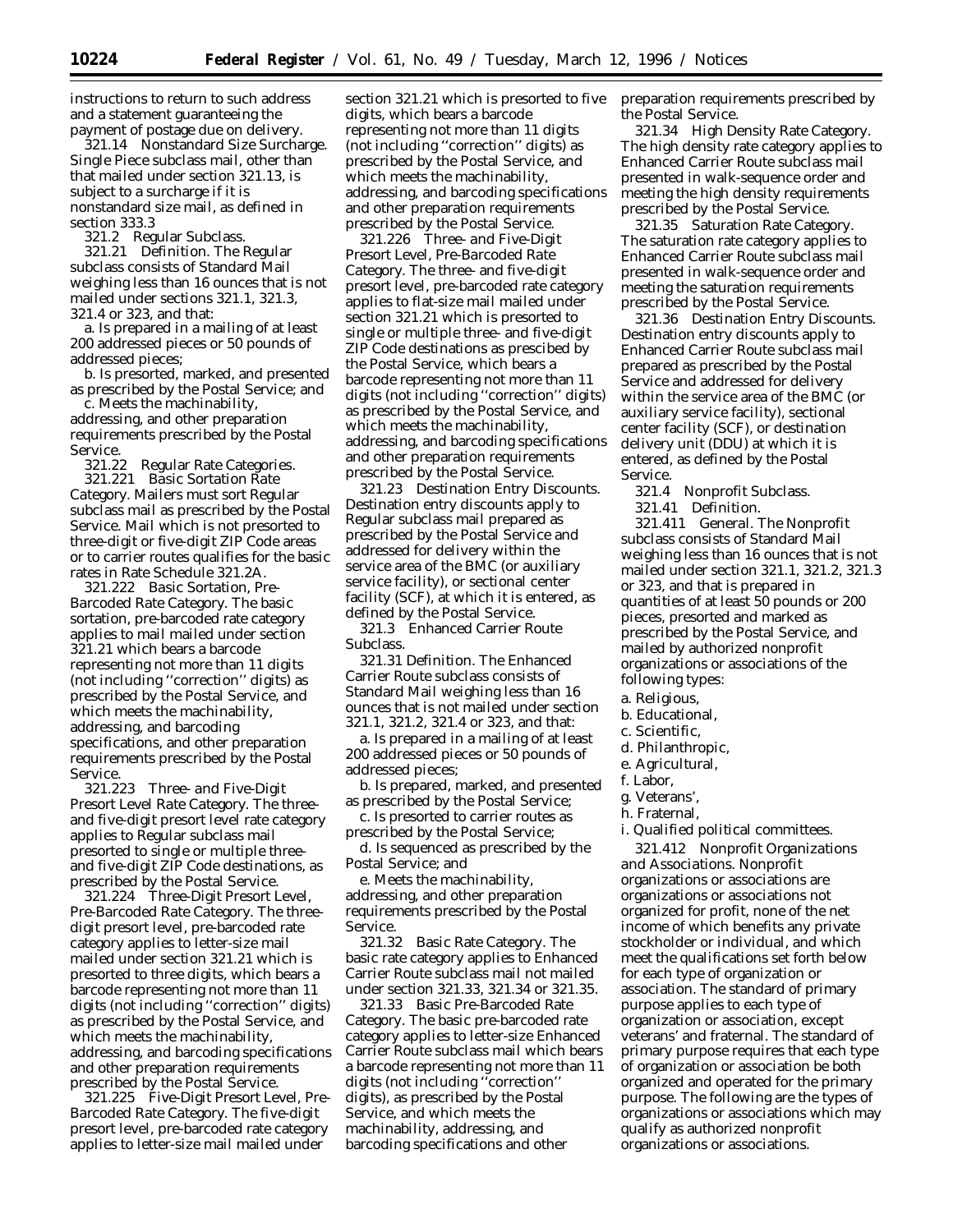a. Religious. A nonprofit organization whose primary purpose is one of the following:

i. To conduct religious worship;

ii. To support the religious activities of nonprofit organizations whose primary purpose is to conduct religious worship;

iii. To perform instruction in, to disseminate information about, or otherwise to further the teaching of particular religious faiths or tenets.

b. Educational. A nonprofit organization whose primary purpose is one of the following:

i. The instruction or training of the individual for the purpose of improving or developing his capabilities;

ii. The instruction of the public on subjects beneficial to the community. An organization may be educational even though it advocates a particular position or viewpoint so long as it presents a sufficiently full and fair exposition of the pertinent facts to permit an individual or the public to form an independent opinion or conclusion. On the other hand, an organization is not educational if its principal function is the mere presentation of unsupported opinion.

c. Scientific. A nonprofit organization whose primary purpose is one of the following:

i. To conduct research in the applied, pure or natural sciences;

ii. To disseminate systematized technical information dealing with applied, pure or natural sciences.

d. Philanthropic. A nonprofit organization primarily organized and operated for purposes beneficial to the public. Philanthropic organizations include, but are not limited to, organizations which are organized for:

i. Relief of the poor and distressed or of the underprivileged;

ii. Advancement of religion;

iii. Advancement of education or science;

iv. Erection or maintenance of public buildings, monuments, or works;

v. Lessening of the burdens of government;

vi. Promotion of social welfare by organizations designed to accomplish any of the above purposes or:

(A) To lessen neighborhood tensions; (B) To eliminate prejudice and

discrimination;

(C) To defend human and civil rights secured by law; or

(D) To combat community

deterioration and juvenile delinquency. e. Agricultural. A nonprofit

organization whose primary purpose is the betterment of the conditions of those engaged in agricultural pursuits, the improvement of the grade of their

products, and the development of a higher degree of efficiency in agriculture. The organization may advance agricultural interests through educational activities; the holding of agricultural fairs; the collection and dissemination of information concerning cultivation of the soil and its fruits or the harvesting of marine resources; the rearing, feeding, and management of livestock, poultry, and bees, or other activities relating to agricultural interests. The term agricultural nonprofit organization also includes any nonprofit organization whose primary purpose is the collection and dissemination of information or materials relating to agricultural pursuits.

f. Labor. A nonprofit organization whose primary purpose is the betterment of the conditions of workers. Labor organizations include, but are not limited to, organizations in which employees or workmen participate, whose primary purpose is to deal with employers concerning grievances, labor disputes, wages, hours of employment and working conditions.

g. Veterans'. A nonprofit organization of veterans of the armed services of the United States, or an auxiliary unit or society of, or a trust or foundation for, any such post or organization.

h. Fraternal. A nonprofit organization which meets all of the following criteria:

i. Has as its primary purpose the fostering of brotherhood and mutual benefits among its members;

ii. Is organized under a lodge or chapter system with a representative form of government;

iii. Follows a ritualistic format; and iv. Is comprised of members who are

elected to membership by vote of the members.

i. Qualified political committees. The term ''qualified political committee'' means a national or State committee of a political party, the Republican and Democratic Senatorial Campaign Committees, the Democratic National Congressional Committee, and the National Republican Congressional Committee:

i. The term ''national committee'' means the organization which, by virtue of the bylaws of a political party, is responsible for the day-to-day operation of such political party at the national level; and

ii. The term ''State committee'' means the organization which, by virtue of the bylaws of a political party, is responsible for the day-to-day operation of such political party at the State level.

321.413 *Limitation on Authorization*. An organization authorized to mail at the nonprofit Standard rates for qualified nonprofit organizations may mail only its own matter at these rates. An organization may not delegate or lend the use of its permit to mail at special Standard rates to any other person, organization or association.

321.42 Nonprofit Rate Categories. 321.421 *Basic Sortation Rate Category*. Mailers must sort Nonprofit subclass mail as prescribed by the Postal Service. Mail which is not presorted to three-digit or five-digit ZIP Code areas or to carrier routes qualifies for the basic rates in Rate Schedule 321.4.

321.422 *Basic Sortation, ZIP + 4 Rate Category*. The basic sortation, ZIP + 4 rate category applies to mail mailed under section 321.421 which bears a proper ZIP + 4 code and which meets the machinability, address readability and other preparation requirements prescribed by the Postal Service.

321.423 *Basic Sortation, Pre-Barcoded Rate Category*. The basic sortation, pre-barcoded rate category applies to mail mailed under section 321.421 which bears a barcode representing not more than 11 digits (not including ''correction'' digits) as prescribed by the Postal Service, and which meets the machinability, addressing, and barcoding specifications and other preparation requirements prescribed by the Postal Service.

321.424 *Three- and Five-Digit Presort Level Rate Category*. The threeand five-digit presort level rate category applies to Nonprofit subclass mail which is presorted to three-digit or fivedigit ZIP Code areas. The mail must be prepared in the manner prescribed by the Postal Service.

321.425 *Three- and Five-Digit Presort Level, ZIP + 4 Rate Category.* The three- and five-digit presort level, ZIP + 4 rate category applies to mail mailed under section 321.424 which bears a proper  $ZIP + 4$  code and which meets the machinability, address readability and other preparation requirements prescribed by the Postal Service.

321.426 *Three-Digit Presort Level, Pre-Barcoded Rate Category*. The threedigit presort level, pre-barcoded rate category applies to mail mailed under section 321.424 which is presorted to three digits, which bears a barcode representing not more than 11 digits (not including ''correction'' digits) as prescribed by the Postal Service, and which meets the machinability, addressing, and barcoding specifications and other preparation requirements prescribed by the Postal Service.

321.427 *Five-Digit Presort Level, Pre-Barcoded Rate Category*. The five-digit presort level, pre-barcoded rate category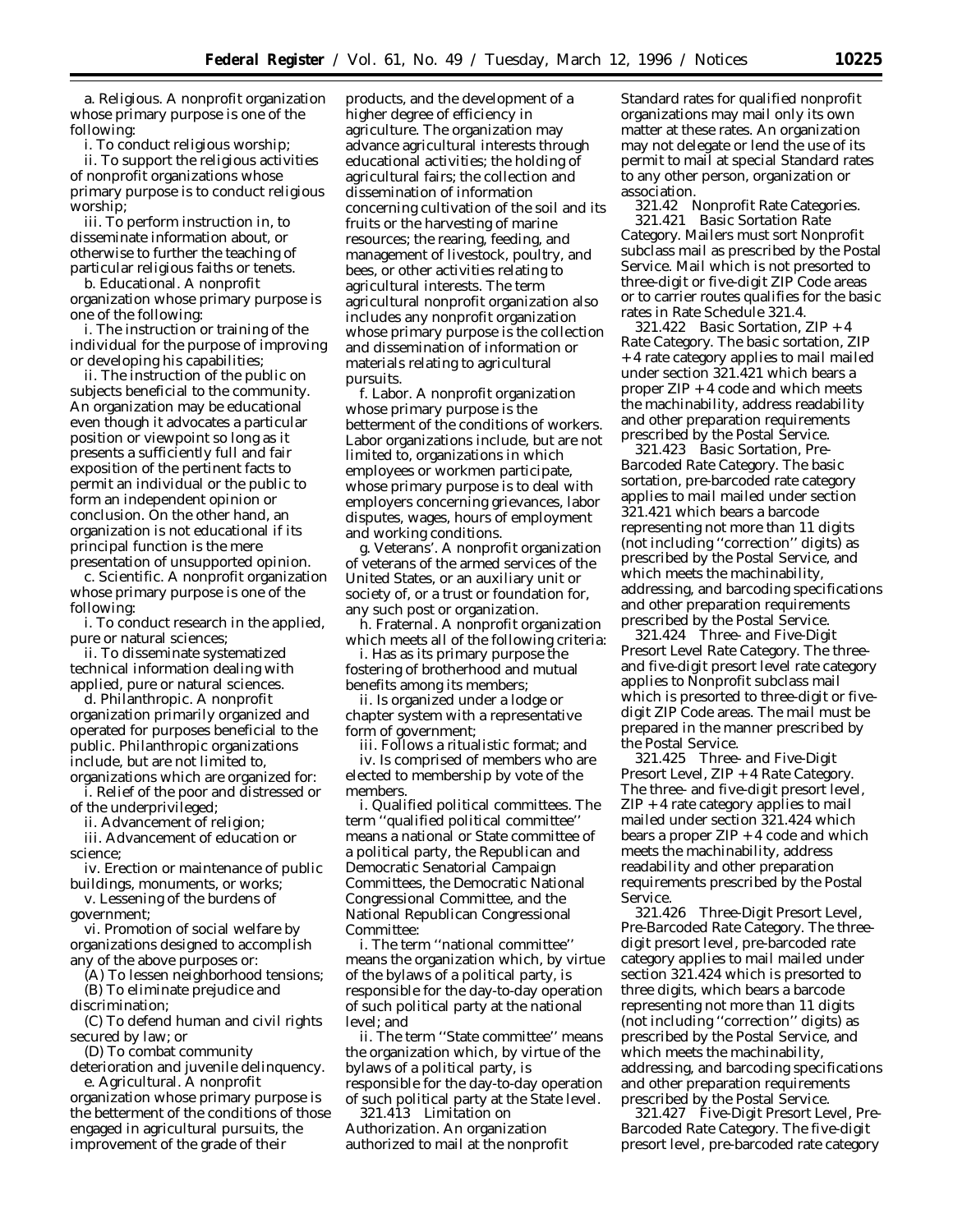applies to mail mailed under section 321.424 which is presorted to five digits, which bears a barcode representing not more than 11 digits (not including ''correction'' digits) as prescribed by the Postal Service, and which meets the machinability, addressing, and barcoding specifications, and other preparation requirements prescribed by the Postal Service.

321.428 *Carrier Route Presort Level Rate Category*. The carrier route presort level rate category applies to Nonprofit subclass mail which is presorted to a carrier route, with at least 10 pieces to each carrier route. The mail must be prepared in the manner prescribed by the Postal Service.

321.429 *Pre-barcoded Flats Rate Category*. The pre-barcoded flats rate category applies to Nonprofit subclass flat size pieces which are properly prepared and presorted, bear a barcode as prescribed by the Postal Service, and meet the flats machinability and address readability specifications of the Postal Service. Such flats must be presented for mailing in a manner which does not require cancellation.

321.43 Nonprofit Subclass Discounts.

321.431 *Saturation Discount*. The saturation discount applies to Nonprofit subclass mail presented in a carrier route presort mailing which is walk sequenced and which meets the saturation and preparation requirements prescribed by the Postal Service.

321.432 *125-Piece Walk-sequence Discount*. The 125-piece walk-sequence discount applies to Nonprofit subclass mail presented in a carrier route presort mailing which is walk sequenced and contains a minimum of 125 pieces per carrier route, and which meets the preparation requirements prescribed by the Postal Service.

321.433 *Destination Entry Discount*. The destination entry discount applies to Nonprofit subclass mail which is destined for delivery within the service area of the BMC (or auxiliary service facility), sectional center facility (SCF), or destination delivery unit (DDU) at which it is entered, as defined by the Postal Service.

322 Subclasses Limited to Mail Weighing 16 Ounces or More.

322.1 Parcel Post Subclass.

322.11 Definition. The Parcel Post subclass consists of Standard Mail weighing 16 ounces or more that is not mailed under sections 322.3, 323.1, or 323.2.

322.12 Basic Rate Category. The basic rate category applies to all Parcel Post subclass mail not mailed under sections 322.13 or 322.14.

322.14 Destination BMC Rate Category. Parcel Post subclass mail is eligible for destination BMC rates if it is included in a mailing of at least 50 pieces deposited at the destination BMC, auxiliary service facility, or other equivalent facility, as prescribed by the Postal Service.

322.15 Intra-BMC Discount. Basic rate category Parcel Post subclass mail is eligible for the intra-BMC discount if it originates and destinates within the same BMC or auxiliary service facility service area, Alaska, Hawaii or Puerto Rico.

322.16 Nonmachinable Surcharge. Basic rate category Parcel Post subclass mail that does not meet machinability criteria prescribed by the Postal Service is subject to a nonmachinable surcharge.

322.17 Pickup Service. Pickup service is available for Parcel Post subclass mail under terms and conditions prescribed by the Postal Service.

322.2 [Reserved]<br>322.3 Bound Prin

**Bound Printed Matter** Subclass.

322.31 Definition. The Bound Printed Matter subclass consists of Standard Mail weighing at least 16 ounces, but not more than 10 pounds, which:

a. Consists of advertising, promotional, directory, or editorial material, or any combination thereof;

b. Is securely bound by permanent fastenings including, but not limited to, staples, spiral bindings, glue, and stitching; loose leaf binders and similar fastenings are not considered permanent;

c. Consists of sheets of which at least 90 percent are imprinted with letters, characters, figures or images or any combination of these, by any process other than handwriting or typewriting;

d. Does not have the nature of personal correspondence;

e. Is not stationery, such as pads of blank printed forms.

322.32 Single Piece Rate Category. The single piece rate category applies to Bound Printed Matter subclass mail which is not mailed under section 322.33 or 322.34.

322.33 Bulk Rate Category. The bulk rate category applies to Bound Printed Matter subclass mail prepared in a mailing of at least 300 pieces, prepared and presorted as prescribed by the Postal Service.

322.34 Carrier Route Presort Rate Category. The carrier route rate category applies to Bound Printed Matter subclass mail prepared in a mailing of at least 300 pieces of carrier route

presorted mail, prepared and presorted as prescribed by the Postal Service.

323 Subclasses With No 16–Ounce Limitation

323.1 Special Subclass.

323.11 Definition. The Special subclass consists of Standard Mail of the following types:

a. Books, including books issued to supplement other books, of at least eight printed pages, consisting wholly of reading matter or scholarly bibliography or reading matter with incidental blank spaces for notations, and containing no advertising matter other than incidental announcements of books. Not more than three of the announcements may contain as part of their format a single order form, which may also serve as a post card. The order forms permitted in this subsection are in addition to and not in lieu of order forms which may be enclosed by virtue of any other provision;

b. 16 millimeter or narrower width films which must be positive prints in final form for viewing, and catalogs of such films, of 24 pages or more, at least 22 of which are printed, except when sent to or from commercial theaters;

c. Printed music, whether in bound form or in sheet form;

d. Printed objective test materials and accessories thereto used by or in behalf of educational institutions in the testing of ability, aptitude, achievement, interests and other mental and personal qualities with or without answers, test scores or identifying information recorded thereon in writing or by mark;

e. Sound recordings, including incidental announcements of recordings and guides or scripts prepared solely for use with such recordings. Not more than three of the announcements permitted in this subsection may contain as part of their format a single order form, which may also serve as a post card. The order forms permitted in this subsection are in addition to and not in lieu of order forms which may be enclosed by virtue of any other provision;

f. Playscripts and manuscripts for books, periodicals and music;

g. Printed educational reference charts, permanently processed for preservation;

h. Printed educational reference charts, including but not limited to

i. Mathematical tables,

- ii. Botanical tables,
- iii. Zoological tables, and

iv. Maps produced primarily for educational reference purposes;

i. Looseleaf pages and binders therefor, consisting of medical information for distribution to doctors,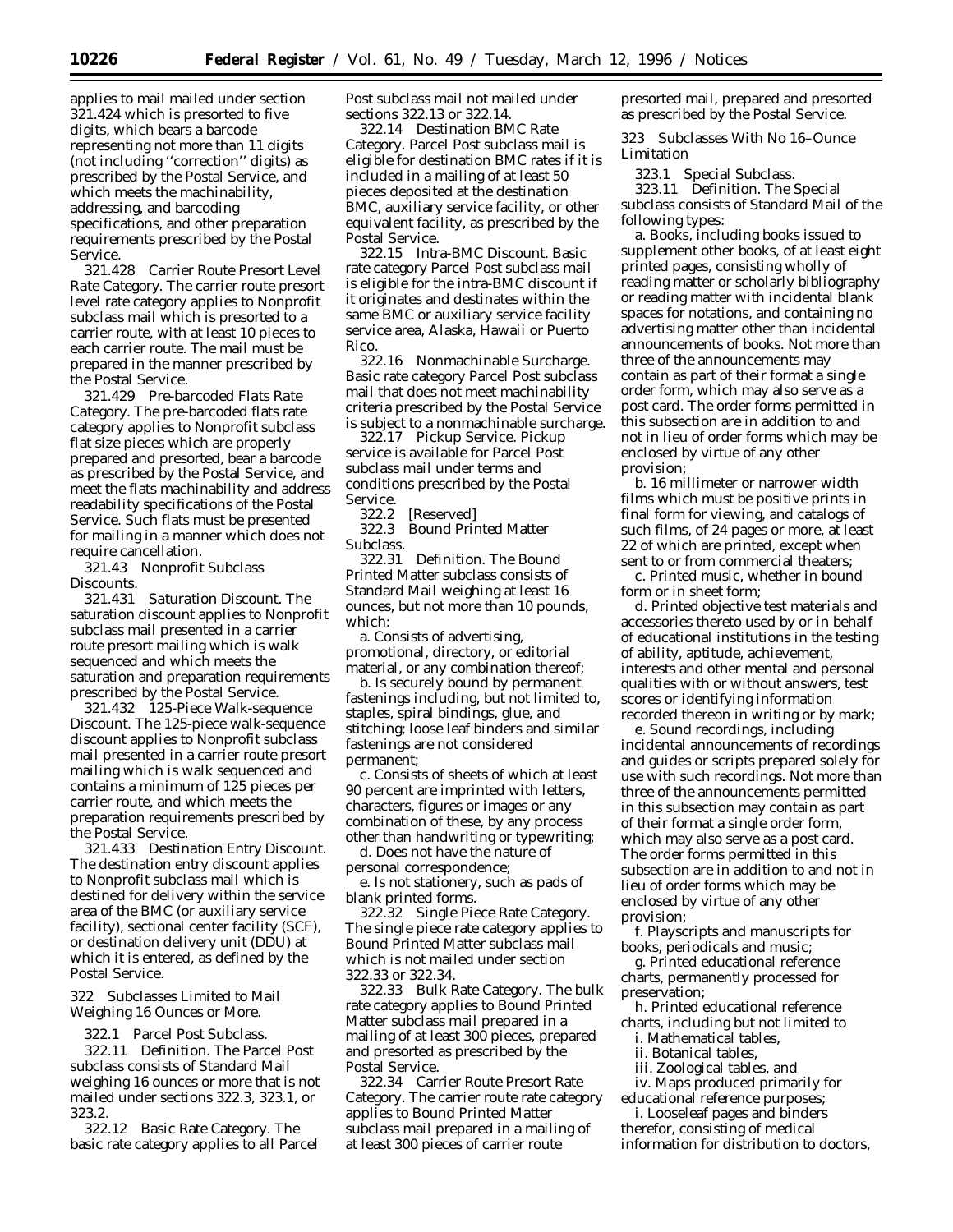hospitals, medical schools, and medical students; and

j. Computer-readable media containing prerecorded information and guides or scripts prepared solely for use with such media.

323.12 Single Piece Rate Category. The single piece rate category applies to Special subclass mail not mailed under section 323.13 or 323.14.

323.13 Level A Presort Rate Category. The Level A presort rate category applies to mailings of at least 500 pieces of Special subclass mail, prepared and presorted to five-digit destination ZIP Codes as prescribed by the Postal Service.

323.14 Level B Presort Rate Category. The Level B presort rate category applies to mailing of at least 500 pieces of Special subclass mail, prepared and presorted to destination Bulk Mail Centers as prescribed by the Postal Service.

323.2 Library Subclass.

323.21 Definition.

323.211 *General*. The Library subclass consists of Standard Mail of the following types, separated or presorted as prescribed by the Postal Service:

a. Matter designated in subsection 323.213, loaned or exchanged (including cooperative processing by libraries) between:

i. Schools or colleges, or universities;

ii. Public libraries, museums and herbaria, nonprofit religious, educational, scientific, philanthropic, agricultural, labor, veterans' or fraternal organizations or associations, or between such organizations and their members, readers or borrowers.

b. Matter designated in subsection 323.214, mailed to or from schools, colleges, universities, public libraries, museums and herbaria and to or from nonprofit religious, educational, scientific, philanthropic, agricultural, labor, veterans' or fraternal organizations or associations; or

c. Matter designated in subsection 323.215, mailed from a publisher or a distributor to a school, college, university or public library.

323.212 *Definition of Nonprofit Organizations and Associations.* Nonprofit organizations or associations are organizations or associations not organized for profit, none of the net income of which benefits any private stockholder or individual, and which meet the qualifications set forth below for each type of organization or association. The standard of primary purpose applies to each type of organization or association, except veterans' and fraternal. The standard of primary purposes requires that each type of organization or association be

both organized and operated for the primary purpose. The following are the types of organizations or associations which may qualify as authorized nonprofit organizations or associations:

a. Religious. A nonprofit organization whose primary purpose is one of the following:

i. To conduct religious worship;

ii. To support the religious activities of nonprofit organizations whose primary purpose is to conduct religious worship;

iii. To perform instruction in, to disseminate information about, or otherwise to further the teaching of particular religious faiths or tenets.

b. Educational. A nonprofit organization whose primary purpose is one of the following:

i. The instruction or training of the individual for the purpose of improving or developing his capabilities;

ii. The instruction of the public on subjects beneficial to the community.

An organization may be educational even though it advocates a particular position or viewpoint so long as it presents a sufficiently full and fair exposition of the pertinent facts to permit an individual or the public to form an independent opinion or conclusion. On the other hand, an organization is not educational if its principal function is the mere presentation of unsupported opinion.

c. Scientific. A nonprofit organization whose primary purpose is one of the following:

i. To conduct research in the applied, pure or natural sciences;

ii. To disseminate systematized technical information dealing with applied, pure or natural sciences.

d. Philanthropic. A nonprofit organization primarily organized and operated for purposes beneficial to the public. Philanthropic organizations include, but are not limited to, organizations which are organized for:

i. Relief of the poor and distressed or of the underprivileged;

ii. Advancement of religion;

iii. Advancement of education or science;

iv. Erection or maintenance of public buildings, monuments, or works;

v. Lessening of the burdens of government;

vi. Promotion of social welfare by organizations designed to accomplish any of the above purposes or:

(A) To lessen neighborhood tensions; (B) To eliminate prejudice and discrimination;

(C) To defend human and civil rights secured by law; or

(D) To combat community deterioration and juvenile delinquency.

e. Agricultural. A nonprofit organization whose primary purpose is the betterment of the conditions of those engaged in agricultural pursuits, the improvement of the grade of their products, and the development of a higher degree of efficiency in agriculture. The organization may advance agricultural interests through educational activities; the holding of agricultural fairs; the collection and dissemination of information concerning cultivation of the soil and its fruits or the harvesting of marine resources; the rearing, feeding, and management of livestock, poultry, and bees, or other activities relating to agricultural interests. The term agricultural nonprofit organization also includes any nonprofit organization whose primary purpose is the collection and dissemination of information or materials relating to agricultural pursuits.

f. Labor. A nonprofit organization whose primary purpose is the betterment of the conditions of workers. Labor organizations include, but are not limited to, organizations in which employees or workmen participate, whose primary purpose is to deal with employers concerning grievances, labor disputes, wages, hours of employment and working conditions.

g. Veterans'. A nonprofit organization of veterans of the armed services of the United States, or an auxiliary unit or society of, or a trust or foundation for, any such post or organization.

h. Fraternal. A nonprofit organization which meets all of the following criteria:

i. Has as its primary purpose the fostering of brotherhood and mutual benefits among its members;

ii. Is organized under a lodge or chapter system with a representative form of government;

iii. Follows a ritualistic format; and iv. Is comprised of members who are elected to membership by vote of the members.

323.213 *Library subclass mail under section 323.211a.* Matter eligible for mailing as Library subclass mail under section 323.211a consists of:

a. Books consisting wholly of reading matter or scholarly bibliography or reading matter with incidental blank spaces for notations and containing no advertising other than incidental announcements of books;

b. Printed music, whether in bound form or in sheet form;

c. Bound volumes of academic theses in typewritten or other duplicated form;

d. Periodicals, whether bound or unbound;

e. Sound recordings;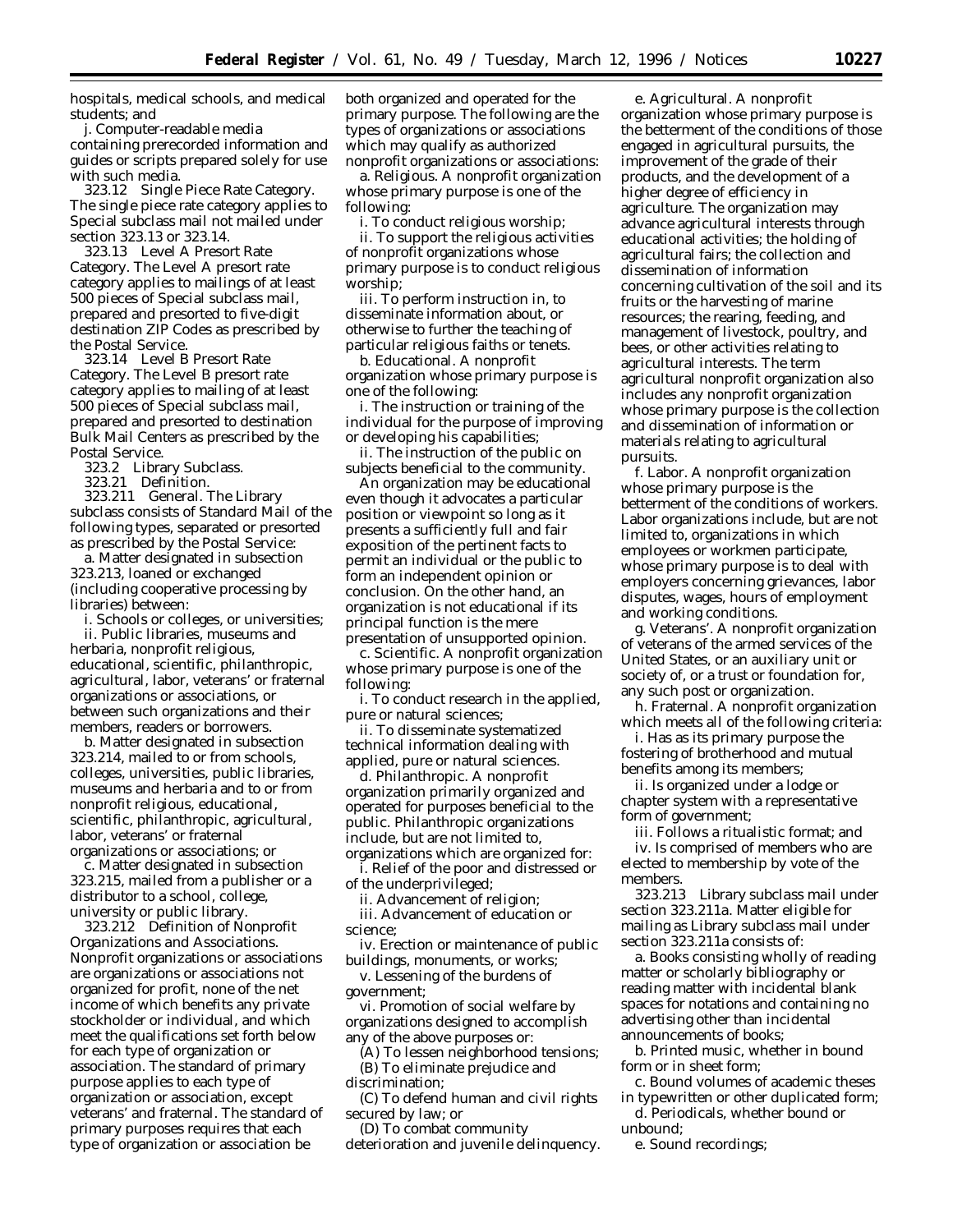f. Other library materials in printed, duplicated or photographic form or in the form of unpublished manuscripts; and

g. Museum materials, specimens, collections, teaching aids, printed matter and interpretative materials intended to inform and to further the educational work and interest of museums and herbaria.

323.214 *Library subclass mail under section 323.211b.* Matter eligible for mailing as Library subclass mail under section 323.211b consists of:

a. 16-millimeter or narrower width films; filmstrips; transparencies; slides; microfilms; all of which must be positive prints in final form for viewing;

b. Sound recordings;

c. Museum materials, specimens, collections, teaching aids, printed matter, and interpretative materials intended to inform and to further the educational work and interests of museums and herbaria;

d. Scientific or mathematical kits, instruments or other devices;

e. Catalogs of the materials in section 323.214 a through d and guides or scripts prepared solely for use with such materials.

323.215 *Library subclass mail under section 323.211c.* Matter eligible for mailing as Library subclass mail under section 323.211c consists of books, including books to supplement other books, consisting wholly of reading matter or scholarly bibliography or reading matter with incidental blank spaces for notations, and containing no advertising matter other than incidental announcements of books.

323.22 Basic Rate Category. The basic rate category applies to all Library subclass mail.

- 330 Physical Limitations
- 331 Size

Standard Mail may not exceed 108 inches in length and girth combined. Additional size limitations apply to individual Standard Mail subclasses. The maximum size for mail presorted to carrier route in the Enhanced Carrier Route and Nonprofit subclasses is 14 inches in length, 11.75 inches in width, and 0.75 inch in thickness. For merchandise samples mailed with detached address cards, the carrier route maximum dimensions apply to the detached address cards and not to the samples.

#### 332 Weight

Standard Mail may not weigh more than 70 pounds. Additional weight limitations apply to individual Standard Mail subclasses.

333 Nonstandard Size Mail

Single Piece subclass mail weighing one ounce or less is nonstandard size if:

a. Its aspect ratio does not fall between 1 to 1.3 and 1 to 2.5 inclusive; or

b. It exceeds any of the following dimensions:

i. 11.5 inches in length;

- ii. 6.125 inches in width; or
- iii. 0.25 inch in thickness.

#### 340 Postage and Preparation

#### 341 Postage

Postage must be paid as set forth in section 3000. When the postage computed at a Single Piece, Regular, Enhanced Carrier Route or Nonprofit Standard rate is higher than the rate prescribed in any of the Standard subclasses listed in 322 or 323 for which the piece also qualifies (or would qualify, except for weight), the piece is eligible for the applicable lower rate. All mail mailed at a bulk or presort rate must have postage paid in a manner not requiring cancellation.

#### 342 Preparation

All pieces in a Standard mailing must be separately addressed. All pieces in a Standard mailing must be identified as prescribed by the Postal Service, and must contain the ZIP Code of the addressee when prescribed by the Postal Service. All Standard mailings must be prepared and presented as prescribed by the Postal Service. Two or more Standard mailings may be commingled and mailed only when specific methods approved by the Postal Service for ascertaining and verifying postage are followed.

#### 343 Non-Identical Pieces

Pieces not identical in size and weight may be mailed at a bulk or presort rate as part of the same mailing only when specific methods approved by the Postal Service for ascertaining and verifying postage are followed.

#### 344 Attachments and Enclosures

344.1 Single Piece, Regular, Enhanced Carrier Route, and Nonprofit Subclasses (section 321).

344.11 General. First-Class Mail may be attached to or enclosed in Standard books, catalogs, and merchandise entered under section 321. The piece must be marked as prescribed by the Postal Service. Except as provided in section 344.12, additional postage must be paid for the attachment or enclosure as if it had been mailed separately. Otherwise, the entire combined piece is subject to the First-Class rate for which it qualifies.

344.12 Incidental First-Class Attachments and Enclosures. First-Class Mail, as defined in section 210 b through d, may be attached to or enclosed with Standard merchandise entered under section 321, including books but excluding merchandise samples, with postage paid on the combined piece at the applicable Standard rate, if the attachment or enclosure is incidental to the piece to which it is attached or with which it is enclosed.

344.2 Parcel Post, Bound Printed Matter, Special, and Library Subclasses (sections 322 and 323).

344.21 General. First-Class Mail or Standard Mail from any of the subclasses listed in section 321 (Single Piece, Regular, Enhanced Carrier Route or Nonprofit) may be attached to or enclosed in Standard Mail mailed under sections 322 and 323. The piece must be marked as prescribed by the Postal Service. Except as provided in sections 344.22 and 344.23, additional postage must be paid for the attachment or enclosure as if it had been mailed separately. Otherwise, the entire combined piece is subject to the First-Class or section 321 Standard rate for which it qualifies (unless the rate applicable to the host piece is higher), or, if a combined piece with a section 321 Standard Mail attachment or enclosure weighs 16 ounces or more, the piece is subject to the Parcel Post rate for which it qualifies.

344.22 Specifically Authorized Attachments and Enclosures. Standard Mail mailed under sections 322 and 323 may contain enclosures and attachments as prescribed by the Postal Service and as described in section 323.11 a and e, with postage paid on the combined piece at the Standard rate applicable to the host piece.

344.23 Incidental First-Class Attachments and Enclosures. First-Class Mail that meets one or more of the definitions in section 210 b through d, may be attached to or enclosed with Standard Mail mailed under section 322 or 323, with postage paid on the combined piece at the Standard rate applicable to the host piece, if the attachment or enclosure is incidental to the piece to which it is attached or with which it is enclosed.

#### 350 Deposit and Delivery

#### 351 Deposit

Standard Mail must be deposited at places and times designated by the Postal Service.

#### 352 Service

Standard Mail may receive deferred service.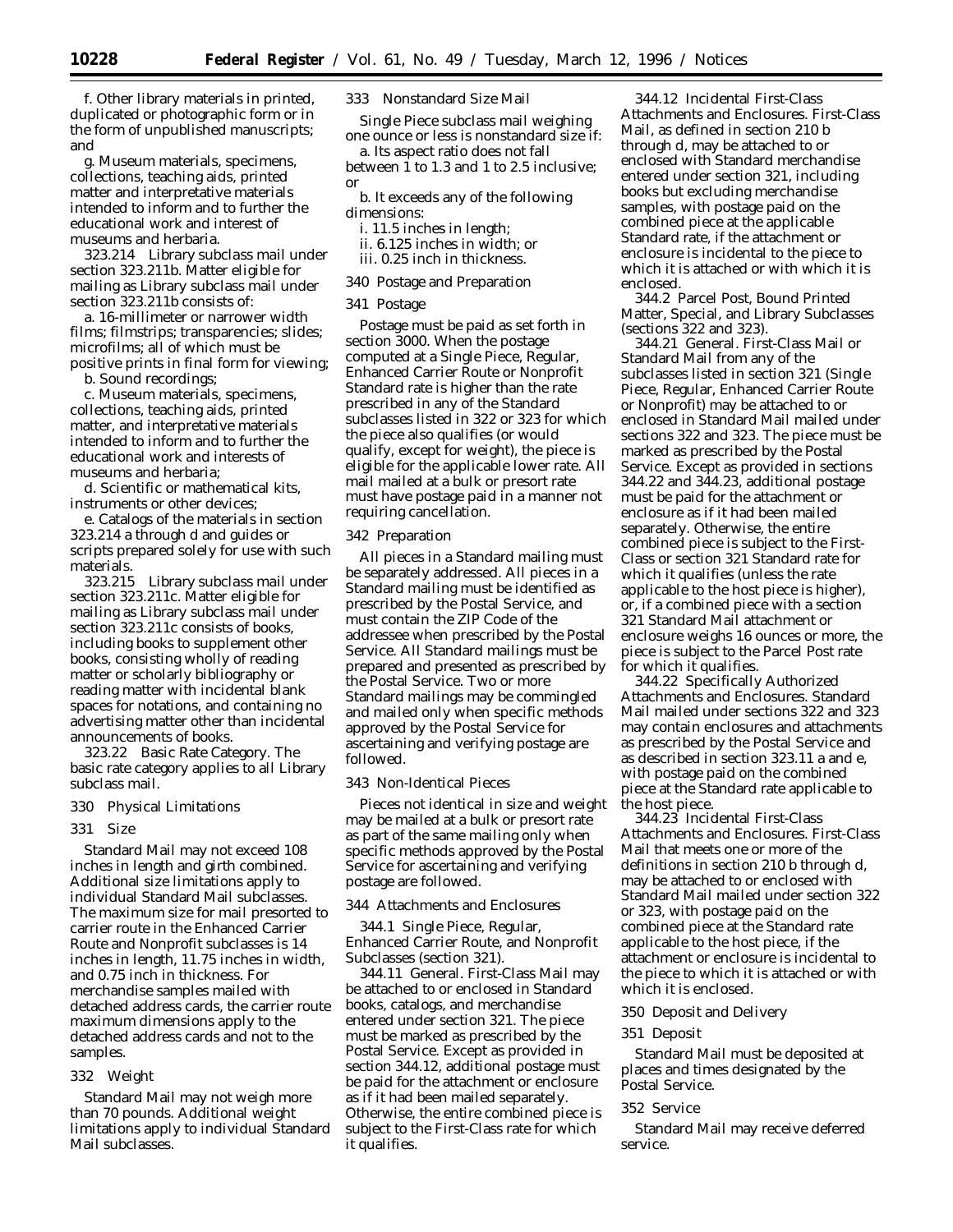#### 353 Forwarding and Return

353.1 Single Piece, Regular, Enhanced Carrier Route, and Nonprofit Subclasses (section 321).

Undeliverable-as-addressed Standard Mail mailed under section 321 will be returned on request of the mailer, or forwarded and returned on request of the mailer. Undeliverable-as-addressed combined First-Class and Standard pieces will be returned as prescribed by the Postal Service. The Single Piece Standard rate is charged for each piece receiving return only service. Charges for forwarding-and-return service are assessed only on those pieces which cannot be forwarded and are returned. The charge for those returned pieces is the appropriate Single Piece Standard rate for the piece plus that rate multiplied by a factor equal to the number of section 321 Standard pieces nationwide that are successfully forwarded for every one piece that cannot be forwarded and must be returned.

353.2 Parcel Post, Bound Printed Matter, Special, and Library Subclasses (sections 322 and 323).

Undeliverable-as-addressed Standard Mail mailed under sections 322 and 323 will be forwarded on request of the addressee, returned on request of the mailer, or forwarded and returned on request of the mailer. Pieces which combine Standard Mail from one of the subclasses described in 322 and 323 with First-Class Mail or Standard Mail from one of the subclasses described in 321 will be forwarded if undeliverableas-addressed, and returned if undeliverable, as prescribed by the Postal Service. When Standard Mail mailed under sections 322 and 323 is forwarded or returned from one post office to another, additional charges will be based on the appropriate Single Piece Standard rate.

#### 360 Ancillary Services

361 All Subclasses

All Standard Mail will receive the following services upon payment of the appropriate fees:

| Service                                                                                                                    | Schedule         |
|----------------------------------------------------------------------------------------------------------------------------|------------------|
| a. Address correction<br>b. Certificates of mailing indicat-<br>ing that a specified number of<br>pieces have been mailed. | $SS-1$<br>$SS-4$ |

Certificates of mailing are not available for Regular, Enhanced Carrier Route, and Nonprofit subclass mail when postage is paid by permit imprint. 362 Single Piece, Parcel Post, Bound Printed Matter, Special, and Library Subclasses

Single Piece, Parcel Post, Bound Printed Matter, Special, and Library subclass mail will receive the following additional services upon payment of the appropriate fees:

| Service                                                                                                                                       | Schedule                                                                 |
|-----------------------------------------------------------------------------------------------------------------------------------------------|--------------------------------------------------------------------------|
| a. Certificates of mailing<br>d. Special delivery<br>e. Special handling<br>f. Return receipt (merchandise<br>only).<br>g. Merchandise return | $SS-4$<br>$SS-6$<br>$SS-9$<br>$SS-17$<br>$SS-18$<br>$SS-16$<br>$SS - 20$ |

Insurance, special delivery, special handling, and COD services may not be used selectively for individual pieces in a multi-piece Parcel Post subclass mailing unless specific methods approved by the Postal Service for ascertaining and verifying postage are followed.

# 370 Rates and Fees

The rates and fees for Standard Mail are set forth as follows:

|                                          | Schedule |
|------------------------------------------|----------|
| a. Single Piece subclass                 | 321.1    |
| b. Regular subclass                      | 321.2    |
| c. Enhanced Carrier Route sub-<br>class. | 321.3    |
| d. Nonprofit subclass                    | 321.4    |
| e. Parcel Post subclass:                 |          |
|                                          | 322.1A   |
| Destination BMC                          | 322.1B   |
| f. Bound Printed Matter sub-<br>class:   |          |
| Single Piece                             | 322.3A   |
| Bulk and Carrier Route                   | 322.3B   |
| g. Special subclass                      | 323.1    |
| h. Library subclass                      | 323.2    |
|                                          | 1000     |

380 Authorizations and Licenses

381 Regular, Enhanced Carrier Route, and Nonprofit Subclasses

A mailing fee as set forth in Rate Schedule 1000 must be paid once each year by mailers of Regular, Enhanced Carrier Route, and Nonprofit subclass mail.

## 382 Special Subclass

A presort mailing fee as set forth in Rate Schedule 1000 must be paid once each year at each office of mailing by or for any person who mails presorted Special subclass mail. Any person who engages a business concern or other individuals to mail presorted Special subclass mail must pay the fee.

383 Parcel Post Subclass

A mailing fee as set forth in Rate Schedule 1000 must be paid once each year by mailers of Destination BMC rate category mail in the Parcel Post subclass.

Delete Classification Schedule 200, Second-Class Mail, in its entirety and replace it with the following:

**Periodicals Classification Schedule**

#### 410 Definition

411 General Requirements

411.1 Definition. A publication may qualify for mailing under the Periodicals Classification Schedule if it meets all of the requirements in sections 411.2 through 411.5 and the requirements for one of the qualification categories in sections 412 through 415. Eligibility for specific Periodicals rates is prescribed in section 420.

411.2 Periodicals. Periodicals class mail is mailable matter consisting of newspapers and other periodical publications. The term ''periodical publications'' includes, but is not limited to:

a. Any catalog or other course listing including mail announcements of legal texts which are part of post-bar admission education issued by any institution of higher education or by a nonprofit organization engaged in continuing legal education.

b. Any looseleaf page or report (including any index, instruction for filing, table, or sectional identifier which is an integral part of such report) which is designed as part of a looseleaf reporting service concerning developments in the law or public policy.

411.3 Issuance.

411.31 Regular Issuance. Periodicals class mail must be regularly issued at stated intervals at least four times a year, bear a date of issue, and be numbered consecutively.

411.32 Separate Publication. For purposes of determining Periodicals rate eligibility, an ''issue'' of a newspaper or other periodical shall be deemed to be a separate publication when the following conditions exist:

a. The issue is published at a regular frequency more often than once a month either on (1) the same day as another regular issue of the same publication; or (2) on a day different from regular issues of the same publication, and

b. More than 10 percent of the total number of copies of the issue is distributed on a regular basis to recipients who do not subscribe to it or request it, and

c. The number of copies of the issue distributed to nonsubscribers or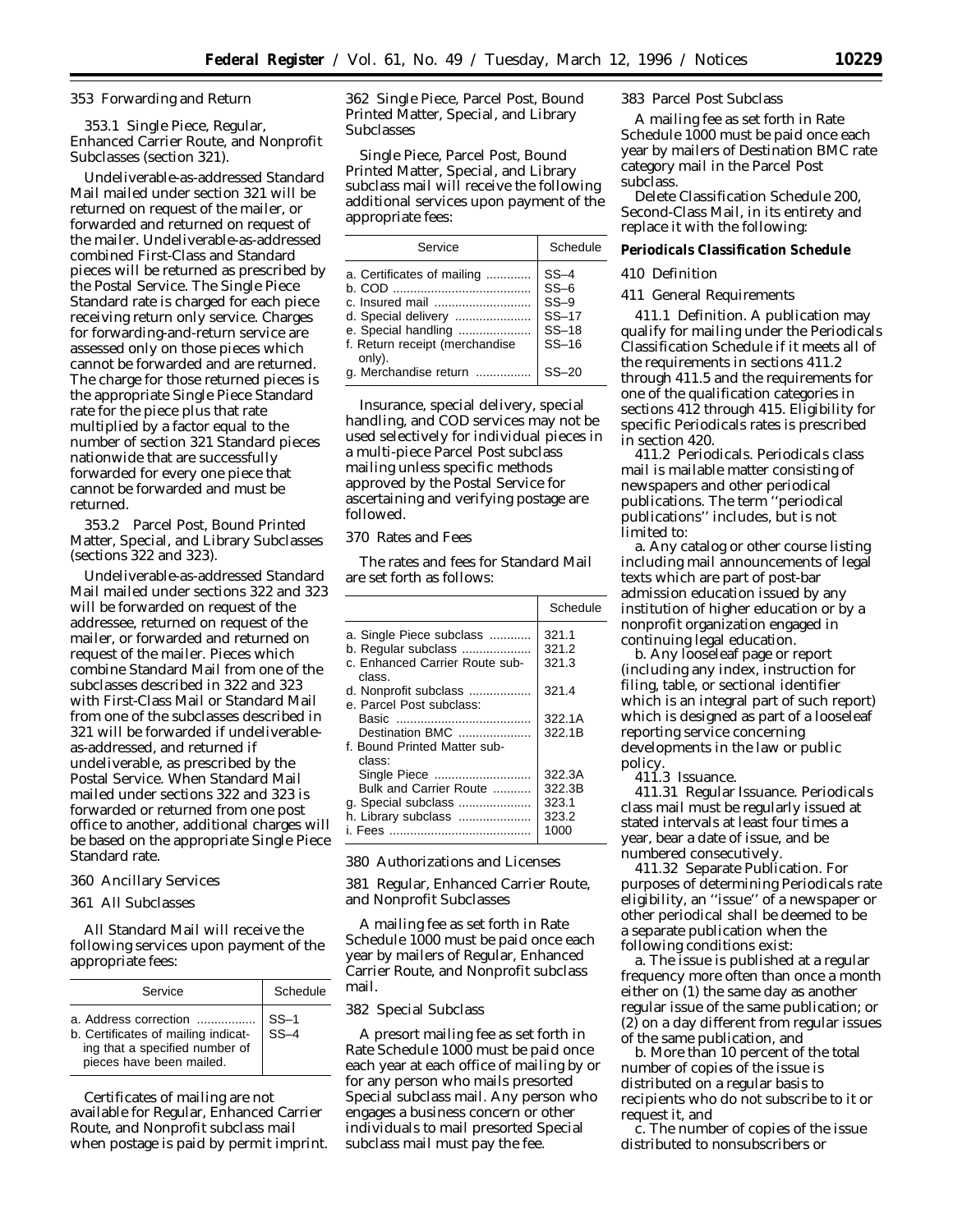nonrequesters is more than twice the number of copies of any other issue distributed to nonsubscribers or nonrequesters on that same day, or, if no other issue that day, any other issue distributed during the same period. ''During the same period'' shall be defined as the periods of time ensuing between the distribution of each of the issues whose eligibility is being examined. Such separate publications must independently meet the qualifications for Periodicals eligibility.

411.4 Office of Publication. Periodicals class mail must have a known office of publication. A known office of publication is a public office where business of the publication is transacted during the usual business hours. The office must be maintained where the publication is authorized original entry.

411.5 Printed Sheets. Periodicals class mail must be formed of printed sheets. It may not be reproduced by stencil, mimeograph, or hectograph processes, or reproduced in imitation of typewriting. Reproduction by any other printing process is permissible. Any style of type may be used.

#### 412 General Publications

412.1 Definition. To qualify as a General Publication, Periodicals class mail must meet the requirements in section 411 and in sections 412.2 through 412.4.

412.2 Dissemination of Information. A General Publication must be originated and published for the purpose of disseminating information of a public character, or devoted to literature, the sciences, art, or some special industry.

412.3 Paid Circulation.

412.31 Total Distribution. A General Publication must be designed primarily for paid circulation. At least 50 percent or more of the copies of the publication must be distributed to persons who have paid above a nominal rate.

412.32 List of Subscribers. A General Publication must be distributed to a legitimate list of persons who have subscribed by paying or promising to pay at a rate above nominal for copies to be received during a stated time. Copies mailed to persons who are not on a legitimate list of subscribers are nonsubscriber copies.

412.33 Nominal Rates. As used in section 412.31, nominal rate means:

a. A token subscription price that is so low that it cannot be considered a material consideration;

b. A reduction to the subscriber, under a premium offer or any other arrangements, of more than 50 percent of the amount charged at the basic

annual rate for a subscriber to receive one copy of each issue published during the subscription period. The value of a premium is considered to be its actual cost to the publishers, the recognized retail value, or the represented value, whichever is highest.

412.34 Nonsubscriber Copies.

412.341 *Up to Ten Percent.* Nonsubscriber copies, including sample and complimentary copies, mailed at any time during the calendar year up to and including 10 percent of the total number of copies mailed to subscribers during the calendar year are mailable at the rates that apply to subscriber copies provided that the nonsubscriber copies would have been eligible for those rates if mailed to subscribers.

412.342 *Over Ten Percent.* Nonsubscriber copies, including sample and complimentary copies, mailed at any time during the calendar year, in excess of 10 percent of the total number of copies mailed to subscribers during the calendar year which are presorted and commingled with subscriber copies are charged the applicable rates for Regular Periodicals. The 10 percent limitation for a publication is based on the total number of all copies of that publication mailed to subscribers during the calendar year.

412.35 Advertiser's Proof Copies. One complete copy of each issue of a General Publication may be mailed to each advertiser in that issue as an advertiser's proof copy at the rates that apply to subscriber copies, whether the advertiser's proof copy is mailed to the advertiser directly or, instead, to an advertising representative or agent of the publication. These copies count as subscriber copies.

412.36 Expired Subscriptions. For six months after a subscription has expired, copies of a General Publication may be mailed to a former subscriber at the rates that apply to copies mailed to subscribers, if the publisher has attempted during that six months to obtain payment, or a promise to pay, for renewal. These copies do not count as subscriber copies.

412.4 Advertising Purposes.

A General Publication may not be designed primarily for advertising purposes. A publication is ''designed primarily for advertising purposes'' if it:

a. Has advertising in excess of 75 percent in more than one-half of its issues during any 12-month period;

b. Is owned or controlled by individuals or business concerns and conducted as an auxiliary to and essentially for the advancement of the main business or calling of those who own or control it;

c. Consists principally of advertising and editorial write-ups of the advertisers;

d. Consists principally of advertising and has only a token list of subscribers, the circulation being mainly free;

e. Has only a token list of subscribers and prints advertisements free for advertisers who pay for copies to be sent to a list of persons furnished by the advertisers; or

f. Is published under a license from individuals or institutions and features other businesses of the licensor.

413 Requester Publications

413.1 Definition. A publication which is circulated free or mainly free may qualify for Periodicals class as a Requester Publication if it meets the requirements in sections 411, and 413.2 through 413.4.

413.2 Minimum Pages. It must contain at least 24 pages.

413.3 Advertising Purposes. 413.31 Advertising Percentage. It must devote at least 25 percent of its pages to nonadvertising and not more than 75 percent to advertisements.

413.32 Ownership and Control. It must not be owned or controlled by one or more individuals or business concerns and conducted as an auxiliary to and essentially for the advancement of the main business or calling of those who own or control it.

413.4 Circulated to Requesters.

413.41 List of Requesters. It must have a legitimate list of persons who request the publication, and 50 percent or more of the copies of the publication must be distributed to persons making such requests. Subscription copies paid for or promised to be paid for, including those at or below a nominal rate may be included in the determination of whether the 50 percent request requirement is met. Persons will not be deemed to have requested the publication if their request is induced by a premium offer or by receipt of material consideration, provided that mere receipt of the publication is not material consideration.

413.42 Nonrequester Copies. 413.421 *Up to Ten Percent.* Nonrequester copies, including sample and complimentary copies, mailed at any time during the calendar year up to and including 10 percent of the total number of copies mailed to requesters during the calendar year are mailable at the rates that apply to requester copies provided that the nonrequester copies would have been eligible for those rates if mailed to requesters.

413.422 *Over Ten Percent.* Nonrequester copies, including sample and complimentary copies, mailed at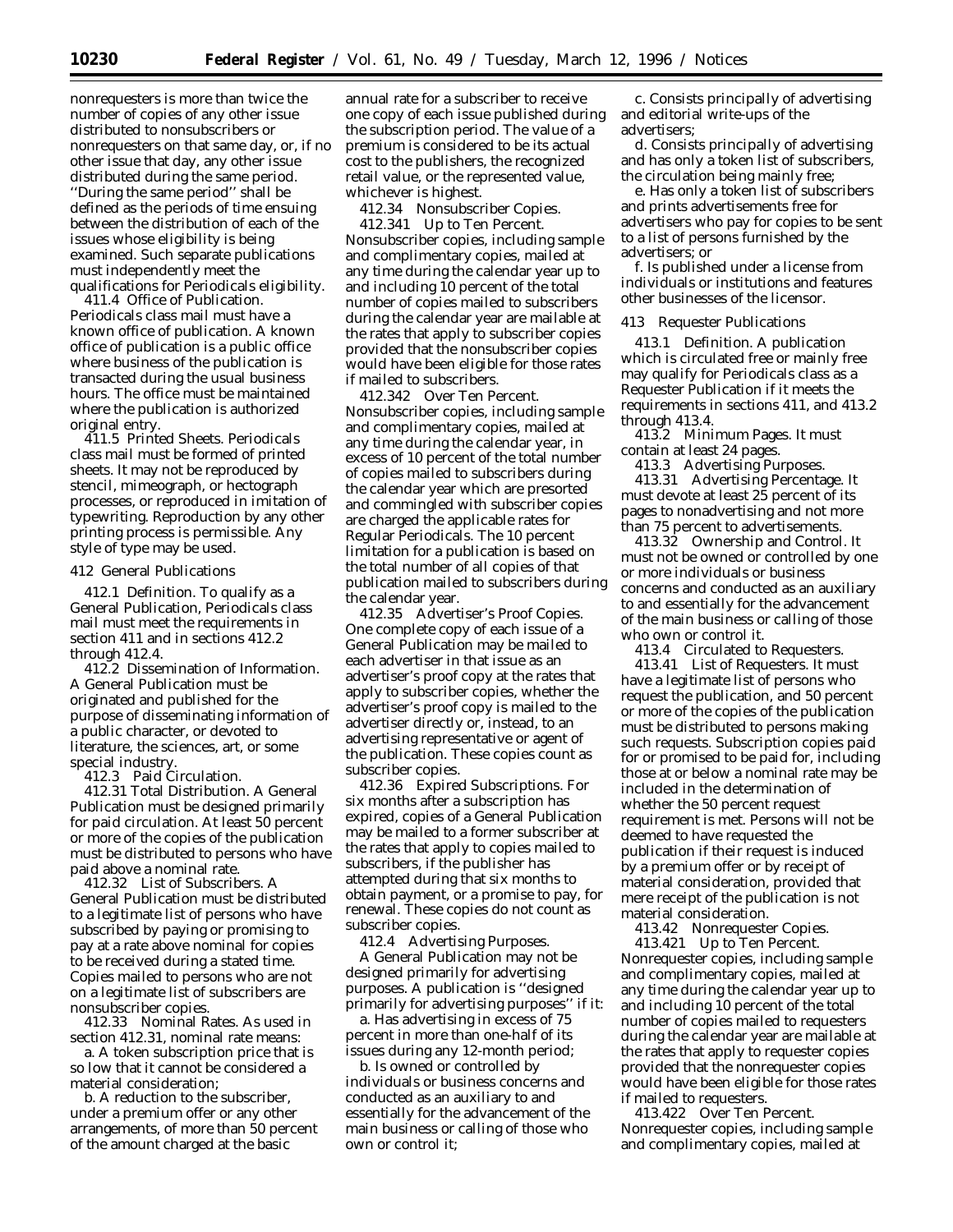any time during the calendar year, in excess of 10 percent of the total number of copies mailed to requesters during the calendar year which are presorted and commingled with requester copies are charged the applicable rates for Regular Periodicals. The 10 percent limitation for a publication is based on the total number of all copies of that publication mailed to requesters during the calendar year.

413.43 Advertiser's Proof Copies. One complete copy of each issue of a Requester Publication may be mailed to each advertiser in that issue as an advertiser's proof copy at the rates that apply to requester copies, whether the advertiser's proof copy is mailed to the advertiser directly or, instead, to an advertising representative or agent of the publication. These copies count as requester copies.

414 Publications of Institutions and Societies

414.1 Publisher's Own Advertising. Except as provided in section 414.2, a publication which meets the requirements of sections 411 and 412.4, and which contains no advertising other than that of the publisher, qualifies for Periodicals class as a publication of an institution or society if it is:

a. Published by a regularly incorporated institution of learning;

b. Published by a regularly established state institution of learning supported in whole or in part by public taxation;

c. A bulletin issued by a state board of health or a state industrial

development agency;

d. A bulletin issued by a state conservation or fish and game agency or department;

e. A bulletin issued by a state board or department of public charities and corrections;

f. Published by a public or nonprofit private elementary or secondary institution of learning or its administrative or governing body;

g. Program announcements or guides published by an educational radio or television agency of a state or political subdivision thereof, or by a nonprofit educational radio or television station;

h. Published by or under the auspices of a benevolent or fraternal society or order organized under the lodge system and having a bona fide membership of not less than 1,000 persons;

i. Published by or under the auspices of a trade(s) union;

j. Published by a strictly professional, literary, historical, or scientific society; or,

k. Published by a church or church organization.

414.2 General Advertising. A publication published by an institution or society identified in sections 414.1 h through k, may contain advertising of other persons, institutions, or concerns, if the following additional conditions are met:

a. The publication is originated and published to further the objectives and purposes of the society;

b. Circulation is limited to:

i. Copies mailed to members who pay either as a part of their dues or assessment or otherwise, not less than 50 percent of the regular subscription price;

ii. Other actual subscribers; and iii. Exchange copies.

c. The circulation of nonsubscriber copies, including sample and complimentary copies, does not exceed 10 percent of the total number of copies referred to in 414.2b.

415 Publications of State Departments of Agriculture

A publication which is issued by a state department of agriculture and which meets the requirements of sections 411 qualifies for Periodicals class as a publication of a state department of agriculture if it contains no advertising and is published for the purpose of furthering the objects of the department.

416 Foreign Publications

Foreign newspapers and other periodicals of the same general character as domestic publications entered as Periodicals class mail may be accepted on application of the publishers thereof or their agents, for transmission through the mail at the same rates as if published in the United States. This section does not authorize the transmission through the mail of a publication which violates a copyright granted by the United States.

420 Description of Subclasses

421 Regular Subclass

421.1 Definition. The Regular subclass consists of Periodicals class mail that is not mailed under section 423 and that:

a. Is presorted, marked, and presented as prescribed by the Postal Service; and

b. Meets machinability, addressing, and other preparation requirements prescribed by the Postal Service.

421.2 Regular Pound Rates. An unzoned pound rate applies to the nonadvertising portion of Regular subclass mail. A zoned pound rate applies to the advertising portion and may be reduced by applicable destination entry discounts. The pound

rate postage is the sum of the

nonadvertising portion charge and the advertising portion charge.

421.3 Regular Piece Rates.

421.31 Basic Rate Category. The basic rate category applies to all Regular subclass mail not mailed under section 421.32 or 421.33.

421.32 Three-Digit City and Five-Digit Rate Category. The rates for this category apply to Regular subclass mail presorted to three-digit cities and fivedigit ZIP Code destinations as prescribed by the Postal Service.

421.33 Carrier Route Rate Category. The carrier route rate category applies to Regular subclass mail presorted to carrier routes as prescribed by the Postal Service.

421.4 Regular Subclass Discounts.

421.41 Barcoded Letter Discounts. Barcoded letter discounts apply to letter size Regular subclass mail mailed under sections 421.31 and 421.32 which bears a barcode representing not more than 11 digits (not including ''correction'' digits) as prescribed by the Postal Service, and which meets the machinability, addressing, and barcoding specifications and other preparation requirements prescribed by the Postal Service.

421.42 Barcoded Flats Discounts. Barcoded flats discounts apply to flat size Regular subclass mail mailed under sections 421.31 and 421.32 which bear a barcode representing not more than 11 digits (not including ''correction'' digits) as prescribed by the Postal Service, and meet the flats machinability, addressing, and barcoding specifications and other preparation requirements prescribed by the Postal Service.

421.43 High Density Discount. The high density discount applies to Regular subclass mail mailed under section 421.33, presented in walk sequence order, and meeting the high density and preparation requirements prescribed by the Postal Service.

421.44 Saturation Discount. The saturation discount applies to Regular subclass mail mailed under section 421.33, presented in walk-sequence order, and meeting the saturation and preparation requirements prescribed by the Postal Service.

421.45 Destination Entry Discounts. Destination entry discounts apply to Regular subclass mail which is destined for delivery within the service area of the destination sectional center facility (SCF) or the destination delivery unit (DDU) in which it is entered, as defined by the Postal Service. The DDU discount only applies to Carrier Route rate category mail.

421.46 Nonadvertising Discount. The nonadvertising discount applies to all Regular subclass mail and is determined by multiplying the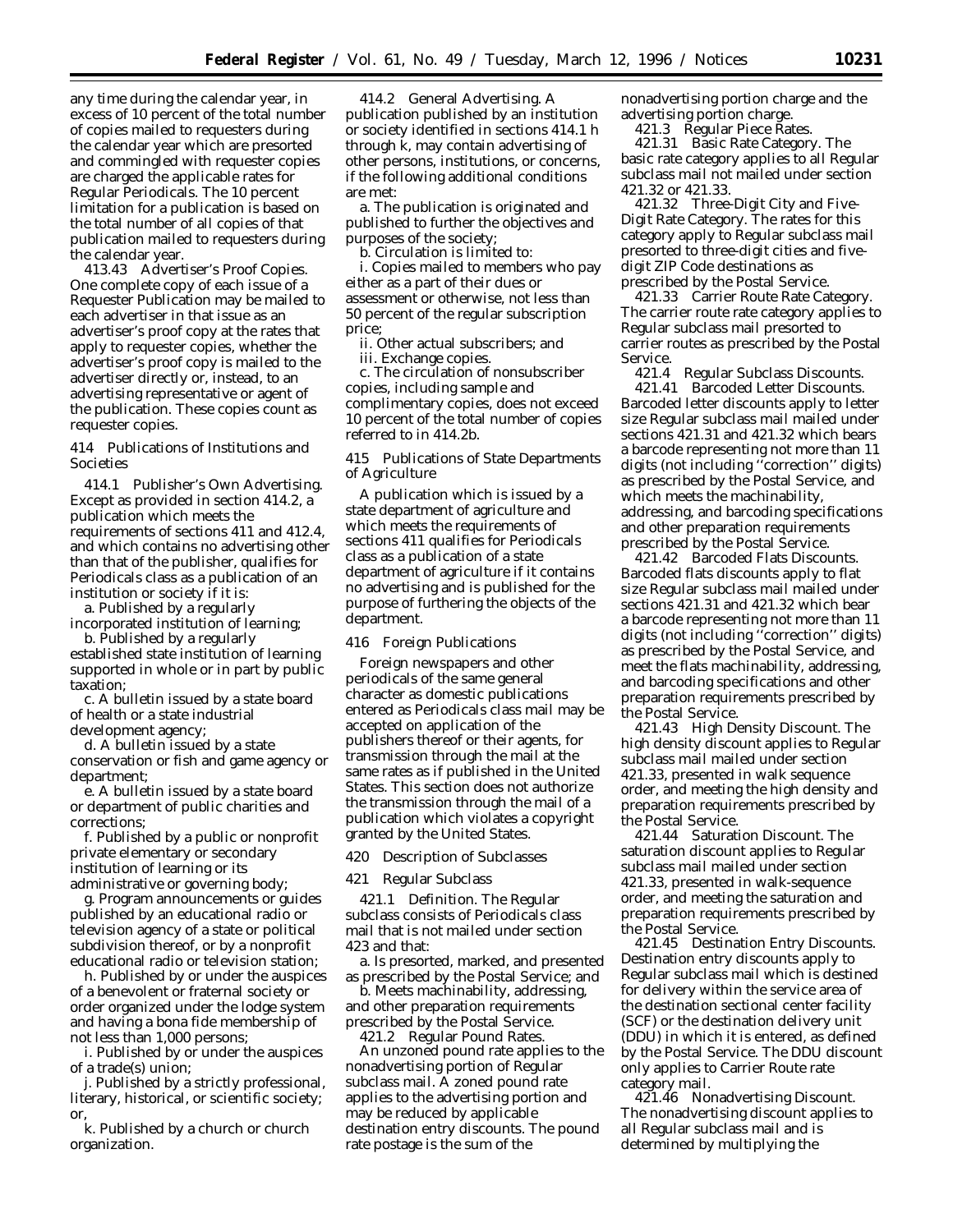proportion of nonadvertising content by the discount factor set forth in Rate Schedule 421 and subtracting that amount from the applicable piece rate.

422 [Reserved]

423 Preferred Rate Periodicals

423.1 Definition. Periodicals class mail, other than publications qualifying as Requester Publications, may qualify for Preferred Rate Periodicals rates if it meets the applicable requirements for those rates in sections 423.2 through 423.5.

423.2 Within County Subclass.

423.21 Definition. Within County mail consists of Preferred Rate Periodicals class mail mailed in, and addressed for delivery within, the county where published and originally entered, from either the office of original entry or additional entry. In addition, a Within County publication must meet one of the following conditions:

a. The total paid circulation of the issue is less than 10,000 copies; or

b. The number of paid copies of the issue distributed within the county of publication is at least one more than one-half of the total paid circulation of such issue.

423.22 Entry in an Incorporated City. For the purpose of determining eligibility for Within County mail, when a publication has original entry at an independent incorporated city which is situated entirely within a county or which is contiguous to one or more counties in the same state, such incorporated city shall be considered to be within the county with which it is principally contiguous. Where more than one county is involved, the publisher will select the principal county.

423.3 Nonprofit Subclass.

423.31 Definition. Nonprofit mail is Preferred Rate Periodicals class mail entered by authorized nonprofit organizations or associations of the following types:

- a. Religious,
- b. Educational,
- c. Scientific,
- d. Philanthropic,
- e. Agricultural,
- f. Labor,
- 
- g. Veterans', h. Fraternal, and

i. Associations of rural electric

cooperatives,

j. One publication, which contains no advertising published by the official highway or development agency of a state,

k. Program announcements or guides published by an educational radio or television agency of a state or political

subdivision thereof or by a nonprofit educational radio or television station.

l. One conservation publication published by an agency of a state which is responsible for management and conservation of the fish or wildlife resources of such state.

423.32 Definitions of Nonprofit Organizations and Associations. Nonprofit organizations or associations are organizations or associations not organized for profit, none of the net income of which benefits any private stockholder or individual, and which meet the qualifications set forth below for each type of organization or association. The standard of primary purpose applies to organizations listed under section 423.31a through f. The standard of primary purpose requires that each type of organization or association be both organized and operated for the primary purpose.

a. Religious. A nonprofit organization whose primary purpose is one of the following:

i. To conduct religious worship;

ii. To support the religious activities of nonprofit organizations whose primary purpose is to conduct religious worship;

iii. To perform instruction in, to disseminate information about, or otherwise to further the teaching of particular religious faiths or tenets.

b. Educational. A nonprofit organization whose primary purpose is one of the following:

i. The instruction or training of the individual for the purpose of improving or developing his capabilities;

ii. The instruction of the public on subjects beneficial to the community.

An organization may be educational even though it advocates a particular position or viewpoint so long as it presents a sufficiently full and fair exposition of the pertinent facts to permit an individual or the public to form an independent opinion or conclusion. On the other hand, an organization is not educational if its principal function is the mere

presentation of unsupported opinion. c. Scientific. A nonprofit organization whose primary purpose is one of the following:

i. To conduct research in the applied, pure or natural sciences;

ii. To disseminate systematized technical information dealing with applied, pure or natural sciences.

d. Philanthropic. A nonprofit organization primarily organized and operated for purposes beneficial to the public. Philanthropic organizations include, but are not limited to, organizations which are organized for:

i. Relief of the poor and distressed or of the underprivileged;

ii. Advancement of religion;

iii. Advancement of education or science;

iv. Erection or maintenance of public buildings, monuments, or works;

v. Lessening of the burdens of government;

vi. Promotion of social welfare by organizations designed to accomplish any of the above purposes or;

(a) To lessen neighborhood tensions; (b) To eliminate prejudice and

discrimination;

(c) To defend human and civil rights secured by law; or

(d) To combat community

deterioration and juvenile delinquency. e. Agricultural. A nonprofit

organization whose primary purpose is the betterment of the conditions of those engaged in agricultural pursuits, the improvement of the grade of their products, and the development of a higher degree of efficiency in agriculture. The organization may advance agricultural interests through educational activities; the holding of agricultural fairs; the collection and dissemination of information concerning cultivation of the soil and its fruits or the harvesting of marine resources; the rearing, feeding, and management of livestock, poultry, and bees, or other activities relating to agricultural interests. The term agricultural nonprofit organization also includes any nonprofit organization whose primary purpose is the collection and dissemination of information or materials relating to agricultural pursuits.

f. Labor. A nonprofit organization whose primary purpose is the betterment of the conditions of workers. Labor organizations include, but are not limited to, organizations in which employees or workmen participate, whose primary purpose is to deal with employers concerning grievances, labor disputes, wages, hours of employment and working conditions.

g. Veterans'. A nonprofit organization of veterans of the armed services of the United States, or an auxiliary unit or society of, or a trust or foundation for, any such post or organization.

h. Fraternal. A nonprofit organization which meets all of the following criteria:

i. Has as its primary purpose the fostering of brotherhood and mutual benefits among its members;

ii. Is organized under a lodge or chapter system with a representative form of government;

iii. Follows a ritualistic format; and iv. Is comprised of members who are elected to membership by vote of the members.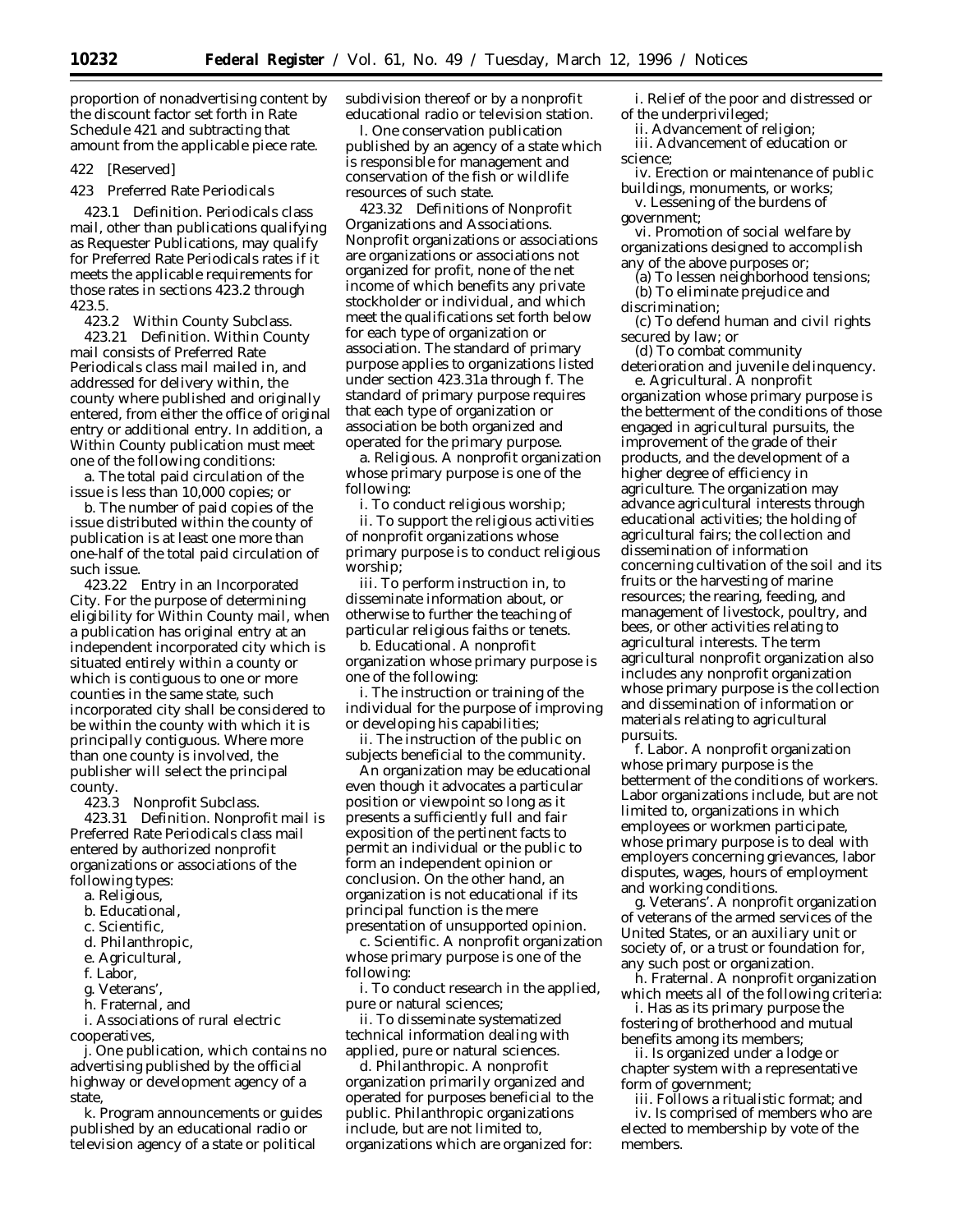423.4 Classroom Subclass. Classroom mail is of Preferred Rate Periodicals class mail which, consists of religious, educational, or scientific publications designed specifically for use in school classrooms or religious instruction classes.

423.5 Science of Agriculture. Science of Agriculture mail consists of Preferred Rate Periodicals class mail devoted to the science of agriculture if the total number of copies of the publication furnished during any 12 month period to subscribers residing in rural areas amounts to at least 70 percent of the total number of copies distributed by any means for any purpose.

423.6 Preferred Rate Discounts.

423.61 Destination Entry Discounts. Copies of any Preferred Rate Periodicals class mail which are destined for delivery within the destination sectional center facility (SCF) area or the destination delivery unit (DDU) area in which they are entered, as defined by the Postal Service, qualify for the applicable discount as set forth in Rate Schedules 423.2, 423.3, and 423.4.

423.62 ZIP + 4 and Pre-barcoded Letter Discounts. Copies of any automation compatible Preferred Rate Periodicals class mail which bear a proper ZIP + 4 code, or which bear a barcode representing not more than 11 digits (not including ''correction'' digits) as prescribed by the Postal Service, and which meet the machinability, addressing, and barcoding specifications and other preparation requirements prescribed by the Postal Service qualify for the applicable  $ZIP + 4$  or prebarcoding discounts as set forth in Rate Schedules 423.2, 423.3, and 423.4.

423.63 125-piece Walk-sequence Discount. Copies of Preferred Rate Periodicals class mail presented in mailings which are walk sequenced and contain a minimum of 125 pieces per carrier route and which meet the preparation requirements prescribed by the Postal Service are eligible for the applicable discount set forth in Rate Schedules 423.2, 423.3, and 423.4.

423.64 Saturation Discount. Saturation Preferred Rate Periodicals class mail presented in mailings which are walk sequenced and which meet the saturation and preparation requirements prescribed by the Postal Service qualifies for the applicable discount set forth in Rate Schedules 423.2, 423.3, and 423.4.

423.65 Pre-barcoded Flats Discounts. Pre-barcoded Preferred Rate Periodicals class flats which are properly prepared and presorted, which bear a barcode as prescribed by the Postal Service, and which meet the flats

machinability and address readability specifications of the Postal Service, are eligible for the applicable discounts for pre-barcoded flats set forth in Rate Schedules 423.2, 423.3, and 423.4.

430 Physical Limitations

There are no maximum size or weight limits for Periodicals class mail.

440 Postage and Preparation

441 Postage. Postage must be paid on Periodicals class mail as set forth in section 3000.

442 Presortation. Periodicals class mail must be presorted in accordance with regulations prescribed by the Postal Service.

443 Attachments and Enclosures

443.1 General. First-Class Mail or Standard Mail from any of the subclasses listed in section 321 (Single Piece, Regular, Enhanced Carrier Route or Nonprofit) may be attached to or enclosed with Periodicals class mail. The piece must be marked as prescribed by the Postal Service. Except as provided in section 443.2, additional postage must be paid for the attachment or enclosure as if it had been mailed separately. Otherwise, the entire combined piece is subject to the appropriate First-Class or section 321 Standard Mail rate for which it qualifies (unless the rate applicable to the host piece is higher), or, if a combined piece with a section 321 Standard Mail attachment or enclosure weighs 16 ounces or more, the piece is subject to the Parcel Post rate for which it qualifies.

443.2 Incidental First-Class Mail Attachments and Enclosures. First-Class Mail that meets one or more of the definitions in sections 210 b through d may be attached to or enclosed with Periodicals class mail, with postage paid on the combined piece at the applicable Periodicals rate, if the attachment or enclosure is incidental to the piece to which it is attached or with which it is enclosed.

#### 444 Identification

Periodicals class mail must be identified as required by the Postal Service. Nonsubscriber and nonrequester copies, including sample and complimentary copies, must be identified as required by the Postal Service.

445 Filing of Information

Information relating to Periodicals class mail must be filed with the Postal Service in accordance with 39 U.S.C. 3685.

#### 446 Enclosures and Supplements

Periodicals class mail may contain enclosures and supplements as prescribed by the Postal Service. An enclosure or supplement may not contain writing, printing or sign thereof or therein, in addition to the original print, except as authorized by the Postal Service, or as authorized under section 443.2.

450 Deposit and Delivery

451 Deposit

Periodicals class mail must be deposited at places and times designated by the Postal Service.

452 Service

Periodicals class mail is given expeditious handling insofar as is practicable.

453 Forwarding and Return

Undeliverable-as-addressed Periodicals class mail will be forwarded or returned to the mailer, as prescribed by the Postal Service. Undeliverable-asaddressed combined First-Class and Periodicals class mail pieces will be forwarded or returned, as prescribed by the Postal Service. Additional charges when Periodicals class mail is returned will be based on the applicable Standard Mail rate.

#### 460 Ancillary Services

Periodicals class mail will receive the following additional service upon payment of the appropriate fee:

| Service                   | Schedule |
|---------------------------|----------|
| Special delivery    SS-17 |          |

#### 470 Rates and Fees

The rates and fees for Periodicals class mail are set forth as follows:

|                           | Schedule |
|---------------------------|----------|
|                           | 421      |
| b. Within County          | 423.2    |
|                           | 423.3    |
| d. Classroom              | 423.4    |
| e. Science of Agriculture | 421      |
|                           | 1000     |

480 Authorizations and Licenses

#### 481 Entry Authorizations

Prior to mailing at Periodicals rates, a publication must be authorized for entry as Periodicals class mail by the Postal Service. Each authorized publication will be granted one original entry authorization at the post office where the office of publication is maintained. An authorization for the establishment of an account to enter a publication at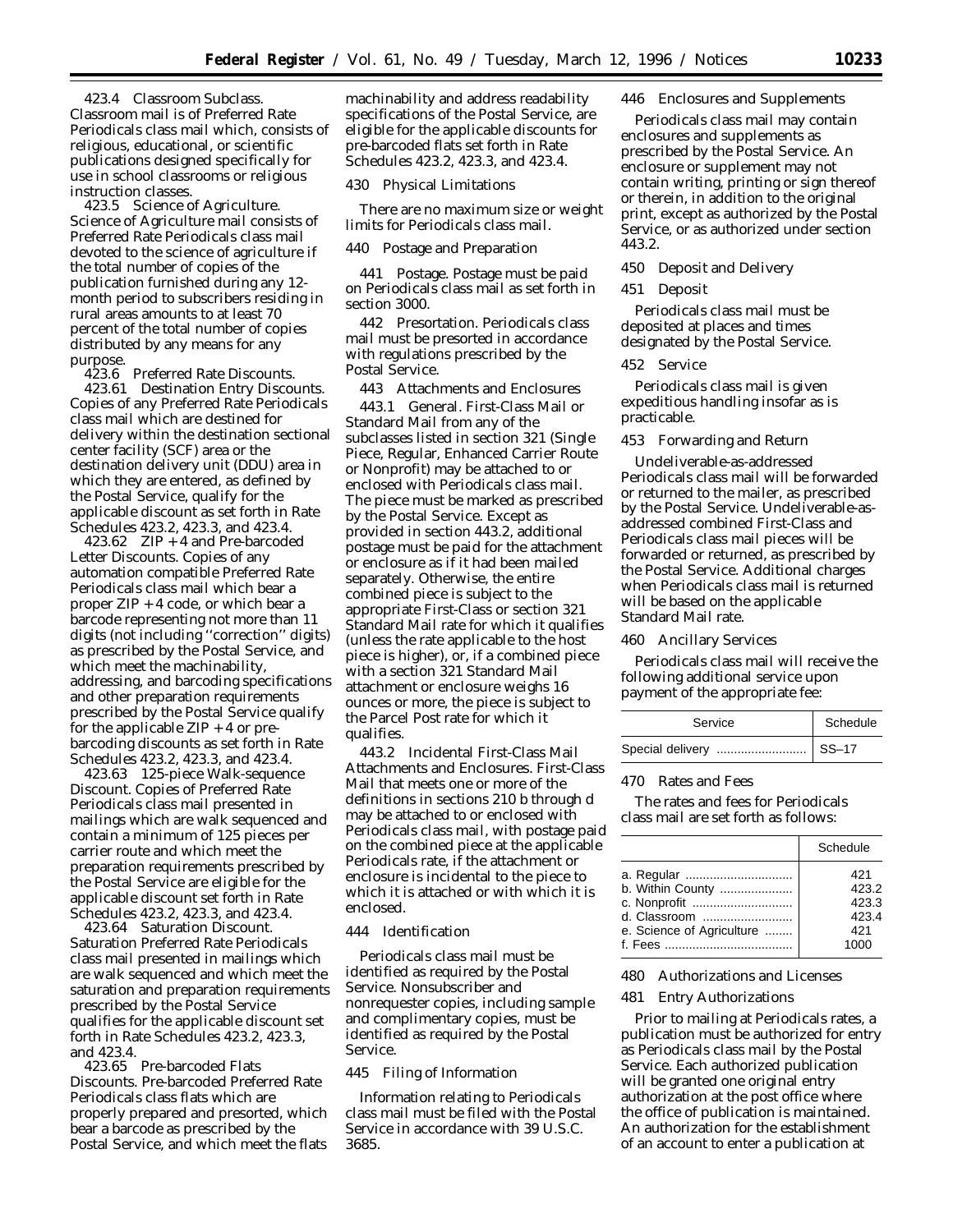an additional entry office may be granted by the Postal Service upon application by the publisher. An application for re-entry must be made whenever the publisher proposes to change the publication's title, frequency of issue or office of original entry.

#### 482 Preferred Rate Authorization

Prior to mailing at Nonprofit, Classroom, and Science of Agriculture rates, a publication must obtain an additional Postal Service entry authorization to mail at those rates.

483 Mailing by Publishers and News Agents

Periodicals class mail may be mailed only by publishers or registered news agents. A news agent is a person or concern engaged in selling two or more Periodicals publications published by more than one publisher. News agents must register at all post offices at which they mail Periodicals class mail.

484 Fees

Fees for original entry, additional entry, re-entry, and registration of a news agent are set forth in Rate Schedule 1000.

*Amend Classification Schedules SS– 1, –5, –6, –9, –13, –14, –16, –17, –18, –19, –20, by* inserting the italicized text and deleting the text set off in brackets, as follows:

**Classification Schedule SS–1—Address Correction Service**

\* \* \* \* \*

1.02 Description of Service

1.020 Address correction service is available to mailers of postage prepaid mail of all classes. [Secondclass]*Periodicals class* mail will receive address correction service.

1.03 Requirements of the Mailer

1.030 Mail, other than [second]*Periodicals class mail,* sent under this classification schedule must bear a request for address correction service.

\* \* \* \* \*

\* \* \* \* \*

**Classification Schedule SS–5—Certified Mail**

\* \* \* \* \*

5.02 Description of Service

5.020 Certified mail service is provided for matter mailed [under Classification Schedule 100]*as First-Class Mail.*

\* \* \* \* \*

**Classification Schedule SS–6—Collect on Delivery Service**

6.02 Description of Service

\* \* \* \* \*

6.020 COD service is available for collection of \$600 or less upon the delivery of postage prepaid mail sent under the following classification schedules:

|                                                                                                                                                                                                            | [Classifica-<br>tion<br>Schedule] |
|------------------------------------------------------------------------------------------------------------------------------------------------------------------------------------------------------------|-----------------------------------|
| [d.]a. Express Mail<br>[a.]b. First-Class Mail<br>[b.]c. [Third class (s]Single<br>[p]Piece, [only)] Parcel Post,<br>Bound Printed Matter, Special,<br>and Library Standard Mail.<br>[c. Fourth-class mail | [500]<br>[100]<br>[300]<br>4001   |

\* \* \* \* \*

6.05 Forwarding and Return

\* \* \* \* \* 6.051 For COD mail sent as [third- or fourth-]*Standard*[class m] *M*ail, postage at the applicable rate will be charged to the addressee:

a. When an addressee, entitled to delivery to the mailing address under Postal Service regulations, requests delivery of COD mail which was refused when first offered for delivery;

b. For each delivery attempt, to an addressee entitled to delivery to the mailing address under Postal Service regulations, after the second such attempt.

#### 6.06 Other Services

6.060 The following services, if applicable to the class of mail, may be obtained in conjunction with mail sent under this classification schedule upon payment of the applicable fee:

|                                                   | Classifica-<br>tion<br>Schedule |
|---------------------------------------------------|---------------------------------|
| a. Registered mail, if sent as<br>First[ ]-Class. | $SS-14$                         |
| b. Restricted delivery                            | $SS-15$                         |
| c. Special delivery<br>d. Special handling        | $SS-17$<br>$SS-18$              |

\* \* \* \* \*

**Classification Schedule SS–9—Insured Mail**

\* \* \* \* \*

9.02 Description of Service

\* \* \* \* \* 9.021 Insured mail service is available for mail sent under the following classification schedules:

|                                                                                                                            | [Classifica-<br>tion sched-<br>ulel |
|----------------------------------------------------------------------------------------------------------------------------|-------------------------------------|
| a. First-Class Mail, if containing<br>matter which may be mailed<br>as [third- or fourth-]Standard<br>[class m]Mail.       | [100]                               |
| b. [Third class (s]Single [p]Piece,<br>[only)]Parcel Post, Bound<br>Printed Matter, Special, and<br>Library Standard Mail. | [300]                               |
| [c. Fourth-class                                                                                                           |                                     |

\* \* \* \* \*

**Classification Schedule SS–13—Parcel Airlift (PAL)**

\* \* \* \* \*

13.02 Description of Service

13.020 Parcel airlift service is available for mail sent under the following classification schedule[s]:

|                                        | [Classifica-<br>tion<br>Schedule] |
|----------------------------------------|-----------------------------------|
| [a. Third-] Standard class m]<br>Mail. | [300]                             |
| [b. Fourth-class mail                  | 4001                              |

\* \* \* \* \*

13.06 Forwarding and Return

13.060 PAL mail sent for delivery outside the contiguous 48 states is forwarded as set forth in section [1000.03]*2030* of the General *Definitions,* Terms and Conditions. PAL mail sent for delivery within the contiguous 48 states is forwarded or returned as set forth in section[s] [300.07 and 400.07]*353* as appropriate.

**Classification Schedule SS–14— Registered Mail**

\* \* \* \* \*

\* \* \* \* \*

14.02 Description of Service

14.020 Registered mail service is available to mailers of prepaid mail sent [under Classification Schedule 100]*as First-Class Mail* except that registered mail must meet the minimum requirements for length and width regardless of thickness.

**Classification Schedule SS–16—Return Receipts**

\* \* \* \* \*

\* \* \* \* \*

16.02 Description of Service

16.020 Return receipt service is available for mail sent under the following classification schedules: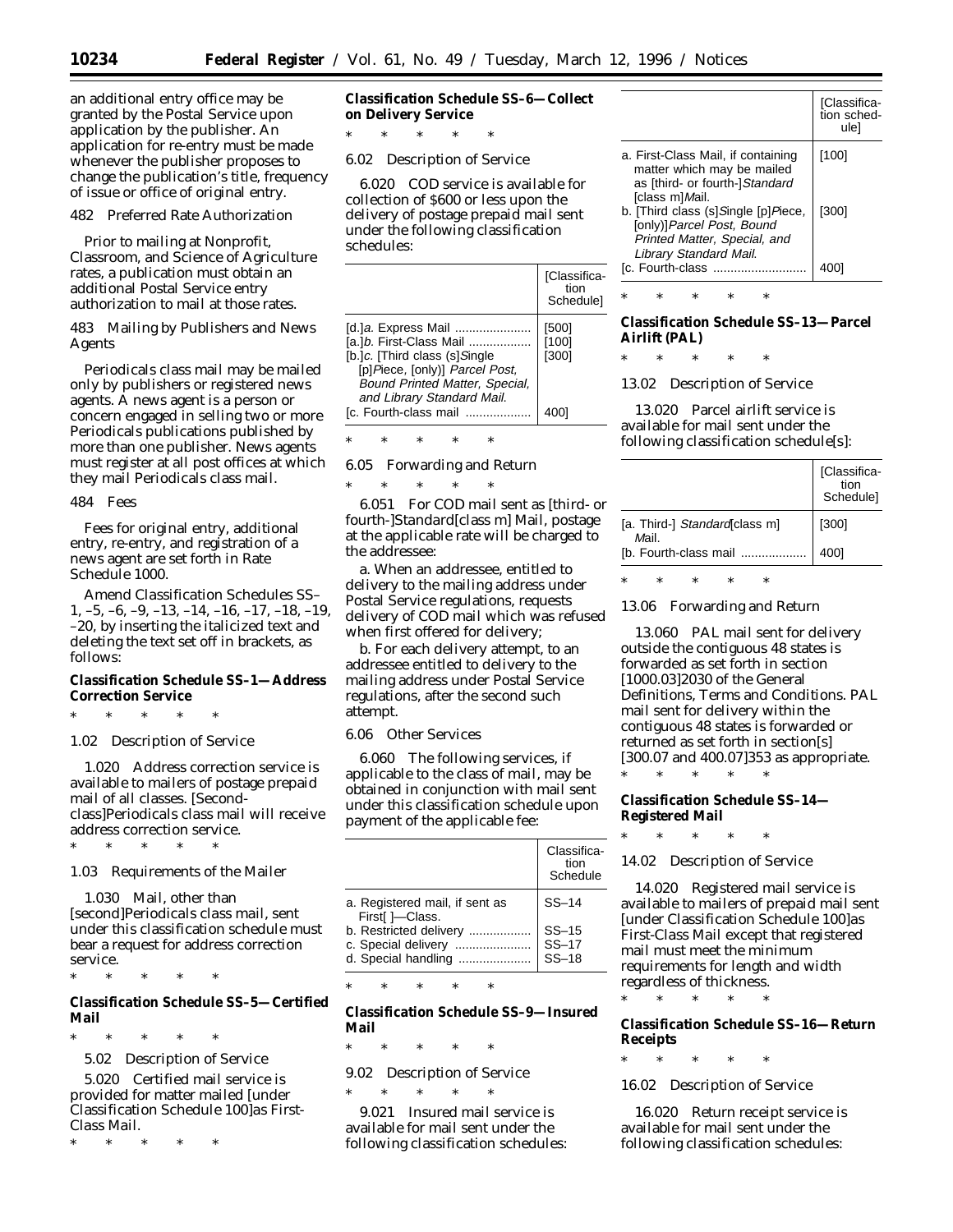|                                                       | Classifica-<br>tion<br>Schedule |
|-------------------------------------------------------|---------------------------------|
| a. Certified mail                                     | $SS-5$                          |
| h. COD mail                                           | $SS-6$                          |
| c. Insured mail (if insured for<br>more than \$50).   | $SS-9$                          |
| d. Registered mail                                    | $SS-14$                         |
| e. Express Mail                                       | [500]                           |
| f. First-[] Class (merchandise<br>only).              | [100]                           |
| g. Standard Mail [Third class]<br>(merchandise only). | [300]                           |
| [h. Fourth class (merchandise<br>only).               | 4001                            |
|                                                       |                                 |

**Classification Schedule SS–17—Special Delivery**

\* \* \* \* \*

\* \* \* \* \*

17.02 Description of Service

17.020 Special delivery service is available for mail sent under the following classification schedules:

|                                                                                                                                 | [Classifica-<br>tion<br>Schedulel |
|---------------------------------------------------------------------------------------------------------------------------------|-----------------------------------|
| a. First-Class Mail<br>b. [Second-class] Periodicals<br>[mail].                                                                 | [100]<br>[200]                    |
| c. [Third-class mail (s]Single<br>[p]Piece, [only)]Parcel Post,<br>Bound Printed Matter, Special,<br>and Library Standard Mail. | [300]                             |
| [d. Fourth-class mail                                                                                                           | 4001                              |

\* \* \* \* \*

**Classification Schedule SS–18—Special Handling**

\* \* \* \* \*

18.02 Description of Service

18.020 Special handling service is available for mail sent under the following classification schedules:

|                                                                                                                                                                            | Classifica-<br>tion<br><b>Schedulel</b> |
|----------------------------------------------------------------------------------------------------------------------------------------------------------------------------|-----------------------------------------|
| a. First-Class Mail<br>b. [Third-class (s]Single [p]Piece,<br>[only)]Parcel Post, Bound<br>Printed Matter, Special, and<br>Library Standard Mail.<br>[c. Fourth-class mail | [100]<br>[300]                          |

\* \* \* \* \*

#### 18.05 Forwarding and Return

18.050 If undeliverable as addressed, special handling mail that is forwarded to the addressee is given special handling without requiring payment of an additional handling fee. However, additional postage at the [regular third- or fourth-class]

*applicable Standard Mail* rate is collected on delivery. \* \* \* \* \*

**Classification Schedule SS–19— Stamped Envelopes**

\* \* \* \* \*

19.02 Description of Service

19.020 Stamped envelopes are available for:

a. First[ ]*-*Class *Mail* within the first rate increment.

b. [Third-class]*Standard Mail* [bulk mail] mailed at [the]*a* minimum perpiece rate *as prescribed by the Postal Service.*

\* \* \* \* \*

**Classification Schedule SS–20— Merchandise Return**

\* \* \* \* \*

20.02 Description of Service

\* \* \* \* \* 20.021 Merchandise return service is available for the return of any parcel under the following classification schedules.

|                                                                | [Classifica-<br>tion sched-<br>ulel |
|----------------------------------------------------------------|-------------------------------------|
| a. First-Class Mail<br>b. [Third-] Standard [class m]<br>Mail. | [100]<br>[300]                      |
| [c. Fourth-class mail                                          | 4001                                |

Amend General Definitions (sections .01–.11) and General Terms and Conditions (sections 1000–6000), by inserting the italicized text and deleting the text in brackets, as follows:

#### General *Definitions,* Terms and Conditions

*1000* General Definitions

As used in this Domestic Mail Classification Schedule, the following terms have the meanings set forth below.

#### *1001* [.01] Advertising

Advertising includes all material for the publication of which a valuable consideration is paid, accepted, or promised, that calls attention to something for the purpose of getting people to buy it, sell it, seek it, or support it. If an advertising rate is charged for the publication of reading matter or other material, such material shall be deemed to be advertising. Articles, items, and notices in the form of reading matter inserted in accordance with a custom or understanding that textual matter is to be inserted for the advertiser or his products in the publication in which a display

advertisement appears are deemed to be advertising. If a publisher advertises his own services or publications, or any other business of the publisher, whether in the form of display advertising or editorial or reading matter, this is deemed to be advertising.

#### *1002* [.02] Aspect Ratio

Aspect ratio is the ratio of width to length.

*1003* [.03] Bills and Statements of Account

*1003.1* [Bills and statements of account are defined as follows:

a.] A bill is a request for payment of a definite sum of money claimed to be owing by the addressee either to the sender or to a third party. The mere assertion of an indebtedness in a definite sum combined with a demand for payment is sufficient to make the message a bill.

*1003.2* [b.] A statement of account is the assertion of the existence of a debt in a definite amount but which does not necessarily contain a request or a demand for payment. The amount may be immediately due or may become due after a certain time or upon demand or billing at a later date.

*1003.3* [c.] A bill or statement of account must present the particulars of an indebtedness with sufficient definiteness to inform the debtor of the amount he is required to pay to acquit himself of the debt. However, neither a bill nor a statement of account need state the precise amount if it contains sufficient information to enable the debtor to determine the exact amount of the claim asserted.

*1003.4* [d.] A bill or statement of account is not the less a bill or statement of account merely because the amount claimed is not in fact owing or may not be legally collectible.

#### [.04 Full Rates

Full rates are rates approved by the Governors of the Postal Service in accordance with Title 39 U.S.C., which are not reduced rates as set forth in title 39 U.S.C. 3626.]

#### *1004* [.05] Girth

Girth is the measurement around a piece of mail at its thickest part.

#### *1005* [.06] Invoice

An invoice is a writing showing the nature, quantity, and cost or price of items shipped or sent to a purchaser or consignor.

#### *1006* [.07] Permit Imprints

Permit imprints are printed indicia indicating postage has been paid by the sender under the permit number shown.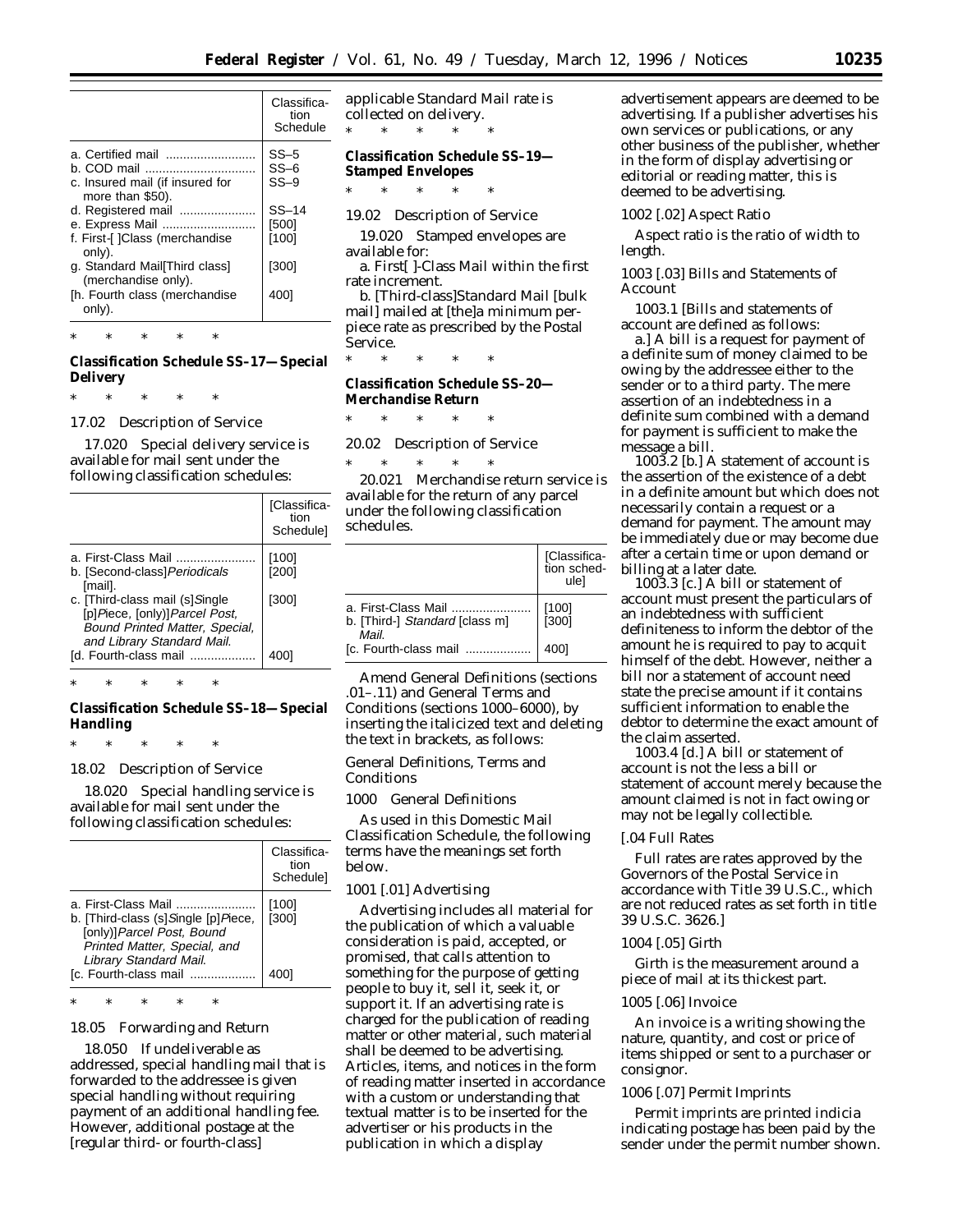#### [.08 Phased Rates

Phased rates are the reduced rates which increase annually as provided in 39 U.S.C. 3626(a). The sum of the annual increases equals the difference between the rates which were in effect for a class of mail or kind of mailer at the time of the enactment of the Postal Reorganization Act and either—

a. The full rates, or

b. The preferred rates

for the class of mail or kind of mailer. The phased rates increase on July 6 of each year.]

#### *1007* [.09] Preferred Rates

Preferred rates are the reduced rates established pursuant to 39 U.S.C.  $3626[(a)(1)]$ .

#### [.10 Territories and Possessions

For purposes of this Domestic Mail Classification Schedule, the terms territories and possessions include:

Baker Island Canton Island Caroline Islands Enderbury Island Guam Howland Island Jarvis Island Johnston Island Kingman Reef Manua Island Mariana Islands Marshall Islands Midway Islands Navassa Island Commonwealth of Puerto Rico Saint Croix Island Saint John Island Saint Thomas Island Samoa (American) Sand Island Swain's Island Trust Territory of the Pacific Virgin Islands (U.S.) Wake Island]

# *1008* [.11] ZIP Code

The ZIP Code is a numeric code that facilitates the sortation, routing, and delivery of mail.

#### *2000* [1000] Delivery of Mail

#### *2010* [1000.01] Delivery Services

[1000.010] The Postal Service provides the following modes of delivery:

a. Caller service. The fees for caller service are set forth in Rate Schedule SS–10.

b. Carrier delivery service.

c. General delivery.

d. Post office box service. The fees for post office box service are set forth in Rate Schedule SS–10.

#### *2020* [1000.02] Conditions of Delivery

*2021 General.* [1000.020] Except as provided in section *2022* [1000.021], mail will be delivered as addressed unless the Postal Service is instructed otherwise by the addressee in writing.

*2022 Refusal of Delivery.* [1000.021] The addressee may control delivery of his mail. The addressee may refuse to accept a piece of mail *that does not require a delivery receipt* at the time it is offered for delivery or after delivery by returning it unopened to the Postal Service [except as provided below]. *For mail that requires a delivery receipt, t*[T]he addressee or his representative may read and copy the name of the sender of registered, insured, certified, [and] COD [mail]*, return receipt, and Express Mail* prior to accepting delivery. Upon signing the delivery receipt the piece may not be returned to the Postal Service without the applicable postage and fees affixed.

*2023 Receipt.* [1000.022] If a signed receipt is required, mail will be delivered to the addressee (or competent member of his family), to persons who customarily receive his mail or to one authorized in writing to receive the addressee's mail.

*2024 Jointly Addressed Mail.* [1000.023] Mail addressed to several persons may be delivered to any one of them. [1000.0231] When two or more persons make conflicting orders for delivery for the same mail, the mail shall be delivered as determined by the Postal Service.

*2025 Commercial Mail Receiving Agents.* [1000.024] Mail may be delivered to a commercial mail receiving agency on behalf of another person. In consideration of delivery of mail to the commercial agent, the addressee and the agent are considered to agree that:

a. No change of address order will be filed with the post office when the agency relationship is terminated;

b. When remailed by the commercial agency, the mail is subject to payment of new postage.

*2026 Mail Addressed to Organizations.* [1000.025] Mail addressed to governmental units, private organizations, corporations, unincorporated firms or partnerships, persons at institutions (including but not limited to hospitals and prisons), or persons in the military is delivered as addressed or to an authorized agent.

*2027 Held Mail.* [1000.026] Mail will be held for a specified period of time at the office of address upon request of the addressee, unless the mail:

a. Has contrary retention instructions; b. Is perishable; or

c. Is registered, COD, insured, [or] *return receipt,* certified, *or Express Mail* for which the normal retention period expires before the end of the specified holding period.

## *2030 [1000.03] Forwarding and Return*

*2031 Forwarding.* [1000.030] Forwarding is the transfer of undeliverable-as-addressed mail to an address other than the one originally placed on the mail piece. [1000.033] All post offices will honor change of address orders for a period of time specified by the Postal Service.

*2032 Return.* [1000.031] Return is the delivery of *undeliverable-asaddressed* mail to the sender.

*2033 Applicable Provisions.* [1000.032] The provisions of sections *150, 250, 350 and 450* [100.07, 200.07, 250.07, 300.07, 400.07, and 500.07] apply to forwarding and return.

*2034 Forwarding for Postal Service Adjustments.* [1000.034] When mail is forwarded due to Postal Service adjustments (such as, but not limited to, the discontinuance of the post office of original address, establishment of rural carrier service, conversion to city delivery service from rural, readjustment of delivery districts, or renumbering of houses and renaming of streets), it is forwarded without charge for a period of time specified by the Postal Service.

*3000* [2000] *Postage and* Preparation [of Mail]

### *3010* [2000.01] Packaging

[2000.010] Mail must be packaged so that:

a. The contents will be protected against deterioration or degradation;

b. The contents will not be likely to damage other mail, Postal Service employees or property, or to become loose in transit;

c. The package surface must be able to retain postage indicia and address markings;

d. It is marked by the mailer with a material which is not readily water soluble nor which can be easily rubbed off or smeared, and the marking will be sharp and clear.

#### *3020 Envelopes*

[2000.011] Paper used in the preparation of envelopes may not be of a brilliant color. [2000.012] Envelopes must be prepared with paper strong enough to withstand normal handling.

*3030* [3000] [Postage and Fees] [3000.01] Payment of Postage *and Fees*

[3000.010] Postage must be fully prepaid on all mail at the time of mailing, except as authorized by law or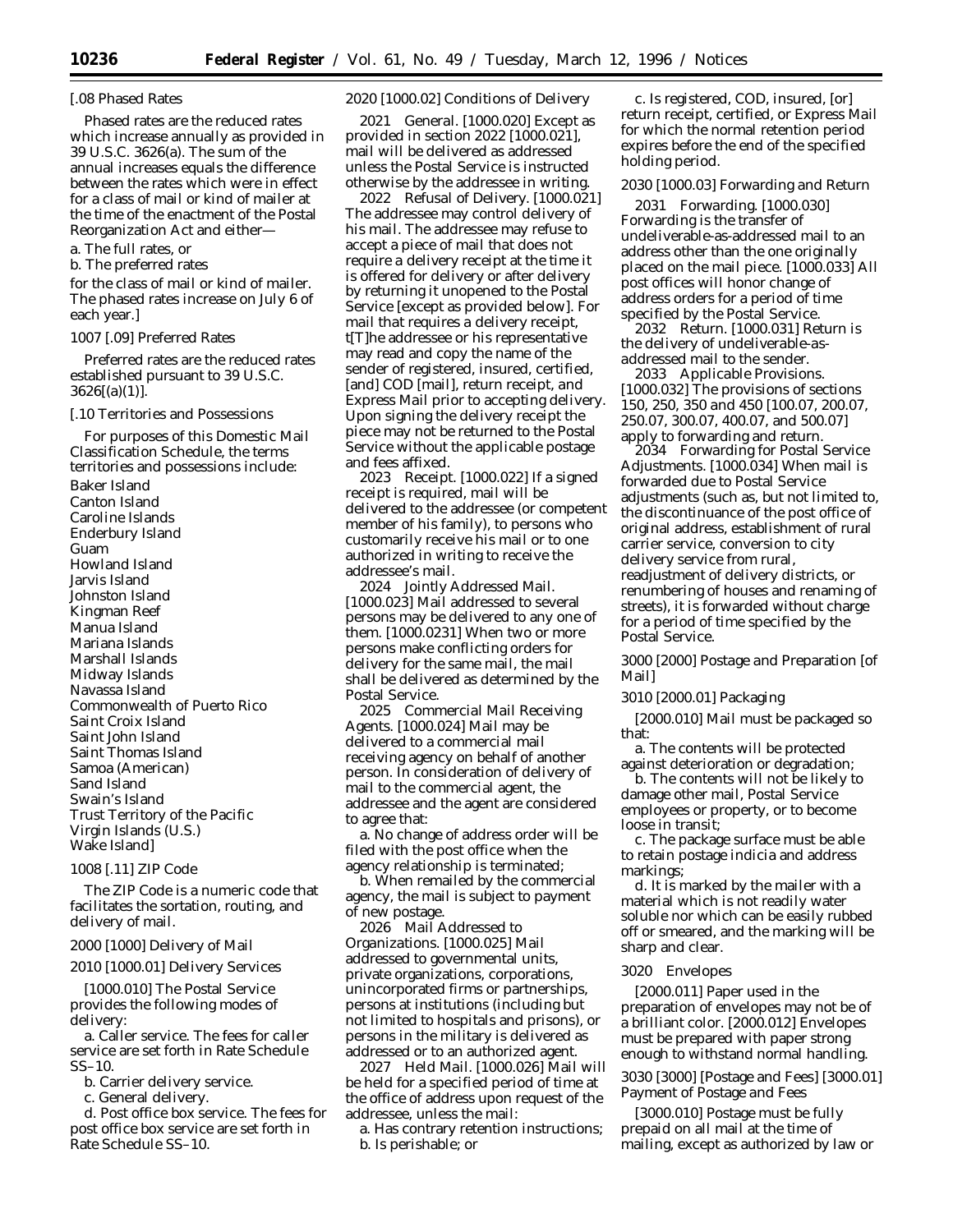this Schedule. [3000.0101] Except as authorized by law or this Schedule, mail deposited without prepayment of sufficient postage shall be delivered to the addressee subject to payment of deficient postage, returned to the sender, or otherwise disposed of *as prescribed by the Postal Service.* Mail deposited without any postage affixed will be returned to the sender without any attempt at delivery.

#### *3040* [3000.02] Methods for Paying Postage and Fees

[3000.020] Postage for all mail may be prepaid by postage meter, adhesive stamps, or permit imprint, unless otherwise limited *or prescribed by the Postal Service* [by regulation]. [3000.021] The following methods of paying postage and fees require[d] prior authorization from the Postal Service:

a. Permit imprint,

b. Postage meter,

c. Precancel[l]ed stamps, precancel[l]ed envelopes, and mailer's precancel[l]ed postmarks.

#### *3050 Authorization Fees*

[3000.0211] Fees for authorization to use a permit imprint are set forth in Rate Schedule 1000. [3000.0212] No fee is charged for authorization to use a postage meter. Fees for setting postage meters are set forth in Rate Schedule SS–12. [3000.0213] No fee is charged for authorization to use precancel[l]ed stamps, precancel[l]ed envelopes or mailer's precancel[l]ed postmark.

#### *3060 Special Service Fees*

[3000.023] Fees for special services may be prepaid in any manner appropriate for the class of mail indicated or as otherwise prescribed by *the Postal Service* [regulation].

#### *3070 Marking of Unpaid Mail*

[3000.022] Matter authorized for mailing without prepayment of postage must bear markings identifying the class of mail service. Matter so marked will be billed at the applicable rate of postage set forth in this Schedule. Matter not so marked will be billed at the applicable First-Class rate of postage.

#### *3080* [3000.03] Refund of Postage

[3000.030] When postage and special service fees have been paid on mail for which no service is rendered for the postage or fees paid, or collected in excess of the lawful rate, a refund may be made. [3000.0301] There shall be no refund for registered, COD, and insured fees when the article is later withdrawn by the mailer. [3000.031] In cases involving returned articles improperly

accepted because of excess size or weight, a refund may be made.

#### *3090* Calculation of Postage

When a rate schedule contains per piece and per pound rates, the postage shall be the sum of the charges produced by those rates. When a rate schedule contains a minimum-per-piece rate and a pound rate, the postage shall be the greater of the two. When the computation of postage yields a fraction of a cent in the charge, the next higher whole cent must be paid.

#### 4000 Postal Zones

#### *4010 Geographic Units of Area*

[4000.010] In the determination of postal zones, the earth is considered to be divided into units of area thirty minutes square, identical with a quarter of the area formed by the intersecting parallels of latitude and meridians of longitude. The distance between these units of area is the basis of the postal zones. [which are defined as follows:]

#### *4020 Measurement of Zone Distances*

[4000.011] The distance upon which zones are based shall be measured from the center of the unit of area containing the dispatching sectional center facility or multi-ZIP coded post office not serviced by a sectional center facility. A post office of mailing and a post office of delivery shall have the same zone relationship as their respective sectional center facilities or multi-ZIP coded post offices, but this shall not cause two post offices to be regarded as within the same local zone.

#### *4030 Definition of Zones*

*4031 Local Zone.* The local zone applies to mail mailed at any post office for delivery at that office; at any city letter carrier office or at any point within its delivery limits for delivery by carriers from that office; at any office from which a rural route starts for delivery on the same route; and on a rural route for delivery at the office from which the route starts or on any rural route starting from that office.

*4032 First Zone.* The first zone includes all territory within the quadrangle of entry in conjunction with every contiguous quadrangle, representing an area having a mean radial distance of approximately 50 miles from the center of a given unit of area. The first zone also applies to mail between two post offices in the same sectional center.

*4033 Second Zone.* The second zone includes all units of area outside the first zone lying in whole or in part within a radius of approximately 150

miles from the center of a given unit of area.

*4034 Third Zone.* The third zone includes all units of area outside the second zone lying in whole or in part within a radius of approximately 300 miles from the center of a given unit of area.

*4035 Fourth Zone.* The fourth zone includes all units of area outside the third zone lying in whole or in part within a radius approximately 600 miles from the center of a given unit of area.

*4036 Fifth Zone.* The fifth zone includes all units of area outside the fourth zone lying in whole or in part within a radius of approximately 1,000 miles from the center of a given unit of area.

*4037 Sixth Zone.* The sixth zone includes all units of area outside the fifth zone lying in whole or in part within a radius of approximately 1,400 miles from the center of a given unit of area.

*4038 Seventh Zone.* The seventh zone includes all units of area outside the sixth zone lying in whole or in part within a radius of approximately 1,800 miles from the center of a given unit of area.

*4039 Eighth Zone.* The eighth zone includes all units of area outside the seventh zone.

# *4040 Zoned Rates*

[4000.012] Except as provided *in section 4050,* [below,] rates according to zone apply for zone-rated mail sent between Postal Service facilities including armed forces post offices, wherever located.

#### *4050 APO/FPO Mail*

*4051 General. [a.] Except as provided in section 4052, t*[T]he rates of postage for zone-rated mail transported between the United States, [the Canal Zone, Puerto Rico] or the possessions or territories of the United States, [including the Trust Territory of the Pacific Islands,] on the one hand, and Army, Air Force and Fleet Post Offices on the other, or among the latter, shall be *the* applicable zone rates for mail between the place of mailing or delivery and the city of the postmaster serving the Army, Air Force or Fleet Post Office concerned. [, subject to the following exception:]

*4052 Transit Mail.* [i.] The rates of postage for zone-rated mail which is mailed at or addressed to an armed forces post office and which is transported directly to or from armed forces post offices at the expense of the Department of Defense, without transiting any of the 48 contiguous states (including the District of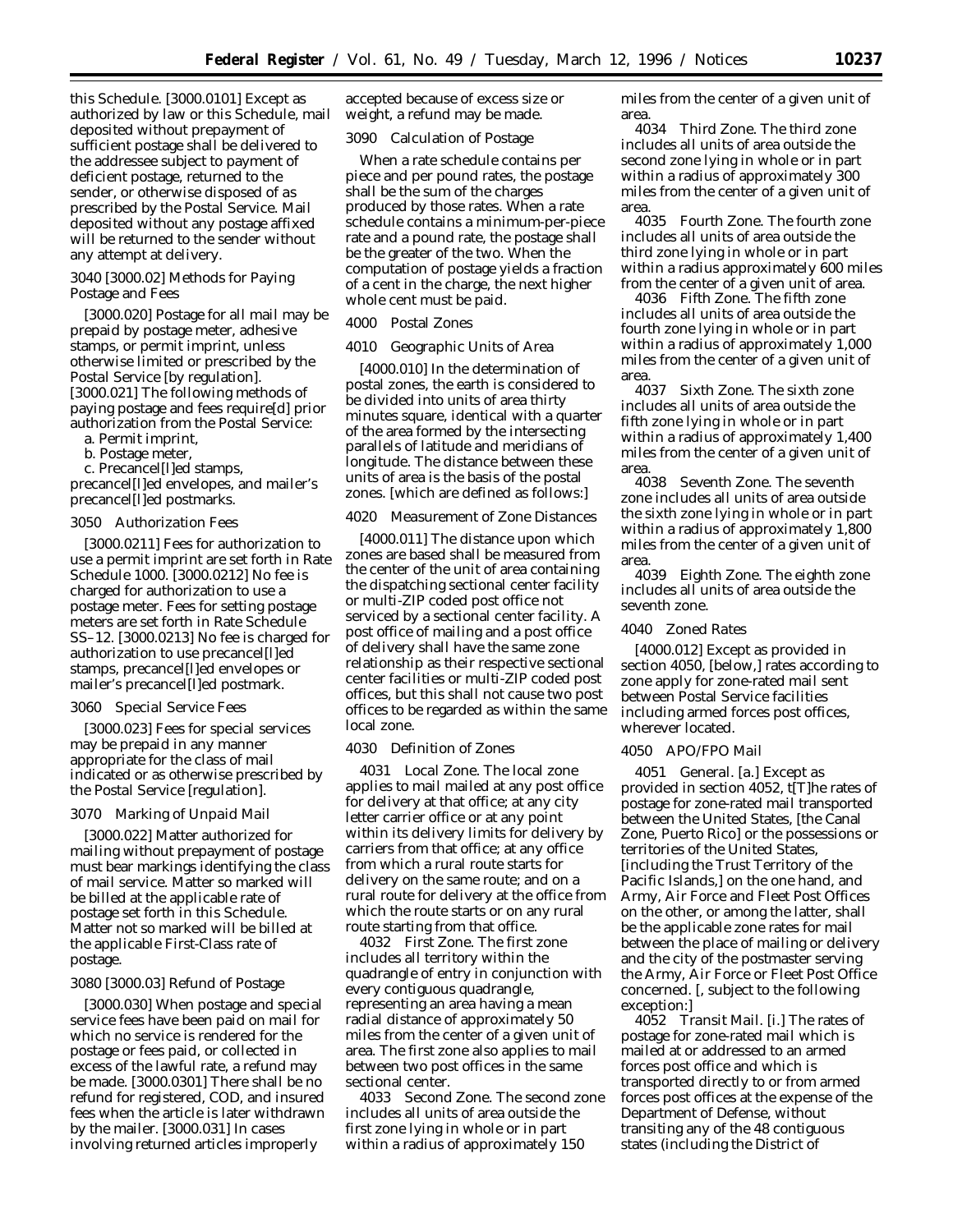Columbia), shall be the applicable local zone rate; provided, however, that if the distance from the place of mailing to the embarkation point or the distance from the point of debarkation to the place of delivery is greater than the local zone for such mail, postage shall be assessed on the basis of the distance from the place of mailing to the embarkation point or the distance from the point of debarkation to the place of delivery of such mail, as the case may be. [(a)] The word ''transiting'' does not include enroute transfers at coastal gateway cities which are necessary to transport military mail directly between military post offices.

#### 5000 Privacy of Mail

#### *5010 First-Class and Express Mail*

[5000.011] Matter mailed as First-Class Mail or Express Mail shall be treated as mail which is sealed against postal inspection and shall not be opened except as authorized by law.

#### *5020 All Other Mail*

[5000.010] Matter not paid at First-Class Mail or Express Mail rates must be wrapped or secured in the manner prescribed by the Postal Service so that the contents may be examined. Mailing of sealed items as other than First-Class Mail or Express Mail is considered

consent by the sender to the postal inspection of the contents.

6000 Mailable Matter

# *6010 General*

[6000.010] Mailable matter is any matter which:

a. Is not mailed in contravention of 39 U.S.C. Chapter 30, or of 17 U.S.C. 109; [and]

b. While in the custody of the Postal Service is not likely to become damaged itself, to damage other pieces of mail, to cause injury to Postal Service employees or to damage Postal Service property; *and*

c. Is not mailed contrary to any special conditions or limitations placed on transportation or movement of certain articles, when imposed under law by the U.S. Department of the Treasury; U.S. Department of Agriculture; U.S. Department of Commerce; U.S. Department of Health and Human Services, U.S. Department of Transportation; and any other Federal department or agency having legal jurisdiction.

#### *6020 Minimum Size Standards*

[6000.011] The following minimum size standards apply to all mailable matter:

*a.* (1)] All items must be at least 0.007 inches thick, and

*b.* [(2)] all items, other than keys and identification devices, which are 0.25 inch thick or less must be

*i.* [(a)] rectangular in shape,

*ii.* [(b)] at least 3.5 inches in width, and

*iii.* [(c)] at least 5 inches in length.

*6030 Maximum Size and Weight Standards*

*Where applicable, the maximum size and weight standards for each class of mail are set forth in sections 130, 230, 330 and 430. Additional limitations may be applicable to specific subclasses, and rate and discount categories as provided in the eligibility provisions for each subclass or category.*

**Attachment B to the Decision of the Governors of the United States Postal Service on the Recommended Decision of the Postal Rate Commission on Classification Reform I, Docket No. MC95–1**

March 4, 1996.

#### *Changes to Domestic Postage Rates*

**Notice**

Selected rates in schedules 221, 222, 321.2A, 321.2B, 321.3, and 421 are being changed; the remaining rates and fees are not changed and are published for informational purposes only.

EXPRESS MAIL RATE SCHEDULES 121, 122, AND 123 \* [Dollars]

| Weight not exceeding (pounds) | Schedule 121<br>same day airport<br>service | Schedule 122<br>custom designed | Schedule 123<br>next day and sec-<br>ond day PO to PO | Schedule 123<br>next day and sec-<br>ond day PO to ad-<br>dressee |
|-------------------------------|---------------------------------------------|---------------------------------|-------------------------------------------------------|-------------------------------------------------------------------|
|                               | 9.00                                        | 9.45                            | 10.25                                                 | 10.75                                                             |
|                               | 10.50                                       | 14.00                           | 12.05                                                 | 15.00                                                             |
|                               | 10.50                                       | 14.00                           | 12.05                                                 | 15.00                                                             |
|                               | 11.95                                       | 16.15                           | 14.20                                                 | 17.25                                                             |
|                               | 13.05                                       | 18.30                           | 16.35                                                 | 19.40                                                             |
|                               | 14.15                                       | 20.45                           | 18.50                                                 | 21.55                                                             |
|                               | 15.30                                       | 24.30                           | 22.35                                                 | 25.40                                                             |
|                               | 16.40                                       | 25.40                           | 23.45                                                 | 26.45                                                             |
|                               | 17.55                                       | 26.50                           | 24.55                                                 | 27.60                                                             |
|                               | 18.70                                       | 27.60                           | 25.65                                                 | 28.65                                                             |
|                               | 19.75                                       | 28.75                           | 26.80                                                 | 29.80                                                             |
|                               | 20.90                                       | 29.80                           | 27.85                                                 | 30.90                                                             |
|                               | 22.05                                       | 30.95                           | 29.00                                                 | 32.00                                                             |
|                               | 23.15                                       | 32.00                           | 30.10                                                 | 33.10                                                             |
|                               | 24.30                                       | 33.15                           | 31.20                                                 | 34.25                                                             |
|                               | 25.40                                       | 34.25                           | 32.30                                                 | 35.30                                                             |
|                               | 26.50                                       | 35.35                           | 33.45                                                 | 36.45                                                             |
|                               | 27.65                                       | 36.50                           | 34.55                                                 | 37.60                                                             |
|                               | 28.80                                       | 37.60                           | 35.65                                                 | 38.65                                                             |
|                               | 29.90                                       | 38.70                           | 36.75                                                 | 39.80                                                             |
|                               | 31.00                                       | 39.80                           | 37.85                                                 | 40.90                                                             |
|                               | 32.15                                       | 40.95                           | 39.00                                                 | 42.00                                                             |
|                               | 33.25                                       | 42.00                           | 40.05                                                 | 43.10                                                             |
|                               | 34.40                                       | 43.15                           | 41.20                                                 | 44.25                                                             |
| 24                            | 35.55                                       | 44.25                           | 42.30                                                 | 45.30                                                             |
| 25                            | 36.60                                       | 45.35                           | 43.40                                                 | 46.45                                                             |
|                               | 37.75                                       | 46.45                           | 44.50                                                 | 47.50                                                             |
|                               | 38.75                                       | 47.55                           | 45.65                                                 | 48.65                                                             |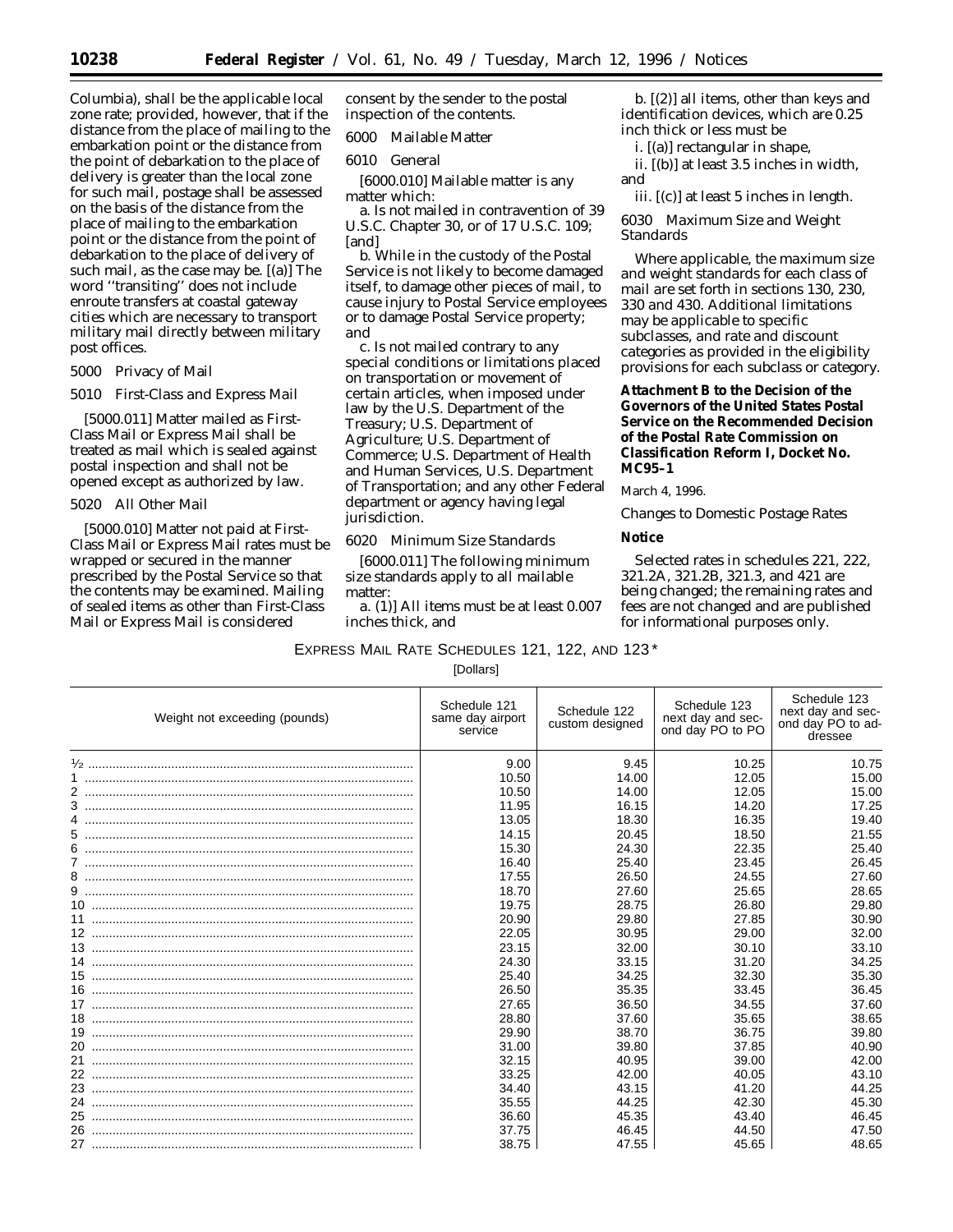# EXPRESS MAIL RATE SCHEDULES 121, 122, AND 123 \*—Continued

[Dollars]

|    | Weight not exceeding (pounds) | Schedule 121<br>same day airport<br>service | Schedule 122<br>custom designed | Schedule 123<br>next day and sec-<br>ond day PO to PO | Schedule 123<br>next day and sec-<br>ond day PO to ad-<br>dressee |
|----|-------------------------------|---------------------------------------------|---------------------------------|-------------------------------------------------------|-------------------------------------------------------------------|
|    |                               | 39.70                                       | 48.65                           | 46.70                                                 | 49.75                                                             |
|    |                               | 40.65                                       | 49.80                           | 47.85                                                 | 50.85                                                             |
|    |                               | 41.60                                       | 50.90                           | 49.00                                                 | 52.00                                                             |
|    |                               | 42.50                                       | 52.00                           | 50.05                                                 | 53.10                                                             |
|    |                               | 43.45                                       | 53.15                           | 51.20                                                 | 54.20                                                             |
|    |                               | 44.40                                       | 54.20                           | 52.25                                                 | 55.30                                                             |
|    |                               | 45.30                                       | 55.35                           | 53.40                                                 | 56.45                                                             |
| 35 |                               | 46.30                                       | 56.45                           | 54.50                                                 | 57.50                                                             |
| 36 |                               | 47.20                                       | 57.55                           | 55.60                                                 | 58.65                                                             |
|    |                               | 48.10                                       | 58.65                           | 56.70                                                 | 59.70                                                             |
| 38 |                               | 49.10                                       | 59.80                           | 57.85                                                 | 60.85                                                             |
|    |                               | 50.00                                       | 60.85                           | 58.90                                                 | 61.95                                                             |
|    |                               | 50.90                                       | 62.00                           | 60.05                                                 | 63.05                                                             |
|    |                               | 51.90                                       | 63.05                           | 61.15                                                 | 64.15                                                             |
|    |                               | 52.80                                       | 64.20                           | 62.25                                                 | 65.30                                                             |
|    |                               | 53.75                                       | 65.35                           | 63.40                                                 | 66.40                                                             |
|    |                               | 54.70                                       | 66.40                           | 64.50                                                 | 67.50                                                             |
|    |                               | 55.60                                       | 67.55                           | 65.60                                                 | 68.65                                                             |
|    |                               | 56.55                                       | 68.65                           | 66.70                                                 | 69.70                                                             |
|    |                               | 57.50                                       | 69.75                           | 67.80                                                 | 70.85                                                             |
| 48 |                               | 58.45                                       | 70.85                           | 68.90                                                 | 71.95                                                             |
|    |                               | 59.35                                       | 72.00                           | 70.05                                                 | 73.05                                                             |
|    |                               | 60.30                                       | 73.05                           | 71.10                                                 | 74.15                                                             |
|    |                               | 61.25                                       | 74.20                           | 72.25                                                 | 75.30                                                             |
|    |                               | 62.15                                       | 75.30                           | 73.35                                                 | 76.35                                                             |
|    |                               | 63.15                                       | 76.40                           | 74.45                                                 | 77.50                                                             |
|    |                               | 64.05                                       | 77.55                           | 75.60                                                 | 78.60                                                             |
|    |                               | 65.00                                       | 78.60                           | 76.70                                                 | 79.70                                                             |
|    |                               | 65.95                                       | 79.75                           | 77.80                                                 | 80.85                                                             |
|    |                               | 66.85                                       | 80.85                           | 78.90                                                 | 81.90                                                             |
| 58 |                               | 67.80                                       | 81.95                           | 80.05                                                 | 83.05                                                             |
|    |                               | 68.75                                       | 83.15                           | 81.20                                                 | 84.25                                                             |
|    |                               | 69.65                                       | 84.45                           | 82.50                                                 | 85.55                                                             |
|    |                               | 70.65                                       | 85.85                           | 83.90                                                 | 86.95                                                             |
|    |                               | 71.55                                       | 87.15                           | 85.20                                                 | 88.25                                                             |
|    |                               | 72.45                                       | 88.45                           | 86.50                                                 | 89.55                                                             |
|    |                               |                                             | 89.85                           | 87.90                                                 | 90.95                                                             |
|    |                               | 73.45                                       |                                 |                                                       |                                                                   |
|    |                               | 74.35                                       | 91.15                           | 89.20                                                 | 92.25                                                             |
| 66 |                               | 75.30                                       | 92.55                           | 90.60                                                 | 93.65                                                             |
|    |                               | 76.25                                       | 93.85                           | 91.90                                                 | 94.95                                                             |
|    |                               | 77.15                                       | 95.25                           | 93.30                                                 | 96.35                                                             |
|    |                               | 78.10                                       | 96.55                           | 94.60                                                 | 97.65                                                             |
|    |                               | 79.05                                       | 97.85                           | 95.90                                                 | 98.95                                                             |

**\* Notes:** 1. The applicable 2-pound rate is charged for matter sent in a ''flat rate'' envelope provided by the Postal Service.

2. Add \$4.95 for each pickup stop.

3. Add \$4.95 for each Custom Designed delivery stop.

# FIRST-CLASS MAIL RATE SCHEDULE 221—LETTERS AND SEALED PARCELS

| Postage rate unit                     | Rate<br>(cents) |
|---------------------------------------|-----------------|
| Letters & Sealed Parcels:<br>Regular: |                 |
| Single Piece: First ounce             | 32.0            |
| Presort <sup>1</sup>                  | 29.5            |
| Additional Ounce                      | 223.0           |
| Nonstandard Surcharge:                |                 |
| Single Piece                          | 11.0            |
| Presort                               | 5.0             |
| Automation-Presort: 1                 |                 |
| l etters: <sup>3</sup>                |                 |
| Basic Presort 4                       | 26.1            |
| 3-Digit Presort <sup>5</sup>          | 25.4            |
| 5-Digit Presort <sup>6</sup>          | 23.8            |
| Carrier Route Presort <sup>7</sup>    | 23.0            |
|                                       |                 |

# FIRST-CLASS MAIL RATE SCHEDULE 221—LETTERS AND SEALED PAR-CELS—Continued

| Flats: $8$                      |       |
|---------------------------------|-------|
| Basic Presort <sup>9</sup>      | 29.0  |
| 3/5-Digit Presort <sup>10</sup> | 27.0  |
| Additional Ounce                | 223.0 |
| Nonstandard Surcharge           | 5 O   |

**Schedule 221 Notes:**

1A mailing fee of \$85.00 must be paid once each year at each office of mailing by any person who mails other than Single Piece First-Class Mail. Payment of the fee allows the mailer to mail at any First-Class rate. For presorted mailings weighing more than 2 ounces, subtract 4.6 cents per piece.

2 Rate applies through 11 ounces. Heavier pieces are subject to Priority Mail rates.

3 Rates apply to bulk-entered mailings of at least 500 letter-size pieces, which must be delivery point barcoded and meet other preparation requirements prescribed by the Postal Service.

4 Rate applies to letter-size Automation-Presort category mail not mailed at 3-Digit, 5- Digit, or Carrier Route rates.

5 Rate applies to letter-size Automation-Presort category mail presorted to single or multiple three-digit ZIP Code destinations as prescribed by the Postal Service.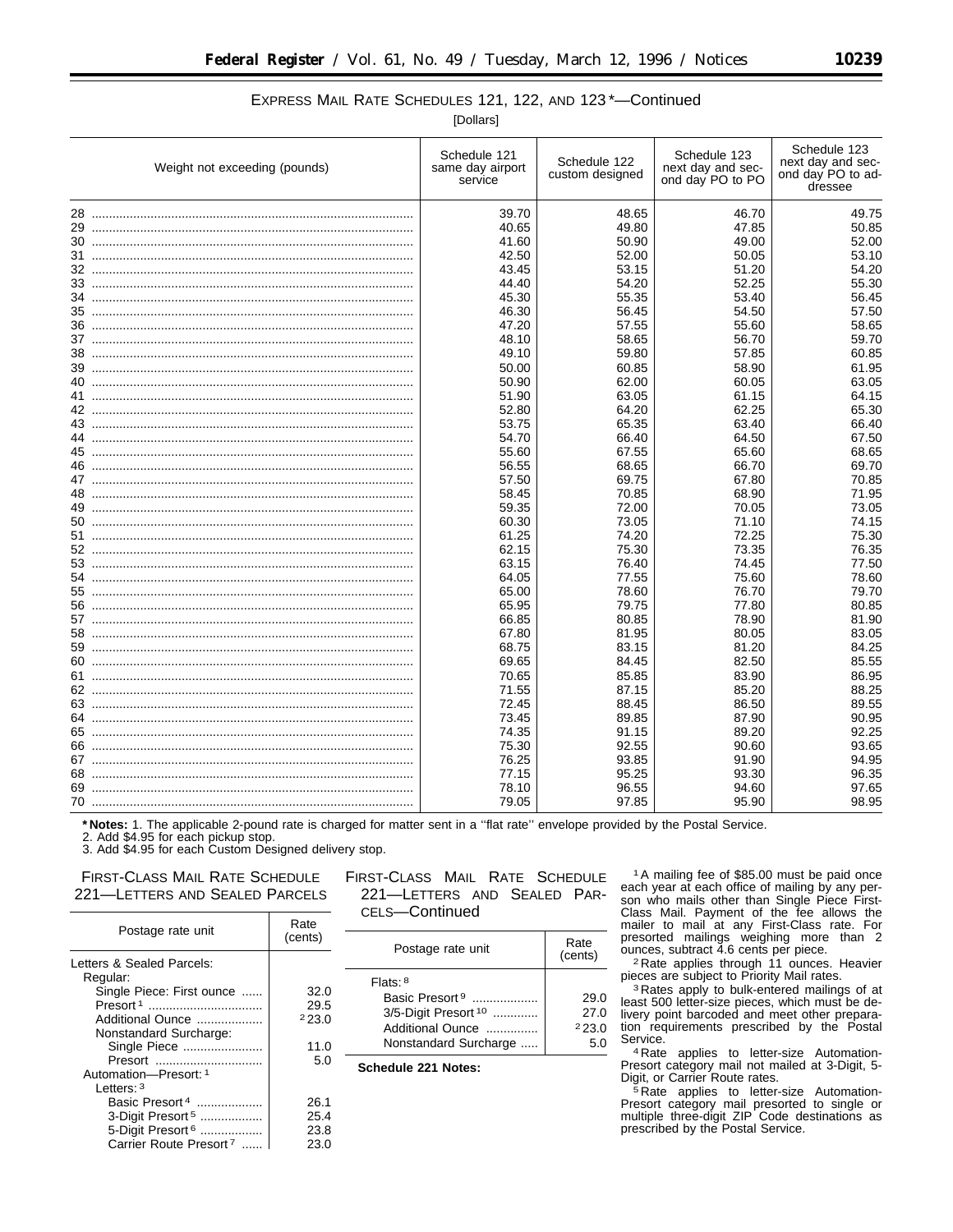<sup>6</sup> Rate applies to letter-size Automation-Presort category mail presorted to single or<br>multiple five-digit ZIP Code destinations as prescribed by the Postal Service.

<sup>7</sup> Rate applies to letter-size Automation-<br>Presort category mail presorted to carrier routes specified by the Postal Service.

<sup>8</sup> Rates apply to bulk-entered mailings of at least 500 flat-size pieces, each of which must be delivery-point barcoded or bear a ZIP+4 barcode, and must meet other preparation requirements prescribed by the Postal Service.

<sup>9</sup> Rate applies to flat-size Automation-Presort category mail not mailed at the 3/5-Digit rate.

<sup>10</sup> Rate applies to flat-size Automation-Presort category mail presorted to single or multiple three- and five-digit ZIP Code destina-<br>tions as specified by the Postal Service. FIRST-CLASS MAIL RATE SCHEDULE 222-POSTAL AND POST CARDS

| Postal rate unit                   | Rate<br>(cents) |
|------------------------------------|-----------------|
| Cards:                             |                 |
| Regular.                           |                 |
| Single Piece                       | 20.0            |
|                                    | 18.0            |
| Automation-Presort: 12             |                 |
| Basic Presort <sup>3</sup>         | 16.6            |
| 3-Digit Presort <sup>4</sup>       | 15.9            |
| 5-Digit Presort <sup>5</sup>       | 14.3            |
| Carrier Route Presort <sup>6</sup> | 14.0            |
|                                    |                 |

Schedule 222 Notes:

<sup>1</sup>A mailing fee of \$85.00 must be paid once each year at each office of mailing by any per-<br>son who mails other than Single Piece First-Class Mail. Payment of the fee allows the mailer to mail at any First-Class rate.<br><sup>2</sup> Rates apply to bulk-entered mailings of at

least 500 pieces, which must be barcoded and meet other preparation requirements pre-

<sup>3</sup> Rate applies to Automation-Presort category mail not mailed at 3-Digit, 5-Digit, or<br>Carrier Route rates.

<sup>4</sup> Rate applies to Automation-Presort category mail presorted to single or multiple<br>three-digit ZIP Code destinations as prescribed by the Postal Service.

<sup>5</sup> Rate applies to Automation-Presort cat-<br>egory mail presorted to single or multiple fivedigit ZIP Code destinations as prescribed by the Postal Service.

<sup>6</sup> Rate applies to Automation-Presort category mail presorted to carrier routes specified by the Postal Service.

FIRST-CLASS MAIL RATE SCHEDULE 223-PRIORITY MAIL SUBCLASS\*  $Inollc$ 

| Weight not exceeding (pounds) | L, 1, 2, 3 | Zone 4 $ $ | Zone 5 | Zone 6 | Zone 7 | Zone 8 |
|-------------------------------|------------|------------|--------|--------|--------|--------|
|                               | 3.00       | 3.00       | 3.00   | 3.00   | 3.00   | 3.00   |
|                               | 3.00       | 3.00       | 3.00   | 3.00   | 3.00   | 3.00   |
|                               | 4.00       | 4.00       | 4.00   | 4.00   | 4.00   | 4.00   |
|                               | 5.00       | 5.00       | 5.00   | 5.00   | 5.00   | 5.00   |
|                               | 6.00       | 6.00       | 6.00   | 6.00   | 6.00   | 6.00   |
|                               | 6.35       | 6.90       | 7.10   | 7.20   | 7.80   | 8.00   |
|                               | 6.65       | 7.50       | 8.10   | 8.40   | 9.20   | 9.80   |
|                               | 6.95       | 8.00       | 9.00   | 9.50   | 10.40  | 11.60  |
|                               | 7.40       | 8.60       | 9.80   | 10.60  | 11.30  | 13.00  |
|                               | 7.80       | 9.30       | 10.55  | 11.40  | 12.15  | 14.05  |
|                               | 8.25       | 9.90       | 11.35  | 12.20  | 13.00  | 15.10  |
|                               | 8.70       | 10.55      | 12.10  | 13.00  | 13.90  | 16.15  |
|                               | 9.10       | 11.20      | 12.80  | 13.80  | 14.75  | 17.20  |
|                               | 9.55       | 11.85      | 13.60  | 14.55  | 15.60  | 18.25  |
|                               | 10.00      | 12.45      | 14.35  | 15.35  | 16.50  | 19.30  |
|                               | 10.40      | 13.15      | 15.05  | 16.15  | 17.35  | 20.35  |
|                               | 10.85      | 13.75      | 15.80  | 16.95  | 18.20  | 21.40  |
|                               | 11.30      | 14.35      | 16.50  | 17.75  | 19.05  | 22.45  |
|                               | 11.70      | 15.05      | 17.25  | 18.55  | 19.95  | 23.50  |
|                               | 12.15      | 15.65      | 17.95  | 19.30  | 20.80  | 24.55  |
|                               | 12.60      | 16.35      | 18.70  | 20.10  | 21.65  | 25.60  |
|                               | 13.00      | 16.95      | 19.40  | 20.90  | 22.55  | 26.65  |
|                               | 13.45      | 17.55      | 20.15  | 21.70  | 23.40  | 27.70  |
|                               | 13.85      | 18.25      | 20.85  | 22.50  | 24.25  | 28.75  |
|                               | 14.30      | 18.85      | 21.60  | 23.25  | 25.15  | 29.85  |
|                               | 14.75      | 19.50      | 22.30  | 24.05  | 26.00  | 30.90  |
|                               | 15.15      | 20.15      | 23.00  | 24.85  | 26.85  | 31.95  |
|                               | 15.60      | 20.80      | 23.75  | 25.65  | 27.70  | 33.00  |
|                               | 16.05      | 21.40      | 24.45  | 26.45  | 28.60  | 34.05  |
|                               | 16.45      | 22.10      | 25.20  | 27.20  | 29.45  | 35.10  |
|                               | 16.90      | 22.70      | 25.90  | 28.00  | 30.30  | 36.15  |
|                               | 17.35      | 23.40      | 26.65  | 28.80  | 31.20  | 37.20  |
|                               | 17.75      | 24.00      | 27.35  | 29.60  | 32.05  | 38.25  |
|                               | 18.20      | 24.60      | 28.10  | 30.40  | 32.90  | 39.30  |
|                               | 18.60      | 25.30      | 28.80  | 31.20  | 33.75  | 40.35  |
|                               | 19.05      | 25.90      | 29.55  | 31.95  | 34.65  | 41.40  |
|                               | 19.50      | 26.55      | 30.25  | 32.75  | 35.50  | 42.45  |
|                               | 19.90      | 27.20      | 31.00  | 33.55  | 36.35  | 43.50  |
|                               | 20.35      | 27.80      | 31.70  | 34.35  | 37.25  | 44.55  |
|                               | 20.80      | 28.45      | 32.40  | 35.15  | 38.10  | 45.60  |
|                               | 21.20      | 29.10      | 33.15  | 35.90  | 38.95  | 46.65  |
|                               | 21.65      | 29.75      | 33.85  | 36.70  | 39.85  | 47.70  |
|                               | 22.10      | 30.35      | 34.60  | 37.50  | 40.70  | 48.80  |
|                               | 22.50      | 31.05      | 35.30  | 38.30  | 41.55  | 49.85  |
|                               | 22.95      | 31.65      | 36.05  | 39.10  | 42.40  | 50.90  |
|                               | 23.35      | 32.35      | 36.75  | 39.85  | 43.30  | 51.95  |
|                               | 23.80      | 32.95      | 37.50  | 40.65  | 44.15  | 53.00  |
|                               | 24.25      | 33.55      | 38.20  | 41.45  | 45.00  | 54.05  |
|                               | 24.65      | 34.25      | 38.95  | 42.25  | 45.90  | 55.10  |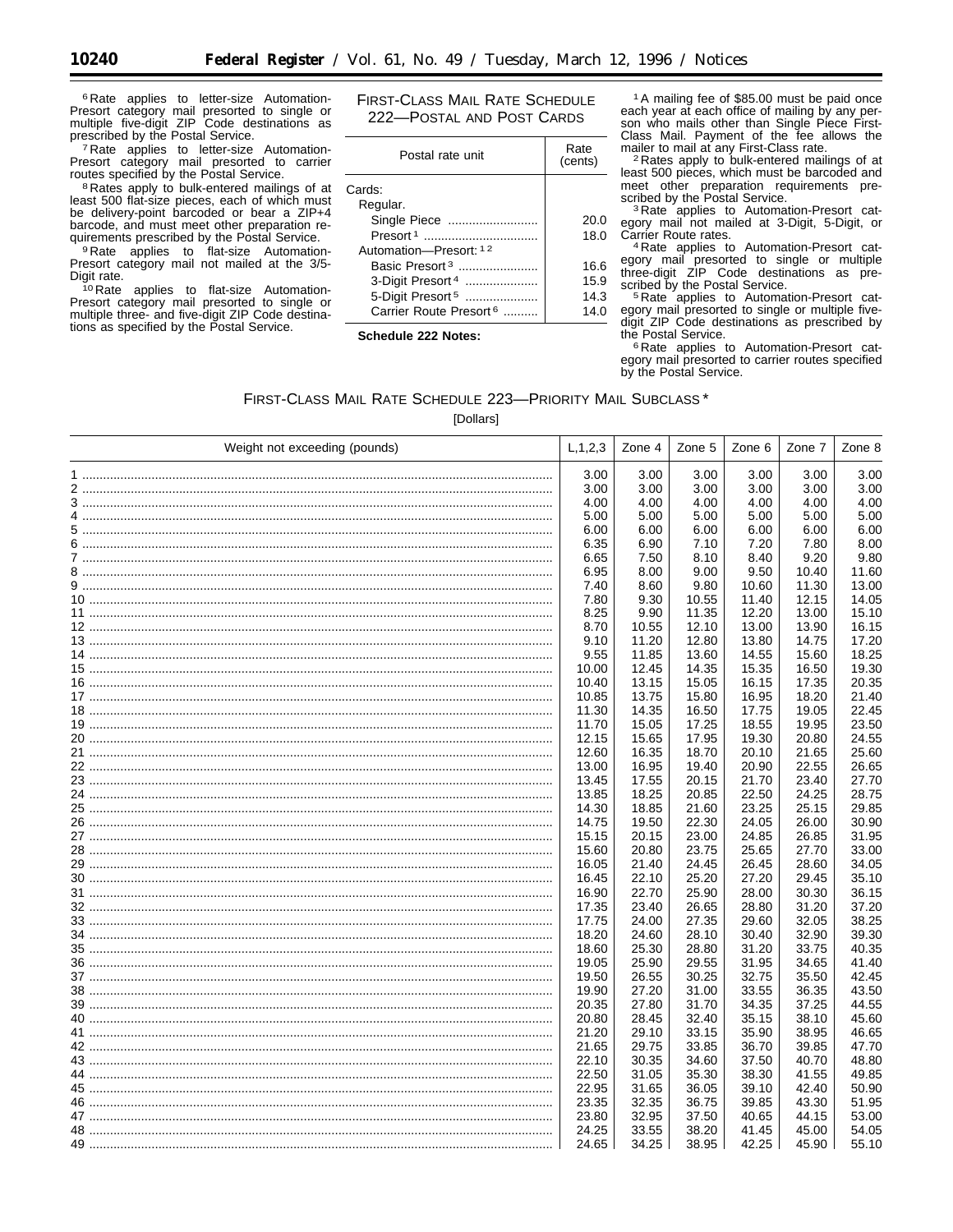# FIRST-CLASS MAIL RATE SCHEDULE 223—PRIORITY MAIL SUBCLASS \*—Continued

[Dollars]

| Weight not exceeding (pounds) | L, 1, 2, 3 | Zone 4 | Zone 5 | Zone 6 | Zone 7 | Zone 8 |
|-------------------------------|------------|--------|--------|--------|--------|--------|
|                               | 25.10      | 34.85  | 39.65  | 43.05  | 46.75  | 56.15  |
|                               | 25.55      | 35.50  | 40.35  | 43.85  | 47.60  | 57.20  |
|                               | 25.95      | 36.15  | 41.10  | 44.60  | 48.50  | 58.25  |
|                               | 26.40      | 36.80  | 41.80  | 45.40  | 49.35  | 59.30  |
|                               | 26.85      | 37.40  | 42.55  | 46.20  | 50.20  | 60.35  |
|                               | 27.25      | 38.05  | 43.25  | 47.00  | 51.05  | 61.40  |
|                               | 27.70      | 38.70  | 44.00  | 47.80  | 51.95  | 62.45  |
|                               | 28.10      | 39.35  | 44.70  | 48.55  | 52.80  | 63.50  |
|                               | 28.55      | 40.00  | 45.45  | 49.35  | 53.65  | 64.55  |
|                               | 29.00      | 40.60  | 46.15  | 50.15  | 54.55  | 65.60  |
|                               | 29.40      | 41.30  | 46.90  | 50.95  | 55.40  | 66.65  |
|                               | 29.85      | 41.90  | 47.60  | 51.75  | 56.25  | 67.75  |
|                               | 30.30      | 42.50  | 48.35  | 52.50  | 57.10  | 68.80  |
|                               | 30.70      | 43.20  | 49.05  | 53.30  | 58.00  | 69.85  |
|                               | 31.15      | 43.80  | 49.75  | 54.10  | 58.85  | 70.90  |
|                               | 31.60      | 44.45  | 50.50  | 54.90  | 59.70  | 71.95  |
|                               | 32.00      | 45.10  | 51.20  | 55.70  | 60.60  | 73.00  |
|                               | 32.45      | 45.75  | 51.95  | 56.50  | 61.45  | 74.05  |
|                               | 32.90      | 46.35  | 52.65  | 57.25  | 62.30  | 75.10  |
|                               | 33.30      | 47.05  | 53.40  | 58.05  | 63.20  | 76.15  |
|                               | 33.75      | 47.65  | 54.10  | 58.85  | 64.05  | 77.20  |

**\*Notes:**

1. The 2-pound rate is charged for matter sent in a 'flat rate' envelope provided by the Postal Service.

2. Add \$4.95 for each pickup stop.

3. Pieces presented in mailings of at least 300 pieces and meeting applicable Postal Service regulations for presorted Priority Mail receive the 11 cents per-piece discount.

4. EXCEPTION: Parcels weighing less than 15 pounds, measuring over 84 inches in length and girth combined, are chargeable with a minimum rate equal to that for a 15-pound parcel for the zone to which addressed.

## STANDARD MAIL RATE SCHEDULE 321.1—SINGLE PIECE SUBCLASS

STANDARD MAIL RATE SCHEDULE 321.2A—REGULAR SUBCLASS

# STANDARD MAIL RATE SCHEDULE 321.2B—REGULAR SUBCLASS [Automation category: 1]

Rate

[Presort Category 1]

Rate

|                                    | Rate <sup>1</sup><br>(cents) |
|------------------------------------|------------------------------|
| Basic:                             |                              |
| One ounce or less                  | 32                           |
| Not more than two ounces           | 55                           |
| Not more than three ounces.        | 78                           |
| Not more than four ounces          | 101                          |
| Not more than five ounces          | 124                          |
| Not more than six ounces           | 147                          |
| Not more than seven ounces         | 170                          |
| Not more than eight ounces         | 193                          |
| Not more than nine ounces          | 216                          |
| Not more than ten ounces           | 239                          |
| Not more than eleven ounces        | 262                          |
| more than thirteen<br>Not          |                              |
| ounces                             | 290                          |
| More than thirteen ounces          |                              |
| less than sixteen<br>but           |                              |
| ounces                             | 295                          |
| Nonstandard Surcharge <sup>2</sup> | 11                           |
| Keys and Identification Devices:   |                              |
| First 2 ounces                     | 99                           |
| Each additional 2 ounces           | 55                           |

#### **Schedule 321.1 Notes:**

1When the postage rate computed at the single piece rate is higher than the rate prescribed in the other Standard Class parcel categories contained in rate schedules 322.1, 322.2, 322.3, or 323.1 for which the piece qualifies, the lower rate applies.

2Applies only to pieces weighing one ounce or less.

|                                | (cents) |
|--------------------------------|---------|
| Letter Size:                   |         |
| Piece Rate:                    |         |
| Basic                          | 25.6    |
| 3/5-Digit                      | 20.9    |
| Destination Entry Discount per |         |
| Piece:                         |         |
| BMC                            | 1.3     |
|                                | 1.8     |
| Non-Letter Size:               |         |
| Piece Rate:                    |         |
| Minimum per Piece: 2.          |         |
| Basic                          | 30.6    |
| 3/5-Digit                      | 22.5    |
| Destination Entry Discount     |         |
| per Piece:                     |         |
| BMC                            | 1.3     |
| SCF                            | 1.8     |
| Pound Rate <sup>2</sup>        | 67.7    |
| Plus per Piece Rate:           |         |
| Basic                          | 16.6    |
| 3/5-Digit                      | 8.5     |
| Destination Entry Discount     |         |
| per Pound:                     |         |
| BMC                            | 6.4     |
| SCF                            | 8.5     |
|                                |         |

# **Schedule 321.2A Notes:**

1A fee of \$85.00 must be paid each 12 month period for each bulk mailing permit. 2 Mailer pays either the minimum piece rate

or the pound rate, whichever is higher.

|                                | (cents) |
|--------------------------------|---------|
| Letter Size: 2                 |         |
| Piece Rate:                    |         |
| Basic Letter <sup>3</sup>      | 18.3    |
| 3-Digit Letter 4               | 17.5    |
| 5-Digit Letter <sup>5</sup>    | 15.5    |
| Destination Entry Discount per |         |
| Piece:                         |         |
|                                | 1.3     |
|                                | 1.8     |
| Flat Size: 6                   |         |
| Piece Rate:                    |         |
| Minimum per Piece: 7           |         |
| Basic Flat <sup>8</sup>        | 27.7    |
| 3/5-Digit Flat <sup>9</sup>    | 18.9    |
| Destination Entry Discount     |         |
| per Piece:                     |         |
| BMC                            | 1.3     |
|                                | 1.8     |
| Pound Rate: 7                  | 67.7    |
| Plus per piece Rate:           |         |
| Basic Flat                     | 13.7    |
| 3/5-Digit Flat                 | 4.9     |
| Destination Entry Discount     |         |
| per Pound:                     |         |
| BMC                            | 6.4     |
|                                | 8.5     |

**Schedule 321.2B Notes:** 1A fee of \$85.00 must be paid once each 12-month period for each bulk mailing permit.<br><sup>2</sup>For letter-size automation pieces meeting<br>applicable Postal Service regulations.

<sup>3</sup> Rate applies to letter-size automation mail not mailed at 3-digit, 5-digit or carrier route rates.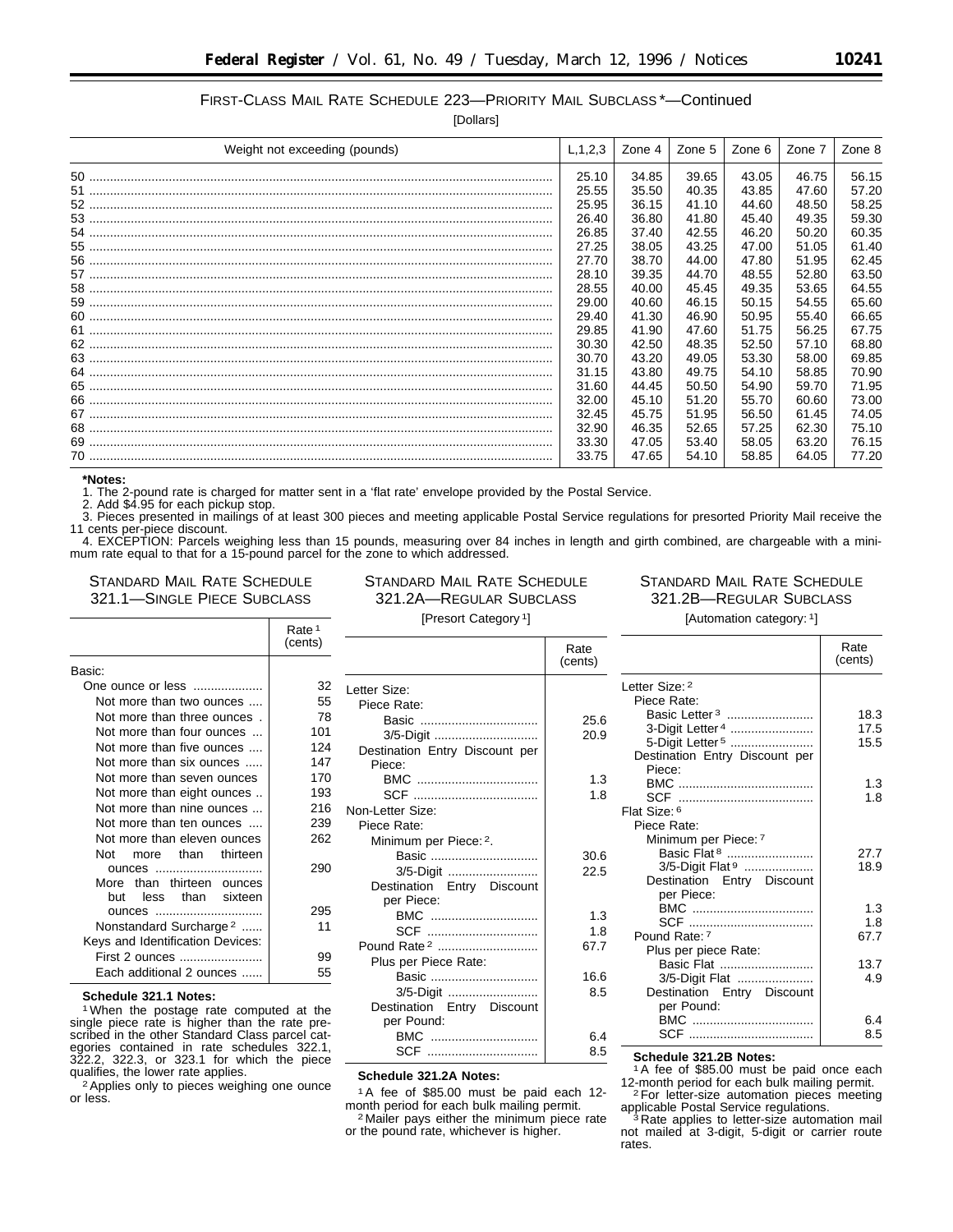4 Rate applies to letter-size automation mail presorted to single or multiple three-digit ZIP Code destinations as prescribed by the Postal Service.<br><sup>5</sup> Rate applies to letter-size automation mail

presorted to single or multiple five-digit ZIP Code destinations as prescribed by the Postal<br>Service.

 $6$  For flat-size automation mail meeting appli-<br>cable Postal Service regulations.

<sup>7</sup> Mailer pays minimum piece rate or pound rate, whichever is higher.

 $R$ Rate applies to flat-size automation mail not mailed at 3/5-digit rate.

<sup>9</sup> Rate applies to flat-size automation mail presorted to single or multiple three- and fivedigit ZIP Code destinations as specified by the Postal Service.

STANDARD MAIL RATE SCHEDULE 321.3—ENHANCED CARRIER ROUTE SUBCLASS 1

STANDARD MAIL RATE SCHEDULE 321.3—ENHANCED CARRIER ROUTE SUBCLASS 1—Continued

|                      | (cents) |
|----------------------|---------|
| DDU <sup>3</sup><br> | 11.1    |

**Schedule 321.3 Notes:**

<sup>1</sup>A fee of \$85.00 must be paid each 12-<br>month period for each bulk mailing permit. <sup>2</sup> Rate applies to letter-size automation mail

presorted to routes specified by the Postal

<sup>3</sup> Applies only to enhanced carrier route<br>mail. <sup>4</sup> Mailer pays either the minimum piece rate

or the pound rate, whichever is higher.

# STANDARD MAIL RATE SCHEDULE 321.4—NONPROFIT SUBCLASS 1

[Full rates]

|                                     | Rate<br>(cents) | [Full rates]                  |                 |
|-------------------------------------|-----------------|-------------------------------|-----------------|
|                                     |                 |                               | Piece           |
| Letter Size:                        |                 |                               | Rate<br>(cents) |
| Piece Rate:                         |                 |                               |                 |
|                                     | 15.0            | Letter Size:                  |                 |
| Basic Automated Letter <sup>2</sup> | 14.6            |                               | 13.5            |
| High Density                        | 14.2            | Discounts (per piece):        |                 |
| Saturation                          | 13.3            | Destination Entry:            |                 |
| Destination Entry Discount per      |                 | BMC                           | 1.2             |
| Piece:                              |                 |                               | 1.8             |
|                                     | 1.3             | Delivery Office <sup>2</sup>  | 2.3             |
|                                     | 1.8             | Presort Level:                |                 |
|                                     | 2.3             |                               | 1.3             |
| Non-Letter Size:                    |                 | Carrier Route                 | 3.8             |
| Piece Rate:                         |                 | Saturation                    | 4.1             |
| Minimum per Piece: 4                |                 | Automation: 3                 |                 |
|                                     | 15.5            | ZIP $+44$ .                   |                 |
| High Density                        | 14.7            |                               | 0.7             |
| Saturation                          | 13.7            | 3/5 Digit <sup>5</sup>        | 0.4             |
| Destination Entry Discount          |                 | Barcode: 4                    |                 |
| per Piece:                          |                 | Basic                         | 1.8             |
| BMC                                 | 1.3             | 3-Digit <sup>5</sup>          | 1.0<br>1.8      |
|                                     | 1.8             | 5-Digit 5<br>Non-Letter Size: |                 |
| DDU <sup>3</sup>                    | 2.3             |                               | 19.3            |
| Pound Rate 4                        | 66.3            | Discounts (per piece):        |                 |
| Plus per Piece Rate:                |                 | Destination Entry:            |                 |
| Basic                               | 1.8             | BMC                           | 1.2             |
| High Density                        | 1.0             |                               | 1.8             |
| Saturation                          | 0.0             | Delivery Office <sup>2</sup>  | 2.3             |
| Destination Entry Discount          |                 | Presort Level:                |                 |
| per Pound:                          |                 | 3/5 Digit                     | 1.4             |
| BMC                                 | 6.4             | Carrier Route                 | 4.7             |
|                                     | 8.5             | 125-Piece Walk Sequence       | 4.9             |

# STANDARD MAIL RATE SCHEDULE 321.4—NONPROFIT SUBCLASS 1— **Continued**

# [Full rates]

|                                                                                              |                          | Piece<br>Rate<br>(cents) |
|----------------------------------------------------------------------------------------------|--------------------------|--------------------------|
| Saturation<br>Automation: 7<br>Barcode: 4                                                    | 5.4                      |                          |
| Basic<br>3/5 Digit                                                                           |                          | 2.6<br>1.8               |
|                                                                                              | Piece<br>rate<br>(cents) | Pound<br>rate<br>(cents) |
| Pound Rate: 6<br>Pound Rate plus<br>Per-Piece Rate<br>Discounts:<br><b>Destination Entry</b> | 7.9                      | 54.7                     |
| (per pound):<br>BMC<br>SCF<br>Delivery Of-                                                   |                          | 6.0<br>8.4               |
| fice $2$<br>Presort Level                                                                    |                          | 10.8                     |
| (per piece):<br>3/5 Digit<br>Carrier Route.<br>125-Piece<br>Walk Se-                         | 1.4<br>4.7               |                          |
| quence<br>Saturation<br>Automation (per<br>piece): 7                                         | 4.9<br>5.4               | .                        |
| Barcode: 4.<br>Basic<br>3/5 Digit                                                            | 2.6<br>1.8               | .                        |

#### **Schedule 321.4 Notes**

1A fee of \$85.00 must be paid once each 12-month period for each bulk mailing permit. 2Applies only to carrier route presort, 125-

piece walk sequence and saturation mail. 3For letter-size pieces meeting applicable

Postal Service regulations. 4Among ZIP+4 and barcode discounts, only

<sup>4</sup> Among ZIP+4 and barcode discounts, only<br>one discount may be applied.<br><sup>5</sup> Deducted from otherwise applicable 3/5-

digit rate.<br><sup>6</sup> Mailer pays either the piece or the pound rate, whichever is higher. rate, whichever is higher. 7For flat-size pieces meeting applicable

Postal Service regulations.

# STANDARD MAIL RATE SCHEDULE 322.1A—PARCEL POST SUBCLASS; BASIC RATES \*

[Dollars]

| Weight not exceeding<br>(pounds) | Local | Zone $1/2$ | Zone 3            | Zone 4 | Zone 5 | Zone 6 | Zone 7 | Zone 8 |
|----------------------------------|-------|------------|-------------------|--------|--------|--------|--------|--------|
| $\overline{2}$                   | 2.56  | 2.63       | 2.79              | 2.87   | 2.95   | 2.95   | 2.95   | 2.95   |
|                                  | 2.63  | 2.76       | 3.00 <sub>1</sub> | 3.34   | 3.68   | 3.95   | 3.95   | 3.95   |
|                                  | 2.71  | 2.87       | 3.20              | 3.78   | 4.68   | 4.95   | 4.95   | 4.95   |
| 5<br>                            | 2.77  | 2.97       | 3.38              | 4.10   | 5.19   | 5.56   | 5.95   | 5.95   |
|                                  | 2.84  | 3.07       | 3.55              | 4.39   | 5.67   | 6.90   | 7.75   | 7.95   |
|                                  | 2.90  | 3.16       | 3.71              | 4.67   | 6.11   | 7.51   | 9.15   | 9.75   |
|                                  | 2.96  | 3.26       | 3.85              | 4.91   | 6.53   | 8.08   | 9.94   | 11.55  |
| $9 \ldots$<br>                   | 3.01  | 3.33       | 3.99              | 5.16   | 6.92   | 8.62   | 10.65  | 12.95  |
|                                  | 3.07  | 3.42       | 4.12              | 5.38   | 7.29   | 9.12   | 11.31  | 14.00  |
|                                  | 3.12  | 3.49       | 4.25              | 5.59   | 7.63   | 9.59   | 11.93  | 15.05  |
|                                  | 3.17  | 3.57       | 4.37              | 5.79   | 7.96   | 10.03  | 12.52  | 16.10  |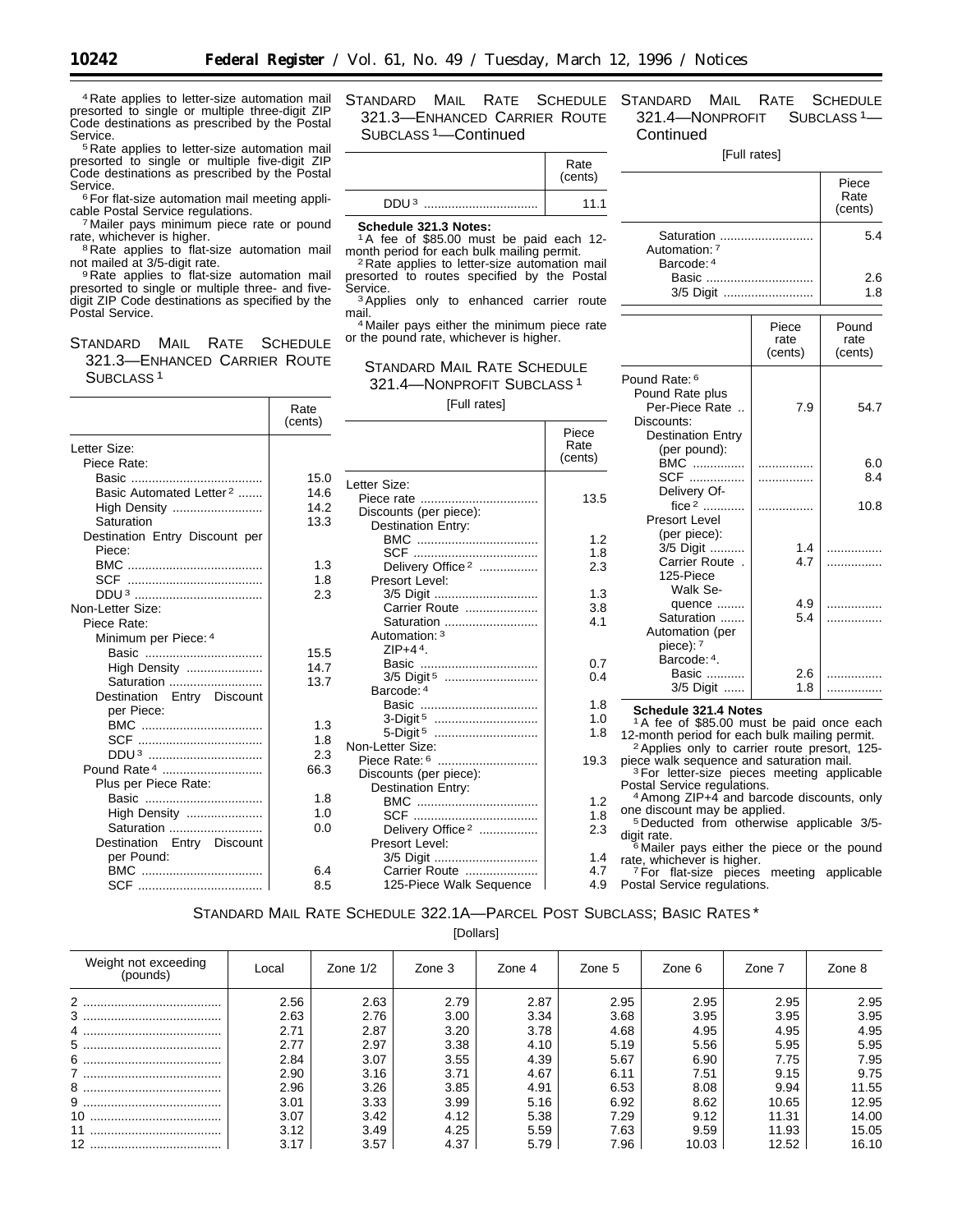# STANDARD MAIL RATE SCHEDULE 322.1A—PARCEL POST SUBCLASS; BASIC RATES \*—Continued

[Dollars]

| Weight not exceeding<br>(pounds) | Local | Zone $1/2$ | Zone 3 | Zone 4 | Zone 5 | Zone 6 | Zone 7 | Zone 8 |
|----------------------------------|-------|------------|--------|--------|--------|--------|--------|--------|
|                                  | 3.23  | 3.64       | 4.47   | 5.98   | 8.26   | 10.45  | 13.07  | 17.15  |
|                                  | 3.27  | 3.71       | 4.59   | 6.16   | 8.55   | 10.84  | 13.59  | 18.20  |
|                                  | 3.32  | 3.77       | 4.69   | 6.34   | 8.82   | 11.22  | 14.08  | 19.25  |
|                                  | 3.37  | 3.83       | 4.79   | 6.50   | 9.09   | 11.58  | 14.55  | 20.30  |
|                                  | 3.41  | 3.90       | 4.88   | 6.66   | 9.33   | 11.92  | 15.00  | 21.35  |
|                                  | 3.45  | 3.95       | 4.97   | 6.81   | 9.58   | 12.24  | 15.42  | 22.40  |
|                                  | 3.49  | 4.02       | 5.06   | 6.95   | 9.80   | 12.55  | 15.83  | 23.25  |
|                                  | 3.54  | 4.07       | 5.14   | 7.08   | 10.01  | 12.84  | 16.21  | 23.84  |
|                                  | 3.57  | 4.12       | 5.23   | 7.21   | 10.23  | 13.12  | 16.59  | 24.41  |
|                                  | 3.61  | 4.18       | 5.30   | 7.34   | 10.43  | 13.39  | 16.94  | 24.96  |
|                                  | 3.65  | 4.23       | 5.39   | 7.47   | 10.62  | 13.66  | 17.28  | 25.47  |
|                                  | 3.69  | 4.27       | 5.46   | 7.58   | 10.80  | 13.90  | 17.60  | 25.97  |
|                                  | 3.73  | 4.32       | 5.53   | 7.70   | 10.98  | 14.14  | 17.91  | 26.45  |
|                                  | 3.76  | 4.37       | 5.60   | 7.81   | 11.15  | 14.37  | 18.21  | 26.91  |
|                                  | 3.80  | 4.42       | 5.67   | 7.91   | 11.31  | 14.59  | 18.50  | 27.34  |
|                                  | 3.83  | 4.46       | 5.74   | 8.02   | 11.47  | 14.81  | 18.78  | 27.77  |
|                                  | 3.87  | 4.51       | 5.81   | 8.12   | 11.63  | 15.01  | 19.05  | 28.17  |
|                                  | 3.91  | 4.55       | 5.87   | 8.21   | 11.78  | 15.20  | 19.30  | 28.57  |
|                                  | 3.94  | 4.60       | 5.92   | 8.31   | 11.92  | 15.39  | 19.55  | 28.94  |
|                                  | 3.97  | 4.64       | 5.99   | 8.40   | 12.06  | 15.58  | 19.79  | 29.30  |
|                                  | 4.01  | 4.68       | 6.05   | 8.49   | 12.20  | 15.76  | 20.02  | 29.66  |
|                                  | 4.04  | 4.72       | 6.10   | 8.57   | 12.32  | 15.94  | 20.24  | 30.00  |
|                                  | 4.07  | 4.76       | 6.16   | 8.66   | 12.45  | 16.11  | 20.46  | 30.33  |
|                                  | 4.10  | 4.80       | 6.21   | 8.75   | 12.58  | 16.27  | 20.66  | 30.64  |
|                                  | 4.13  | 4.84       | 6.26   | 8.82   | 12.70  | 16.43  | 20.87  | 30.94  |
|                                  | 4.16  | 4.88       | 6.32   | 8.91   | 12.81  | 16.57  | 21.07  | 31.24  |
|                                  | 4.20  | 4.92       | 6.37   | 8.98   | 12.92  | 16.72  | 21.26  | 31.53  |
|                                  | 4.23  | 4.95       | 6.42   | 9.05   | 13.04  | 16.86  | 21.44  | 31.81  |
|                                  | 4.26  | 5.00       | 6.48   | 9.12   | 13.14  | 17.00  | 21.62  | 32.07  |
|                                  | 4.29  | 5.03       | 6.52   | 9.19   | 13.24  | 17.14  | 21.79  | 32.33  |
|                                  | 4.32  | 5.06       | 6.57   | 9.27   | 13.35  | 17.28  | 21.96  | 32.58  |
|                                  | 4.36  | 5.10       | 6.61   | 9.33   | 13.44  | 17.41  | 22.12  | 32.83  |
|                                  | 4.38  | 5.13       | 6.66   | 9.40   | 13.54  | 17.52  | 22.28  | 33.06  |
|                                  | 4.41  | 5.17       | 6.71   | 9.46   | 13.63  | 17.65  | 22.44  | 33.30  |
|                                  | 4.44  | 5.21       | 6.75   | 9.52   | 13.72  | 17.77  | 22.59  | 33.52  |
|                                  | 4.47  | 5.24       | 6.80   | 9.59   | 13.82  | 17.88  | 22.74  | 33.73  |
|                                  | 4.50  | 5.27       | 6.84   | 9.65   | 13.90  | 17.99  | 22.88  | 33.95  |
|                                  | 4.53  | 5.30       | 6.88   | 9.70   | 13.99  | 18.10  | 23.02  | 34.15  |
|                                  | 4.56  | 5.34       | 6.92   | 9.77   | 14.07  | 18.20  | 23.16  | 34.35  |
|                                  | 4.58  | 5.37       | 6.97   | 9.82   | 14.15  | 18.31  | 23.29  | 34.54  |
|                                  | 4.61  | 5.40       | 7.01   | 9.87   | 14.23  | 18.42  | 23.41  | 34.74  |
|                                  | 4.64  | 5.43       | 7.05   | 9.93   | 14.31  | 18.51  | 23.54  | 34.92  |
| 55                               | 4.67  | 5.46       | 7.08   | 9.99   | 14.38  | 18.61  | 23.66  | 35.10  |
|                                  | 4.70  | 5.50       | 7.13   | 10.04  | 14.45  | 18.70  | 23.79  | 35.27  |
|                                  | 4.72  | 5.53       | 7.17   | 10.09  | 14.53  | 18.80  | 23.89  | 35.44  |
|                                  | 4.75  | 5.56       | 7.20   | 10.14  | 14.60  | 18.89  | 24.01  | 35.60  |
|                                  | 4.78  | 5.59       | 7.24   | 10.19  | 14.67  | 18.97  | 24.12  | 35.76  |
|                                  | 4.80  | 5.62       | 7.28   | 10.25  | 14.74  | 19.07  | 24.22  | 35.92  |
|                                  | 4.84  | 5.66       | 7.32   | 10.29  | 14.81  | 19.14  | 24.33  | 36.07  |
|                                  | 4.86  | 5.69       | 7.35   | 10.34  | 14.87  | 19.23  | 24.44  | 36.22  |
|                                  | 4.89  | 5.71       | 7.39   | 10.39  | 14.93  | 19.31  | 24.53  | 36.37  |
|                                  | 4.91  | 5.74       | 7.42   | 10.44  | 15.00  | 19.39  | 24.64  | 36.50  |
|                                  | 4.94  | 5.77       | 7.46   | 10.48  | 15.06  | 19.46  | 24.73  | 36.64  |
|                                  | 4.96  | 5.81       | 7.50   | 10.52  | 15.13  | 19.55  | 24.82  | 36.77  |
|                                  | 5.00  | 5.84       | 7.53   | 10.57  | 15.18  | 19.62  | 24.92  | 36.91  |
|                                  | 5.02  | 5.86       | 7.56   | 10.62  | 15.24  | 19.68  | 25.00  | 37.04  |
|                                  | 5.05  | 5.89       | 7.59   | 10.66  | 15.30  | 19.76  | 25.10  | 37.15  |
|                                  | 5.07  | 5.92       | 7.64   | 10.71  | 15.35  | 19.83  | 25.18  | 37.28  |

**\*NOTES:**

1. For Intra-BMC parcels, deduct: \$0.32

2. For nonmachinable Inter-BMC parcels, add: \$1.75

3. For each pickup stop, add: \$4.95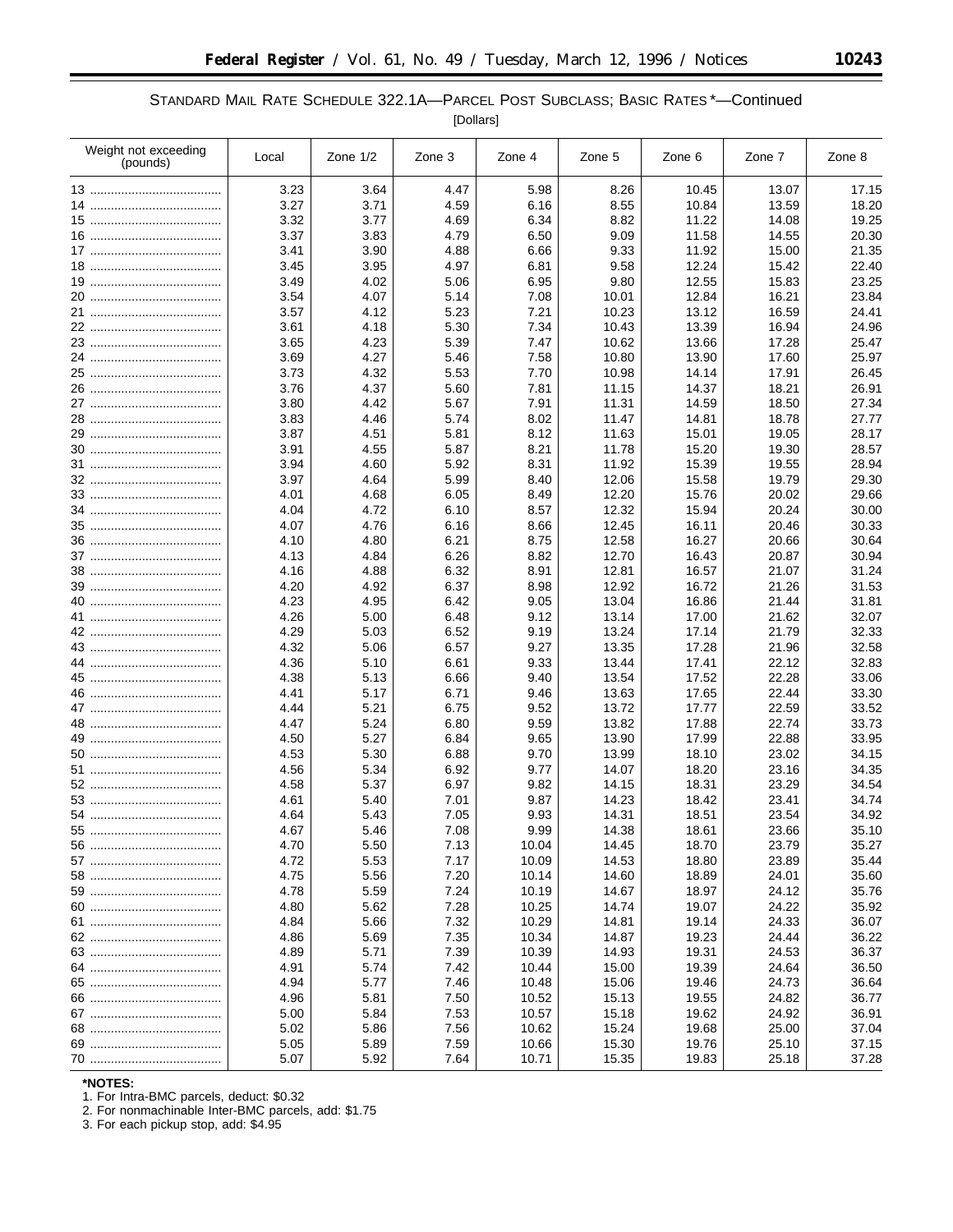٠

# STANDARD MAIL RATE SCHEDULE 322.1B-PARCEL POST SUBCLASS; DESTINATION BMC RATES\*

[dollars]

|     | Weight not exceeding (pounds) | Zones<br>1/2 | Zone 3       | Zone 4       | Zone 5         |
|-----|-------------------------------|--------------|--------------|--------------|----------------|
|     |                               | 2.10         | 2.25         | 2.30         | 2.33           |
|     |                               | 2.22         | 2.44         | 2.74         | 3.00           |
|     |                               | 2.33         | 2.62         | 3.15         | 3.94           |
|     |                               | 2.42         | 2.79         | 3.45         | 4.40           |
|     |                               | 2.51         | 2.95         | 3.71         | 4.83           |
|     |                               | 2.60         | 3.09         | 3.97         | 5.22           |
|     |                               | 2.69         | 3.22         | 4.19         | 5.60           |
|     |                               | 2.76<br>2.84 | 3.35<br>3.47 | 4.42<br>4.62 | 5.95<br>6.29   |
|     |                               | 2.91         | 3.59         | 4.82         | 6.59           |
|     |                               | 2.98         | 3.70         | 5.00         | 6.89           |
|     |                               | 3.05         | 3.79         | 5.17         | 7.16           |
|     |                               | 3.11         | 3.91         | 5.34         | 7.42           |
|     |                               | 3.17         | 4.00         | 5.51         | 7.67           |
|     |                               | 3.23         | 4.09         | 5.65         | 7.91           |
|     |                               | 3.29         | 4.18         | 5.80         | 8.13           |
|     |                               | 3.34         | 4.26         | 5.94         | 8.35           |
|     |                               | 3.41         | 4.34         | 6.07         | 8.55           |
|     |                               | 3.45<br>3.50 | 4.42<br>4.50 | 6.19<br>6.31 | 8.74<br>8.94   |
|     |                               | 3.56         | 4.57         | 6.43         | 9.12           |
|     |                               | 3.61         | 4.65         | 6.55         | 9.30           |
|     |                               | 3.64         | 4.72         | 6.65         | 9.46           |
|     |                               | 3.69         | 4.78         | 6.77         | 9.62           |
|     |                               | 3.74         | 4.85         | 6.87         | 9.78           |
|     |                               | 3.79         | 4.91         | 6.96         | 9.92           |
| 28  |                               | 3.83         | 4.98         | 7.06         | 10.07          |
|     |                               | 3.87         | 5.05         | 7.16         | 10.21          |
|     |                               | 3.91         | 5.10         | 7.24         | 10.35          |
| 31  |                               | 3.96<br>4.00 | 5.15<br>5.22 | 7.33<br>7.42 | 10.48<br>10.61 |
|     |                               | 4.04         | 5.27         | 7.50         | 10.73          |
|     |                               | 4.08         | 5.32         | 7.58         | 10.84          |
|     |                               | 4.11         | 5.38         | 7.66         | 10.96          |
|     |                               | 4.15         | 5.42         | 7.75         | 11.08          |
|     |                               | 4.19         | 5.47         | 7.81         | 11.19          |
|     |                               | 4.23         | 5.53         | 7.90         | 11.29          |
|     |                               | 4.27         | 5.57         | 7.96         | 11.39          |
| 40  |                               | 4.30         | 5.62         | 8.03         | 11.50          |
|     |                               | 4.35<br>4.38 | 5.68<br>5.72 | 8.09<br>8.16 | 11.59<br>11.68 |
| 43. |                               | 4.40         | 5.76         | 8.23         | 11.79          |
| 44  |                               | 4.44         | 5.80         | 8.29         | 11.87          |
|     |                               | 4.47         | 5.85         | 8.36         | 11.96          |
| 46  |                               | 4.51         | 5.90         | 8.41         | 12.04          |
|     |                               | 4.55         | 5.94         | 8.47         | 12.13          |
|     |                               | 4.58         | 5.98         | 8.53         | 12.22          |
| 49  |                               | 4.61         | 6.02         | 8.59         | 12.29          |
| 50. |                               | 4.64         | 6.06         | 8.64         | 12.38          |
|     |                               | 4.68<br>4.71 | 6.10<br>6.15 | 8.70<br>8.75 | 12.45<br>12.52 |
|     |                               | 4.73         | 6.19         | 8.80         | 12.60          |
|     |                               | 4.76         | 6.22         | 8.86         | 12.67          |
|     |                               | 4.79         | 6.25         | 8.91         | 12.74          |
|     |                               | 4.83         | 6.30         | 8.96         | 12.80          |
|     |                               | 4.86         | 6.34         | 9.01         | 12.88          |
|     |                               | 4.89         | 6.37         | 9.06         | 12.94          |
|     |                               | 4.92         | 6.41         | 9.10         | 13.01          |
|     |                               | 4.95         | 6.45         | 9.16         | 13.07          |
|     |                               | 4.99         | 6.48         | 9.20         | 13.14          |
|     |                               | 5.02<br>5.04 | 6.51<br>6.55 | 9.25<br>9.29 | 13.19<br>13.25 |
|     |                               | 5.07         | 6.58         | 9.34         | 13.31          |
|     |                               | 5.10         | 6.62         | 9.38         | 13.37          |
|     |                               | 5.14         | 6.66         | 9.42         | 13.43          |
|     |                               | 5.17         | 6.69         | 9.47         | 13.48          |
|     |                               | 5.19         | 6.72         | 9.51         | 13.54          |
|     |                               | 5.21         | 6.74         | 9.55         | 13.59          |
|     |                               | 5.24         | 6.79         | 9.60         | 13.64          |

\* A fee of \$85.00 must be paid each year.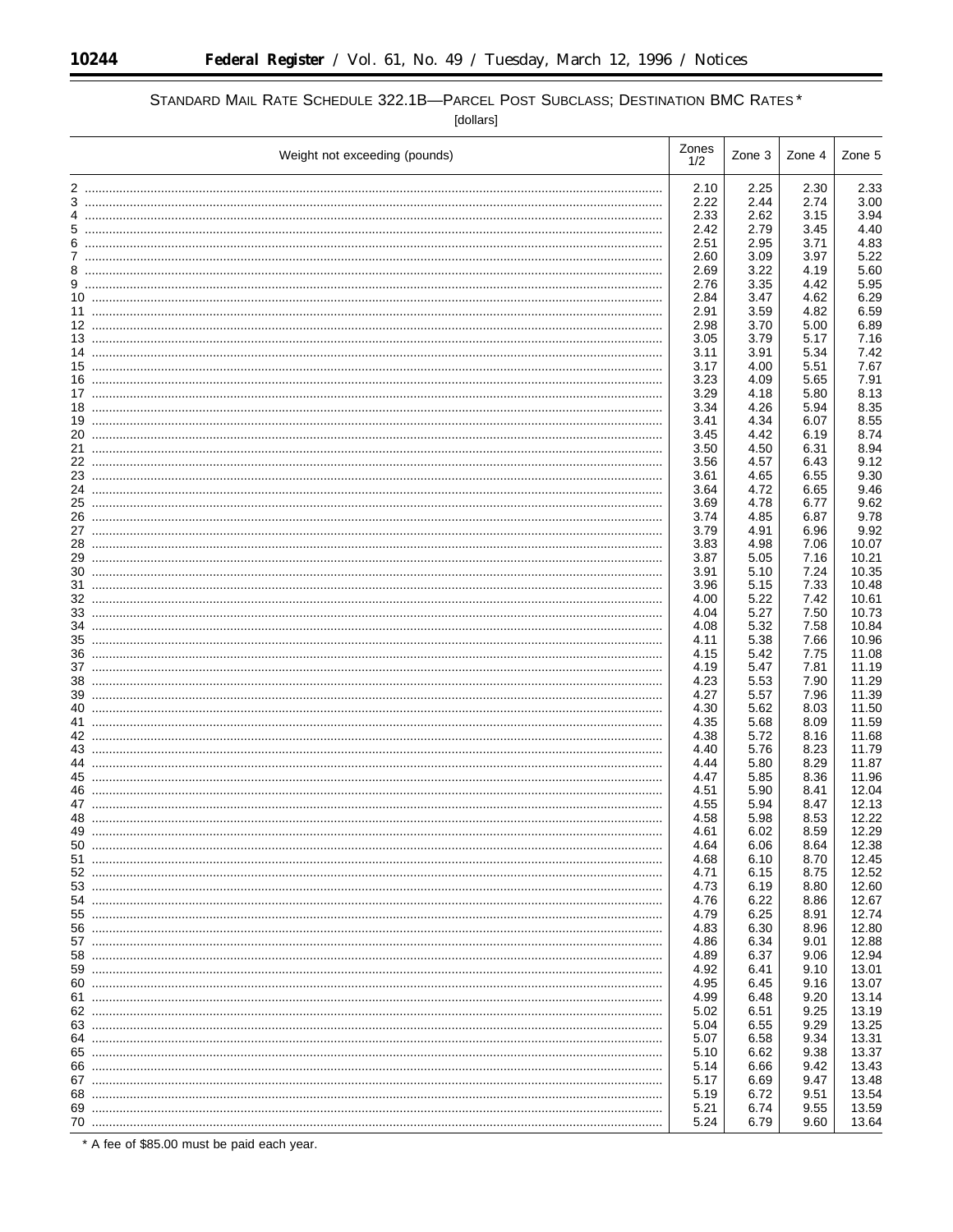# STANDARD MAIL RATE SCHEDULE 322.3A—BOUND PRINTED MATTER SUBCLASS; SINGLE PIECE RATES\*

| (dollars) |  |
|-----------|--|
|-----------|--|

| Weight not ex-      |       | Zones |       |       |       |       |       |       |
|---------------------|-------|-------|-------|-------|-------|-------|-------|-------|
| ceeding<br>(pounds) | Local | 1 & 2 | 3     | 4     | 5     | 6     | 7     | 8     |
| 1.5                 | 1.11  | 1.49  | 1.52  | 1.58  | 1.66  | 1.74  | 1.84  | 1.93  |
| 2                   | 1.12  | 1.52  | 1.56  | 1.63  | 1.74  | 1.85  | 1.99  | 2.10  |
| 2.5<br>             | 1.14  | 1.55  | 1.60  | 1.69  | 1.82  | 1.96  | 2.13  | 2.28  |
| 3                   | 1.15  | 1.57  | 1.64  | 1.74  | 1.90  | 2.07  | 2.27  | 2.45  |
| $3.5$               | 1.17  | 1.60  | 1.67  | 1.80  | 1.98  | 2.18  | 2.42  | 2.62  |
| 4                   | 1.18  | 1.63  | 1.71  | 1.85  | 2.07  | 2.29  | 2.56  | 2.79  |
| 4.5                 | 1.20  | 1.65  | 1.75  | 1.91  | 2.15  | 2.40  | 2.71  | 2.97  |
| 5                   | 1.22  | 1.68  | 1.79  | 1.96  | 2.23  | 2.51  | 2.85  | 3.14  |
| 6                   | 1.25  | 1.73  | 1.86  | 2.07  | 2.39  | 2.73  | 3.14  | 3.49  |
| 7                   | 1.28  | 1.79  | 1.94  | 2.18  | 2.56  | 2.95  | 3.43  | 3.83  |
| 8                   | 1.31  | 1.84  | 2.01  | 2.29  | 2.72  | 3.17  | 3.71  | 4.18  |
| 9                   | 1.34  | 1.90  | 2.09  | 2.40  | 2.89  | 3.39  | 4.00  | 4.52  |
| 10                  | 1.37  | 1.95  | 2.16  | 2.51  | 3.05  | 3.61  | 4.29  | 4.87  |
| Per Piece Rate.     | 1.06  | 1.41  | 1.41  | 1.41  | 1.41  | 1.41  | 1.41  | 1.41  |
| Per Pound Rate      | 0.031 | 0.054 | 0.075 | 0.110 | 0.164 | 0.220 | 0.288 | 0.346 |

\*Includes both catalogs and similar bound printed matter.

STANDARD MAIL RATE SCHEDULE 322.3B—BOUND PRINTED MATTER SUBCLASS; BULK AND CARRIER ROUTE PRESORT RATES 1 [Dollars]

| Zone                               | Per-                                                                 | Carrier                                                              | Per-                                                                 |
|------------------------------------|----------------------------------------------------------------------|----------------------------------------------------------------------|----------------------------------------------------------------------|
|                                    | piece                                                                | route $2$                                                            | pound                                                                |
| Local<br>.<br>$182$<br>3<br>5<br>6 | 0.530<br>0.700<br>0.700<br>0.700<br>0.700<br>0.700<br>0.700<br>0.700 | 0.467<br>0.637<br>0.637<br>0.637<br>0.637<br>0.637<br>0.637<br>0.637 | 0.023<br>0.043<br>0.063<br>0.099<br>0.152<br>0.209<br>0.277<br>0.335 |

1 Includes both catalogs and similar bound printed matter.

2Applies to mailings of at least 300 pieces presorted to carrier route as prescribed by the Postal Service.

STANDARD MAIL RATE SCHEDULES -323.1 & 323.2—SPECIAL AND LI-BRARY RATE SUBCLASSES

| Schedule 323.1: Special                    | Rates<br>(cents) |
|--------------------------------------------|------------------|
| First Pound Not presorted                  | 124              |
| LEVEL A Presort (5-digits) <sup>12</sup>   | 70               |
| LEVEL B Presort (BMC) <sup>13</sup>        | 104              |
| Each additional pound through 7            | 50               |
| Each additional pound over 7<br>pounds<br> | 31               |

| Schedule 323.2: Library         | <b>Full rates</b><br>(cents) |
|---------------------------------|------------------------------|
|                                 | 112                          |
| Each additional pound through 7 | 42                           |
| Each additional pound over 7    |                              |

#### **Schedule 323.1 Notes:**

1A fee of \$85.00 must be paid once each 12-month period for each permit.

2For mailings of 500 or more pieces properly prepared and presorted to five-digit destination ZIP Codes.

3For mailings of 500 or more pieces properly prepared and presorted to Bulk Mail Centers.

# PERIODICALS RATE SCHEDULE 421—REGULAR SUBCLASS 1 2

|                                                       | Postage rate unit           | Rate <sup>3</sup><br>(cents) |
|-------------------------------------------------------|-----------------------------|------------------------------|
| Per Pound:                                            |                             |                              |
| Nonadvertising Portion:                               |                             | 16.1                         |
| <b>Advertising Portion:</b>                           |                             |                              |
|                                                       |                             | 16.9                         |
|                                                       |                             | 19.0                         |
|                                                       |                             | 21.4                         |
|                                                       |                             | 22.4                         |
|                                                       |                             | 25.1                         |
|                                                       |                             | 29.2                         |
|                                                       |                             | 33.6                         |
|                                                       |                             | 38.8                         |
|                                                       |                             | 43.2                         |
| Science of Agriculture:                               |                             |                              |
|                                                       |                             | 12.7                         |
|                                                       |                             | 14.3                         |
|                                                       |                             | 16.1                         |
| Per Piece: Less Nonadvertising Factor of 5.7 cents: 6 |                             |                              |
|                                                       | Piece                       |                              |
|                                                       |                             | 24.0                         |
|                                                       |                             | 20.2                         |
|                                                       |                             | 11.9                         |
| Discounts:                                            |                             |                              |
|                                                       | l Piece ………………………………………………… | 2.1                          |
|                                                       |                             | 1.1                          |
|                                                       |                             | 0.8                          |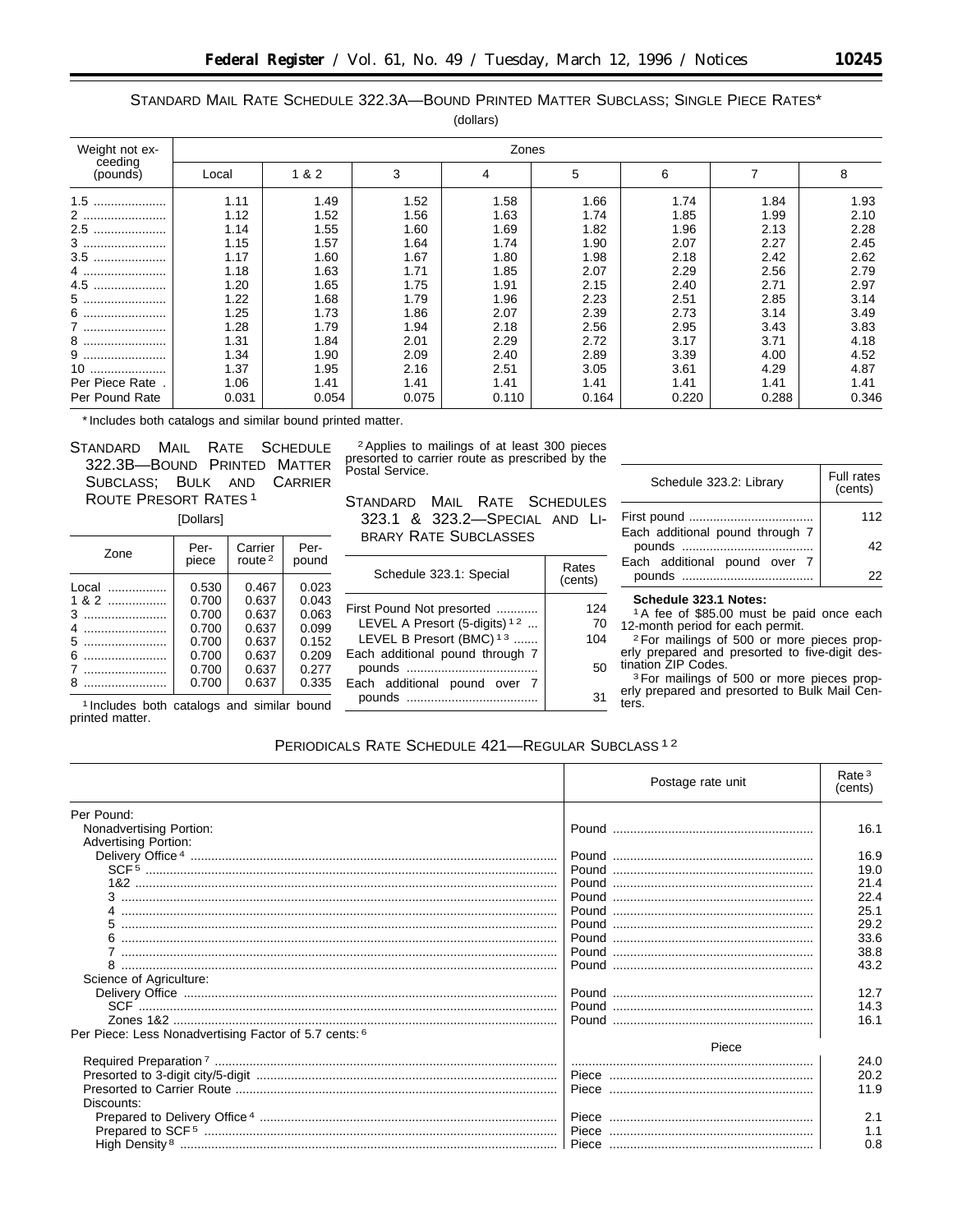# PERIODICALS RATE SCHEDULE 421—REGULAR SUBCLASS 1 2—Continued

|                                                                                                      | Postage rate unit | Rate <sup>3</sup><br>(cents |
|------------------------------------------------------------------------------------------------------|-------------------|-----------------------------|
| Saturation <sup>9</sup><br>Automation Discounts for Automation Compatible Mail: 10<br>From Required: | Piece             | 24                          |
|                                                                                                      | Piece<br>Piece    | 4 R                         |
| From 3/5 Digit:                                                                                      |                   | 31                          |
|                                                                                                      | Piece             | 2.9                         |
|                                                                                                      | Piece             | 2.9<br>2.7                  |

#### **Schedule 421 Notes:**

1The rates in this schedule also apply to commingled nonsubscriber, non-requester, complimentary, and sample copies in excess of 10 percent allowance in regular-rate, non-profit, and classroom Periodicals mail.<br><sup>2</sup> Rates do not apply to otherwise regular rate mail that qualifies for the Within-County rates in Schedule 423.2.

<sup>3</sup> Charges are computed by adding the appropriate per-piece charge to the sum of the nonadvertising portion and the advertising portion, as applicable. applicable.<br>4Applies to carrier route (including high density and saturation) mail delivered within the delivery area of the originating post office.

5Applies to mail delivered within the SCF area of the originating SCF office.

6 For postage calculations, multiply the proportion of nonadvertising content by this factor and subtract from the applicable piece rate.<br>7 Mail presorted to 3-digit (other than 3-digit city), SCF, states, or mixed states

<sup>8</sup> Applicable to high density mail, deducted from carrier route presort rate.

9 Applicable to saturation mail, deducted from carrier route presort rate.

<sup>10</sup> For automation compatible mail meeting applicable Postal Service regulations.

# **WITHIN COUNTY**

[Full rates]

#### PERIODICALS RATE SCHEDULE 423.2— PERIODICALS RATE SCHEDULE 423.2— PERIODICALS RATE SCHEDULE 423.2— WITHIN COUNTY—Continued

[Full rates]

|                                                                                                                                                                                         | Rate<br>(cents)                         |                                                                                                             | Rate<br>(cents)   |                                                                                                                                                                                                                                                                                                                                                                                                                                                                              | Rate<br>(cents) |
|-----------------------------------------------------------------------------------------------------------------------------------------------------------------------------------------|-----------------------------------------|-------------------------------------------------------------------------------------------------------------|-------------------|------------------------------------------------------------------------------------------------------------------------------------------------------------------------------------------------------------------------------------------------------------------------------------------------------------------------------------------------------------------------------------------------------------------------------------------------------------------------------|-----------------|
| Per Pound:                                                                                                                                                                              | 12.6                                    | Automation Discounts for Auto-<br>mation Compatible Mail: 4                                                 |                   | $3/5$ -digit<br>Pre-barcoded<br>Flats                                                                                                                                                                                                                                                                                                                                                                                                                                        | 1.5             |
| Delivery Office <sup>1</sup><br>Per Piece:<br>Required Presort<br>Carrier Route Presort<br>Per Piece Discounts:<br>Delivery Office <sup>2</sup><br>125-piece Walk Sequence <sup>3</sup> | 11.6<br>8.2<br>4.4<br>0.3<br>0.5<br>0.7 | From Required:<br>ZIP+4 Letter size<br>3-digit Pre-barcoded Letter<br>$size$<br>5-digit Pre-barcoded Letter | 0.4<br>0.4<br>1.7 | <sup>1</sup> Applicable only to the pound charge of car-<br>rier route (including 125-piece walk sequence<br>and saturation) presorted pieces to be deliv-<br>ered within the delivery area of the originating<br>post office.<br><sup>2</sup> Applicable only to carrier presorted pieces<br>to be delivered within the delivery area of the<br>originating post office.<br><sup>3</sup> Applicable only to batches of 125 or more<br>pieces from carrier presorted pieces. |                 |

<sup>4</sup> For automation compatible pieces meeting applicable Postal Service regulations.

WITHIN COUNTY—Continued [Full rates]

# PERIODICALS RATE SCHEDULE 423.3—PUBLICATIONS OF AUTHORIZED NONPROFIT ORGANIZATIONS10

[Full rates]

|                                                       | Postage rate unit | Rate <sup>1</sup><br>(cents) |
|-------------------------------------------------------|-------------------|------------------------------|
| Per Pound:                                            |                   |                              |
|                                                       |                   | 14.3                         |
| Advertising portion: 9                                |                   |                              |
|                                                       |                   | 18.0                         |
|                                                       |                   | 19.1                         |
|                                                       |                   | 21.2                         |
|                                                       |                   | 22.3                         |
|                                                       |                   | 25.0                         |
|                                                       |                   | 29.2                         |
|                                                       |                   | 33.5                         |
|                                                       |                   | 38.8                         |
|                                                       |                   | 43.2                         |
| Per Piece: Less Nonadvertising Factor of 4.2 cents: 4 |                   |                              |
|                                                       |                   | 21.3                         |
|                                                       |                   | 16.2                         |
|                                                       |                   | 11.7                         |
| Discounts:                                            |                   |                              |
|                                                       |                   | 0.6                          |
|                                                       |                   | 0.4                          |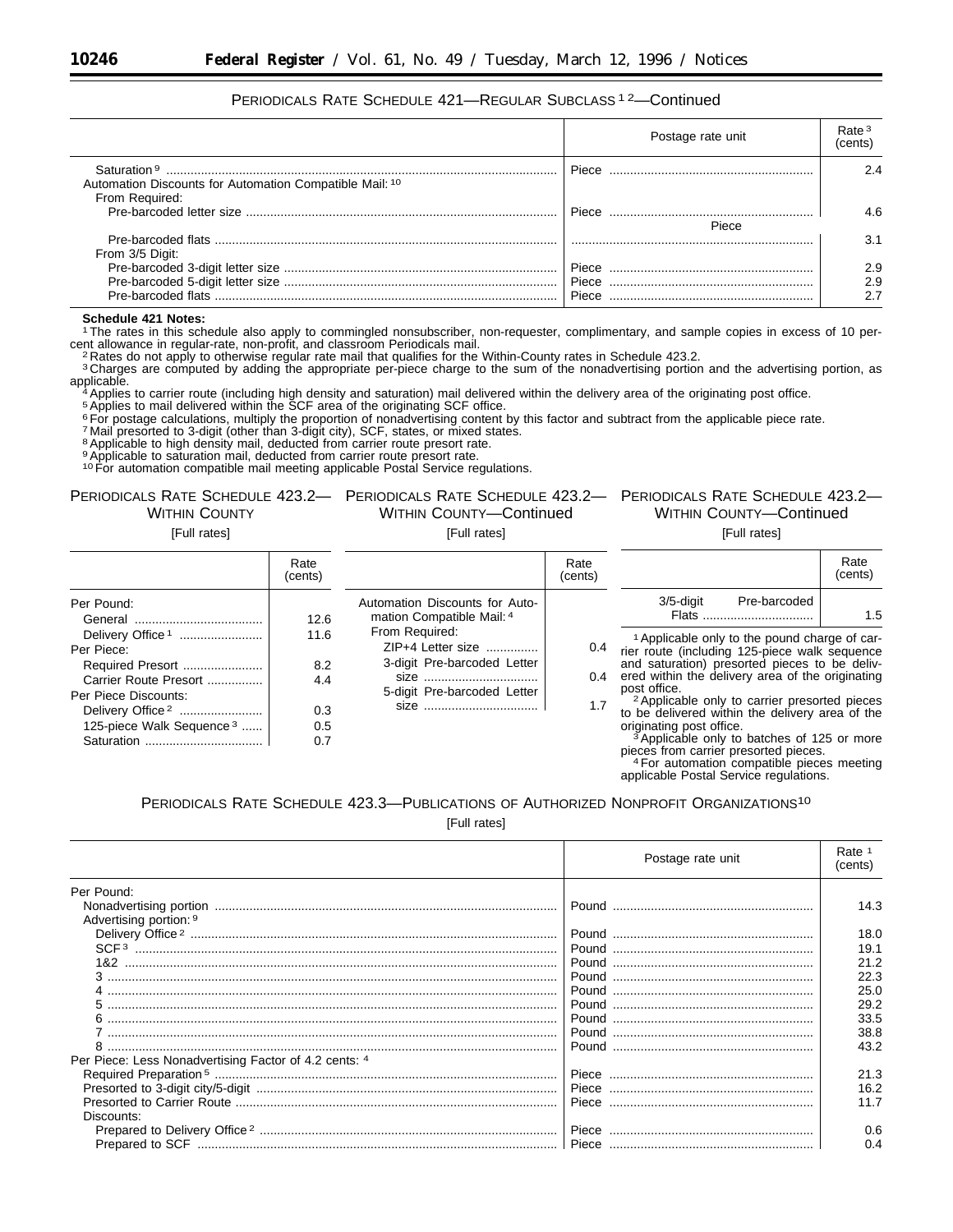PERIODICALS RATE SCHEDULE 423.3—PUBLICATIONS OF AUTHORIZED NONPROFIT ORGANIZATIONS10—Continued

[Full rates]

|                                                                                   |       | Postage rate unit | Rate<br>(cents) |
|-----------------------------------------------------------------------------------|-------|-------------------|-----------------|
|                                                                                   | Piece |                   | 0.2             |
| Saturation <sup>7</sup><br>Automation Discounts for Automation Compatible Mail: 8 | Piece |                   | 0.8             |
| From Required:                                                                    |       |                   |                 |
|                                                                                   | Piece |                   | 0.8             |
|                                                                                   | Piece |                   | 2.0             |
| Pre-barcoded Flats                                                                | Piece |                   | 2.7             |
| From 3/5 Digit:                                                                   |       |                   |                 |
|                                                                                   | Piece |                   | 0.5             |
|                                                                                   |       |                   | 1.2             |
|                                                                                   | Piece |                   | 2.0             |
| Pre-barcoded Flats                                                                | Piece |                   | 1.8             |

**Schedule 423.3 Notes:** 1 Charges are computed by adding the appropriate per-piece charge to the sum of the nonadvertising portion and the advertising portion, as

applicable.<br><sup>2</sup>Applies to carrier route (including 125-piece walk sequence and saturation) mail delivered within the delivery area of the originating post of-<br>fice. fice.<br><sup>3</sup> Applies to mail delivered within the SCF area of the originating SCF office.<br><sup>4</sup> For postage calculation, multiply the proportion of nonadvertising content by this factor and subtract from the applicable piece ra

7Applicable to saturation mail; deduct from carrier route presorted rate.

8For automation compatible mail meeting applicable Postal Service regulations.

9 Not applicable to publications containing 10 percent or less advertising content.<br><sup>10</sup> If qualified, nonprofit publications may use Within-County rates for applicable portions of a mailing.

#### PERIODICALS RATE SCHEDULE 423.4—CLASSROOM PUBLICATIONS10

[Full rates]

|                                                        | Postage rate unit | Rate 1<br>(cents) |
|--------------------------------------------------------|-------------------|-------------------|
| Per Pound:                                             |                   |                   |
| Advertising Portion: 9                                 |                   | 11.3              |
|                                                        |                   | 18.0              |
|                                                        |                   | 19.1              |
|                                                        |                   | 21.2              |
|                                                        |                   | 22.3              |
|                                                        |                   | 25.0              |
|                                                        |                   | 29.2              |
|                                                        |                   | 33.5              |
|                                                        |                   | 38.8              |
|                                                        |                   | 43.2              |
| Per Piece: Less Nonadvertising Factor of 3.5 cents: 4  |                   |                   |
|                                                        |                   | 17.1              |
|                                                        |                   | 12.8              |
|                                                        |                   | 9.0               |
| Discounts:                                             |                   |                   |
|                                                        |                   | 0.5               |
|                                                        |                   | 0.3               |
|                                                        |                   | 0.2               |
| Automation Discounts for Automation Compatible Mail: 8 |                   | 0.7               |
| From Required:                                         |                   |                   |
|                                                        |                   | 0.7               |
|                                                        |                   | 1.7               |
|                                                        |                   | 2.3               |
| From 3/5 Digit:                                        |                   |                   |
|                                                        |                   | 0.4               |
|                                                        |                   | 1.0               |
|                                                        |                   | 1.7               |
|                                                        |                   | 1.5               |
|                                                        |                   |                   |

**Schedule 423.4 Notes:** 1 Charges are computed by adding the appropriate per-piece charge to the sum of the nonadvertising portion and the advertising portion, as

applicable.<br><sup>2</sup>Applies to carrier route (including 125-piece walk sequence and saturation) mail delivered within the delivery area of the originating post of-<br>fice.

<sup>3</sup> Applies to mail delivered within the SCF area of the originating SCF office.

<sup>4</sup>For postage calculation, multiply the portion of nonadvertising content by this factor and subtract from the applicable piece rate.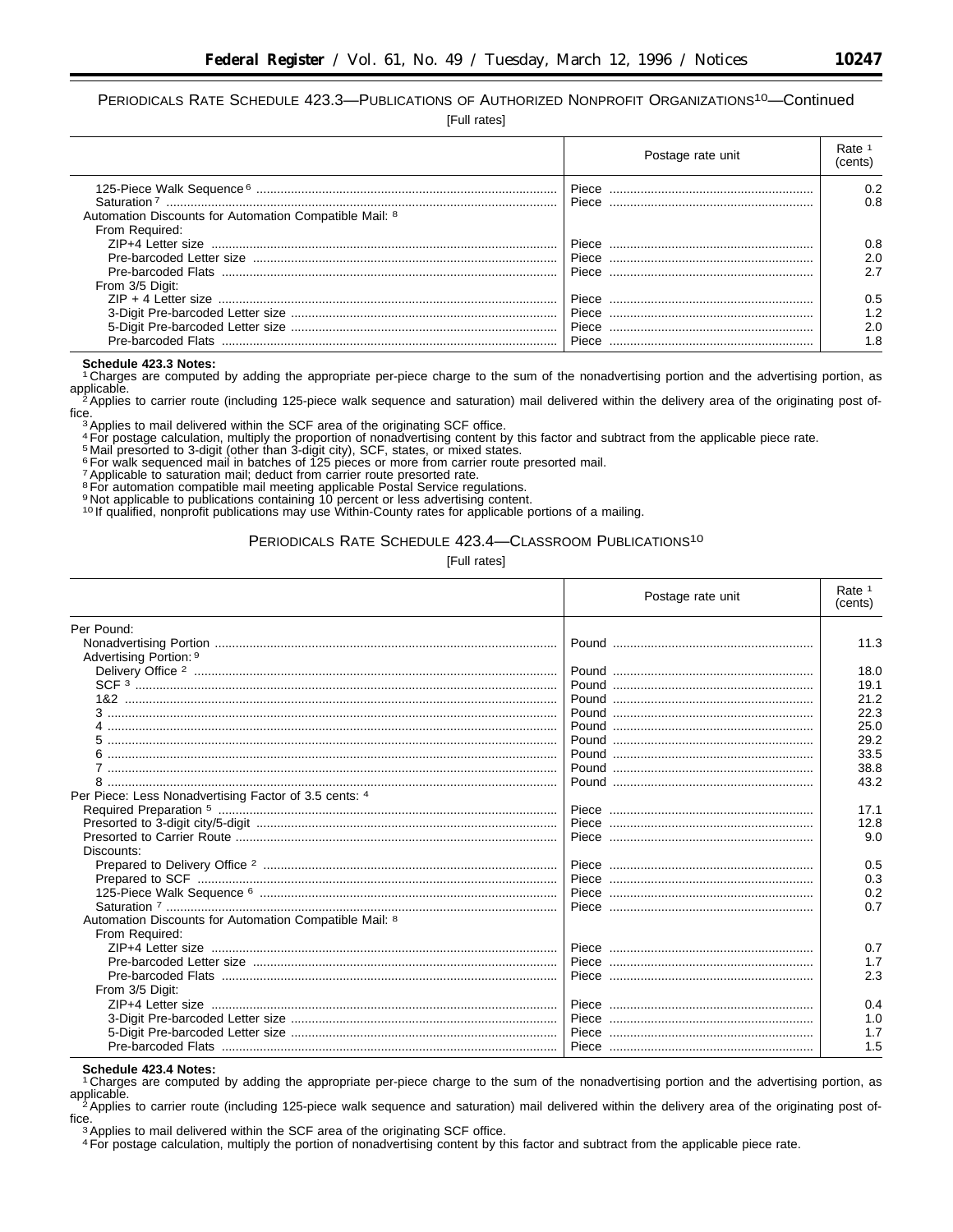5 Mail presorted to 3-digit (other than 3-digit city), SCF, states, or mixed states.

6For walk sequenced mail in batches of 125 pieces or more from carrier route presorted mail.

<sup>7</sup> Applicable to saturation mail; deduct from carrier route presorted mail.

<sup>8</sup> For automation compatible mail meeting applicable Postal Service regulations. <sup>9</sup> Not applicable to publications containing 10 percent or less of advertising content.

<sup>10</sup> If qualified, classroom publications may use Within-County rates for applicable portions of a mailing.

# SPECIAL SERVICES Fee

SCHEDULE SS–4—CERTIFICATES OF

MAILING—Continued

SCHEDULE SS–6—COLLECT ON DELIVERY—Continued

|                                          |                                                                                                                                                                                                                                                                          | Fee (in ad-<br>dition to<br>postage)                                                                                    |                                                                                                                                                                                          | Fee (in<br>addition<br>to post-      |
|------------------------------------------|--------------------------------------------------------------------------------------------------------------------------------------------------------------------------------------------------------------------------------------------------------------------------|-------------------------------------------------------------------------------------------------------------------------|------------------------------------------------------------------------------------------------------------------------------------------------------------------------------------------|--------------------------------------|
| 0.20                                     | Each additional copy of origi-                                                                                                                                                                                                                                           |                                                                                                                         |                                                                                                                                                                                          | age)<br>5.50                         |
| <b>Schedule SS-2-Business Reply Mail</b> |                                                                                                                                                                                                                                                                          |                                                                                                                         | \$200.01 to \$300<br>\$300.01 to \$400                                                                                                                                                   | 6.50<br>7.50                         |
| 0.02<br>0.10<br>0.44                     | and COD mail (each copy).<br><b>Bulk Pieces:</b><br>Identical pieces of First-Class<br>and Single Piece, Regular,<br><b>Enhanced Carrier Route</b><br>and Nonprofit Standard Mail<br>paid with ordinary stamps,<br>precanceled stamps, or<br>meter stamps are subject to | 0.55                                                                                                                    | \$400.01 to \$500<br>\$500.01 to \$600<br>Notice of nondelivery of COD<br>Alteration of COD charges or des-<br>ignation of new addressee<br>Registered COD<br>SCHEDULE SS-8-MONEY ORDERS | 8.50<br>9.50<br>2.80<br>2.80<br>3.50 |
|                                          | Up to 1,000 pieces (one                                                                                                                                                                                                                                                  |                                                                                                                         |                                                                                                                                                                                          | Fee                                  |
| 205.00<br>85.00                          | certificate for total num-<br>Each additional 1,000<br>pieces or fraction<br>Duplicate copy                                                                                                                                                                              | 2.75<br>0.35<br>0.55                                                                                                    | Domestic: \$0.01 to \$700<br>APO-FPO: \$0.01 to \$700<br>Inquiry Fee, which includes the is-<br>suance of copy of a paid                                                                 | \$0.85<br>0.30<br>2.75               |
|                                          | <b>Schedule SS-1-Address Corrections</b><br>\$0.50<br>$0 \leq x \leq 0$                                                                                                                                                                                                  | nal certificate of mailing or<br>original mailing receipt for<br>registered, insured, certified,<br>the following fees: |                                                                                                                                                                                          | money order                          |

## SCHEDULE SS–4—CERTIFICATES OF MAILING

| <b>IVIAILING</b>                                                                                                       |                                      |                                                                                   |                                         |                                                      |                                      |  |
|------------------------------------------------------------------------------------------------------------------------|--------------------------------------|-----------------------------------------------------------------------------------|-----------------------------------------|------------------------------------------------------|--------------------------------------|--|
|                                                                                                                        |                                      |                                                                                   | 1.10                                    | SCHEDULE SS-9-INSURED MAIL                           |                                      |  |
|                                                                                                                        | Fee (in ad-<br>dition to<br>postage) | SCHEDULE SS-6-COLLECT ON                                                          |                                         |                                                      | Fee (in<br>addition<br>to post-      |  |
| Individual Pieces:                                                                                                     |                                      | <b>DELIVERY</b>                                                                   |                                         |                                                      | age)                                 |  |
| Original certificate of mailing<br>for listed pieces of all class-<br>es of ordinary mail (per                         | \$0.55                               |                                                                                   | Fee (in<br>addition<br>to post-<br>age) | Liability:<br>$$50.01$ to \$100<br>\$100.01 to \$200 | \$0.75<br>\$1.60<br>\$2.50           |  |
| Three or more pieces individ-<br>ually listed in a firm mailing<br>book or an approved cus-<br>tomer provided manifest | 0.20                                 | Amount to be collected, or insur-<br>ance coverage desired:<br>$$50.01$ to $$100$ | \$3.50<br>4.50                          | \$400.01 to \$500<br>$$500.01$ to $$600$             | \$3.40<br>\$4.30<br>\$5.20<br>\$6.10 |  |

**Schedule SS–5—Certified Mail**

# SCHEDULE SS–10—POST OFFICE BOXES AND CALLER SERVICE

**Group I—Offices With City Carrier Service**

| Box size                                             | <b>Box Capacity</b> | Semi-annual Fees (\$) |         |         |
|------------------------------------------------------|---------------------|-----------------------|---------|---------|
|                                                      | (cu. in.)           | IA                    | ΙB      | IC      |
| A. Post Office Box Semi-Annual Rental Rate           |                     |                       |         |         |
|                                                      | Under 296           | \$24.00               | \$22.00 | \$20.00 |
|                                                      | 296-499             | 37.00                 | 33.00   | 29.00   |
|                                                      | 500-999             | 64.00                 | 56.00   | 52.00   |
|                                                      | 1000-1999           | 105.00                | 95.00   | 86.00   |
|                                                      | 2000 & over         | 174.00                | 155.00  | 144.00  |
| <b>Group II-Offices Without City Carrier Service</b> |                     |                       |         |         |
|                                                      | Annual              | 8.00                  |         |         |
|                                                      | Annual              | 13.00                 |         |         |
|                                                      | Semi-annual         | 12.00                 |         |         |
|                                                      | Semi-annual         | 17.50                 |         |         |
| 5.                                                   | Semi-annual         | 27.50                 |         |         |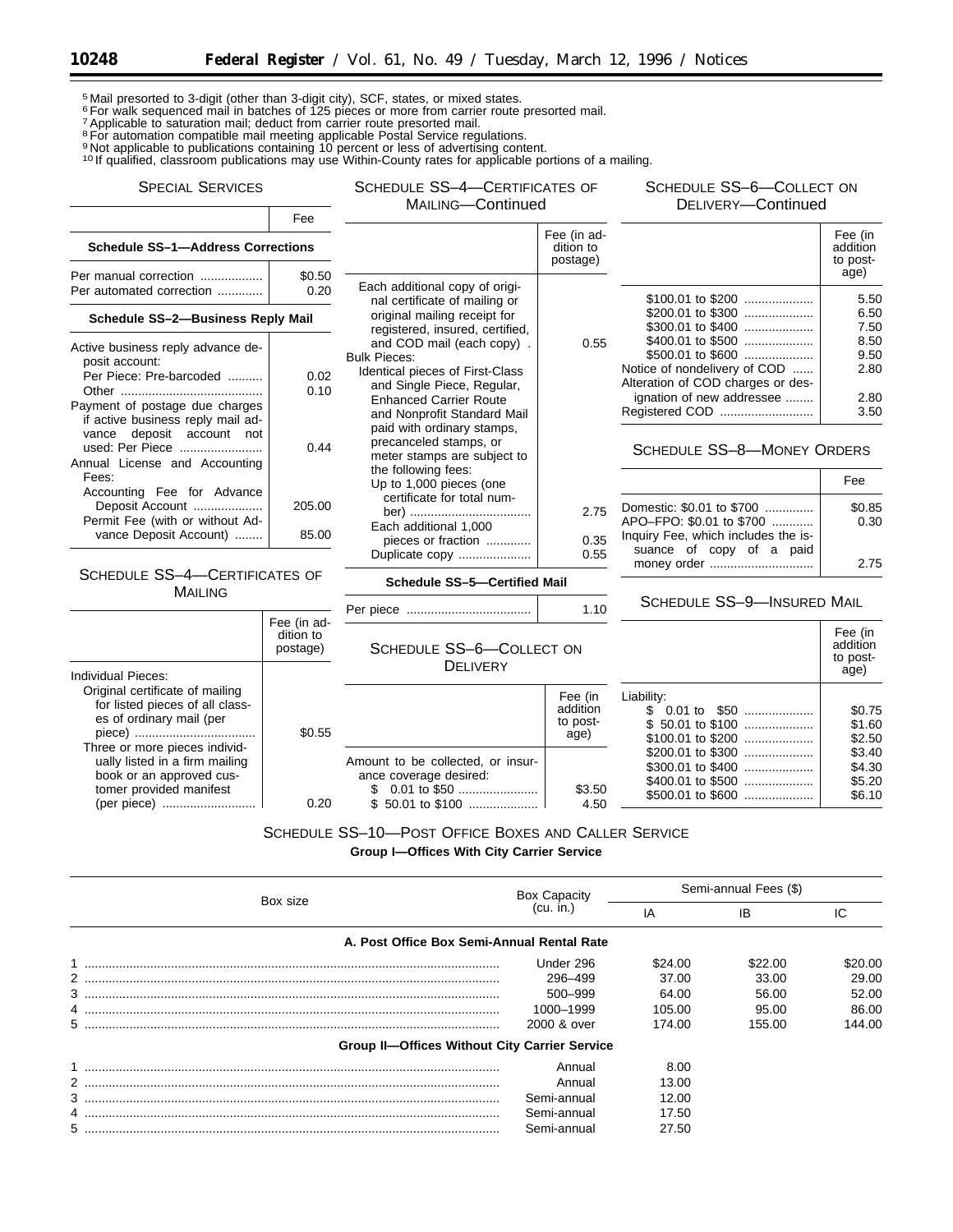# SCHEDULE SS-10-POST OFFICE BOXES AND CALLER SERVICE-Continued

|                                                             |                                 | Group I-Offices With City Carrier Service                                                           |               |                                                |                                                    |                     |
|-------------------------------------------------------------|---------------------------------|-----------------------------------------------------------------------------------------------------|---------------|------------------------------------------------|----------------------------------------------------|---------------------|
|                                                             | <b>Box Capacity</b><br>Box size |                                                                                                     |               | Semi-annual Fees (\$)                          |                                                    |                     |
|                                                             |                                 | $(cu.$ in.)                                                                                         |               | IA                                             | <b>IB</b>                                          | IC                  |
|                                                             |                                 | <b>Group III-Offices Without Rural Carrier Service</b>                                              |               |                                                |                                                    |                     |
|                                                             |                                 |                                                                                                     | 2.00          |                                                |                                                    |                     |
|                                                             |                                 | <b>B. Caller Service</b>                                                                            |               |                                                |                                                    |                     |
|                                                             |                                 |                                                                                                     |               | 250.00<br>30.00                                | 240.00                                             | 225.00              |
| SCHEDULE SS-11a-ZIP CODING OF<br><b>MAILING LISTS</b>       |                                 | <b>SCHEDULE</b><br>SS-11d-CORRECTIONS<br>ASSOCIATED WITH ARRANGEMENT<br>OF ADDRESS CARDS IN CARRIER |               |                                                | SCHEDULE SS-12-ON-SITE METER<br>SETTING-Continued  |                     |
|                                                             | Fee                             | <b>DELIVERY SEQUENCE</b>                                                                            |               |                                                |                                                    | Fee                 |
| Per thousand addresses                                      | \$60.00                         |                                                                                                     | Fee           |                                                | Checking meter in or out of<br>service (per meter) | 7.50                |
| SCHEDULE SS-11b-CORRECTION OF                               |                                 |                                                                                                     | \$0.17        |                                                |                                                    |                     |
| <b>MAILING LISTS</b>                                        |                                 | Note: When rural routes have been consoli-<br>dated or changed to another post office, no           |               |                                                | SCHEDULE SS-13-PARCEL AIR LIFT                     |                     |
|                                                             | Fee                             | charge will be made for correction if the list<br>contains only names of persons residing on        |               |                                                |                                                    | Fee (in<br>addition |
| Per submitted address<br>Minimum charge per list corrected  | \$0.17<br>5.50                  | the route or routes involved.                                                                       |               |                                                |                                                    | to Parcel<br>Post   |
|                                                             |                                 | SCHEDULE SS-12-ON-SITE METER<br><b>SETTING</b>                                                      |               |                                                |                                                    | Postage)            |
| SS-11c-ADDRESS<br><b>SCHEDULE</b>                           |                                 |                                                                                                     |               |                                                |                                                    | \$0.40              |
| CHANGES FOR ELECTION BOARDS<br>AND REGISTRATION COMMISSIONS |                                 |                                                                                                     | Fee           | Over 2 up to 3 pounds<br>Over 3 up to 4 pounds |                                                    | 0.75<br>1.15        |
|                                                             |                                 | First Meter:                                                                                        |               |                                                |                                                    | 1.55                |
|                                                             | Fee                             |                                                                                                     | \$27.50       |                                                |                                                    |                     |
| Per change of address                                       | \$0.17                          | Unscheduled request<br>Additional meters                                                            | 31.00<br>3.25 |                                                |                                                    |                     |
|                                                             |                                 | SCHEDULE SS-14-REGISTERED MAIL                                                                      |               |                                                |                                                    |                     |
|                                                             |                                 |                                                                                                     |               |                                                | Fees (in addition to<br>nostage)                   |                     |

|       |                                                | postage)                                              |  |
|-------|------------------------------------------------|-------------------------------------------------------|--|
| Value | For Arti-<br>cles Cov-<br>ered by<br>Insurance | For Arti-<br>cles Not<br>Covered<br>by Insur-<br>ance |  |
|       | \$4.95                                         | \$4.85                                                |  |
|       | 5.40                                           | 5.20                                                  |  |
|       | 5.85                                           | 5.55                                                  |  |
|       | 6.30                                           | 5.90                                                  |  |
|       | 6.75                                           | 6.25                                                  |  |
|       | 7.20                                           | 6.60                                                  |  |
|       | 7.65                                           | 6.95                                                  |  |
|       | 8.10                                           | 7.30                                                  |  |
|       | 8.55                                           | 7.65                                                  |  |
|       | 9.00                                           | 8.00                                                  |  |
|       | 9.45                                           | 8.35                                                  |  |
|       | 9.90                                           | 8.70                                                  |  |
|       | 10.35                                          | 9.05                                                  |  |
|       | 10.80                                          | 9.40                                                  |  |
|       | 11.25                                          | 9.75                                                  |  |
|       | 11.70                                          | 10.10                                                 |  |
|       | 12.15                                          | 10.45                                                 |  |
|       | 12.60                                          | 10.80                                                 |  |
|       | 13.05                                          | 11.15                                                 |  |
|       | 13.50                                          | 11.50                                                 |  |
|       | 13.95                                          | 11.85                                                 |  |
|       | 14.40                                          | 12.20                                                 |  |
|       | 14.85                                          | 12.55                                                 |  |
|       | 15.30                                          | 12.90                                                 |  |